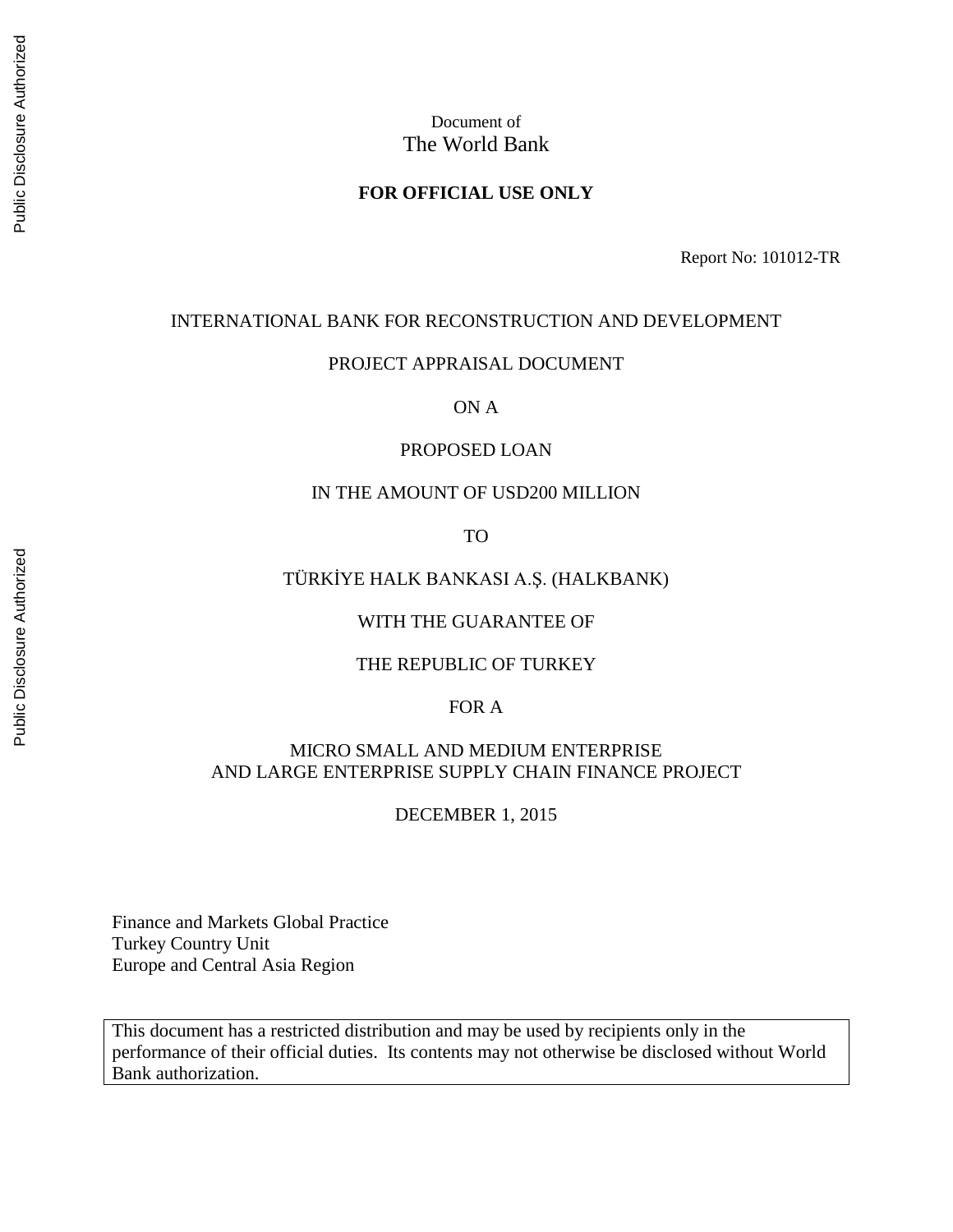# CURRENCY EQUIVALENTS

(Exchange Rate Effective Oct 8, 2015)

Currency Unit = Turkish Lira (TL)  $TL 2.94 = USD 1$ 

 $USD 1.13 = EUR 1$ 

 $USD 1.41 = SDR 1$ 

#### FISCAL YEAR

January 1 – December 31

#### ABBREVIATIONS AND ACRONYMS

| <b>BRSA</b>  | Banking Regulation and Supervision Agency             |                                   |  |  |  |  |
|--------------|-------------------------------------------------------|-----------------------------------|--|--|--|--|
| <b>CAR</b>   | Capital Adequacy Ratio                                |                                   |  |  |  |  |
| CAD          | <b>Current Account Deficit</b>                        |                                   |  |  |  |  |
| <b>CPS</b>   | <b>Country Partnership Strategy</b>                   |                                   |  |  |  |  |
| <b>DIBs</b>  | Development and Investment Banks                      |                                   |  |  |  |  |
| <b>DPL</b>   | Development Policy Loan                               |                                   |  |  |  |  |
| <b>EFIL</b>  | <b>Export Finance Intermediation Loan</b>             |                                   |  |  |  |  |
| EU           | European Union                                        |                                   |  |  |  |  |
| LEs          | <b>Large Enterprises</b>                              |                                   |  |  |  |  |
| FI           | Financial Intermediary                                |                                   |  |  |  |  |
| <b>FM</b>    | <b>Financial Management</b>                           |                                   |  |  |  |  |
| <b>GDP</b>   | <b>Gross Domestic Product</b>                         |                                   |  |  |  |  |
| HQ           | Headquarters                                          |                                   |  |  |  |  |
| <b>IBRD</b>  | International Bank for Reconstruction and Development |                                   |  |  |  |  |
| <b>IFC</b>   | <b>International Finance Corporation</b>              |                                   |  |  |  |  |
| <b>IDA</b>   | <b>International Development Agency</b>               |                                   |  |  |  |  |
| <b>IFRs</b>  | <b>Interim Financial Reports</b>                      |                                   |  |  |  |  |
| <b>IFRS</b>  | <b>International Financial Reporting Standards</b>    |                                   |  |  |  |  |
| LE           | Large Enterprise                                      |                                   |  |  |  |  |
| <b>MENA</b>  | Middle East and North Africa                          |                                   |  |  |  |  |
| MIGA         | Multilateral Investments Guarantee Agency             |                                   |  |  |  |  |
| <b>MSMEs</b> | Micro, Small and Medium Enterprises                   |                                   |  |  |  |  |
| <b>NDP</b>   | National Development Plan                             |                                   |  |  |  |  |
| <b>NPL</b>   | Non-Performing Loan                                   |                                   |  |  |  |  |
| <b>OM</b>    | <b>Operational Manual</b>                             |                                   |  |  |  |  |
| PAD          | Project Appraisal Document                            |                                   |  |  |  |  |
| <b>PDO</b>   | Project Development Objective                         |                                   |  |  |  |  |
| PIU          | Project Implementation Unit                           |                                   |  |  |  |  |
| <b>ROA</b>   | <b>Return On Assets</b>                               |                                   |  |  |  |  |
| <b>ROE</b>   | Return On Equity                                      |                                   |  |  |  |  |
| <b>SMEs</b>  | Small and Medium Enterprises                          |                                   |  |  |  |  |
| <b>SOBs</b>  | State-Owned Banks                                     |                                   |  |  |  |  |
| <b>TBA</b>   | Turkish Bankers Association                           |                                   |  |  |  |  |
| <b>TL</b>    | Turkish Lira                                          |                                   |  |  |  |  |
| WB           | World Bank                                            |                                   |  |  |  |  |
|              | <b>Regional Vice President:</b>                       | Cyril E Muller                    |  |  |  |  |
|              | <b>Country Director:</b>                              | Johannes C. M. Zutt               |  |  |  |  |
|              | Senior Global Practice Director:                      | Gloria M. Grandolini              |  |  |  |  |
|              | Practice Manager:                                     | Aurora Ferrari                    |  |  |  |  |
|              | <b>Task Team Leader:</b>                              | Ilias Skamnelos, Alper Ahmet Oguz |  |  |  |  |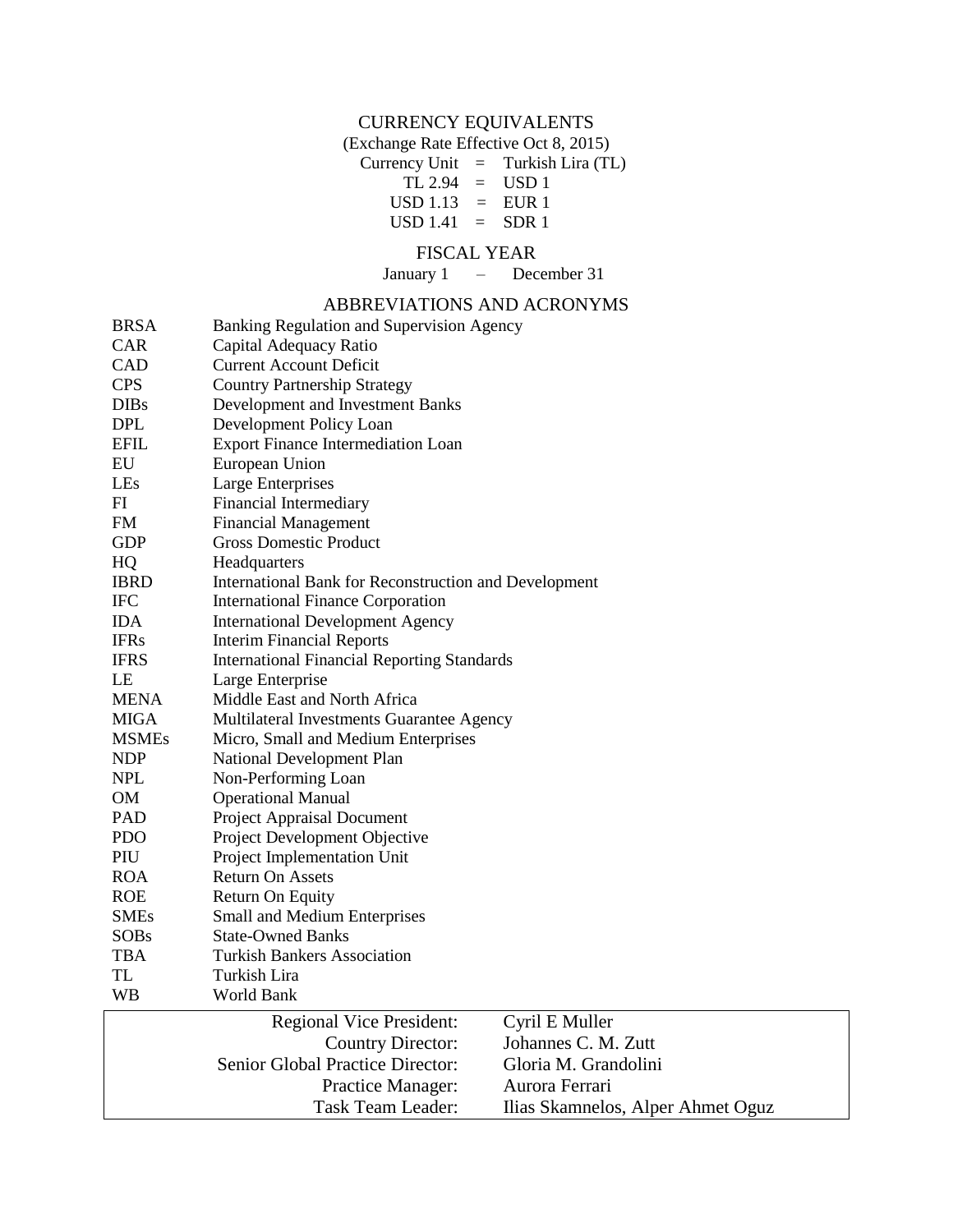# **TURKEY**

# Micro Small and Medium Enterprise and Large Enterprise Supply Chain Finance Project

# **TABLE OF CONTENTS**

| I.          |    |  |
|-------------|----|--|
|             |    |  |
|             |    |  |
|             |    |  |
| II.         |    |  |
|             |    |  |
|             |    |  |
|             |    |  |
| III.        |    |  |
|             |    |  |
|             |    |  |
|             |    |  |
| IV.         |    |  |
|             |    |  |
|             |    |  |
|             |    |  |
| $V_{\cdot}$ |    |  |
|             |    |  |
| VI.         |    |  |
|             |    |  |
|             |    |  |
|             |    |  |
|             |    |  |
|             | Е. |  |
|             | F. |  |
|             |    |  |
|             |    |  |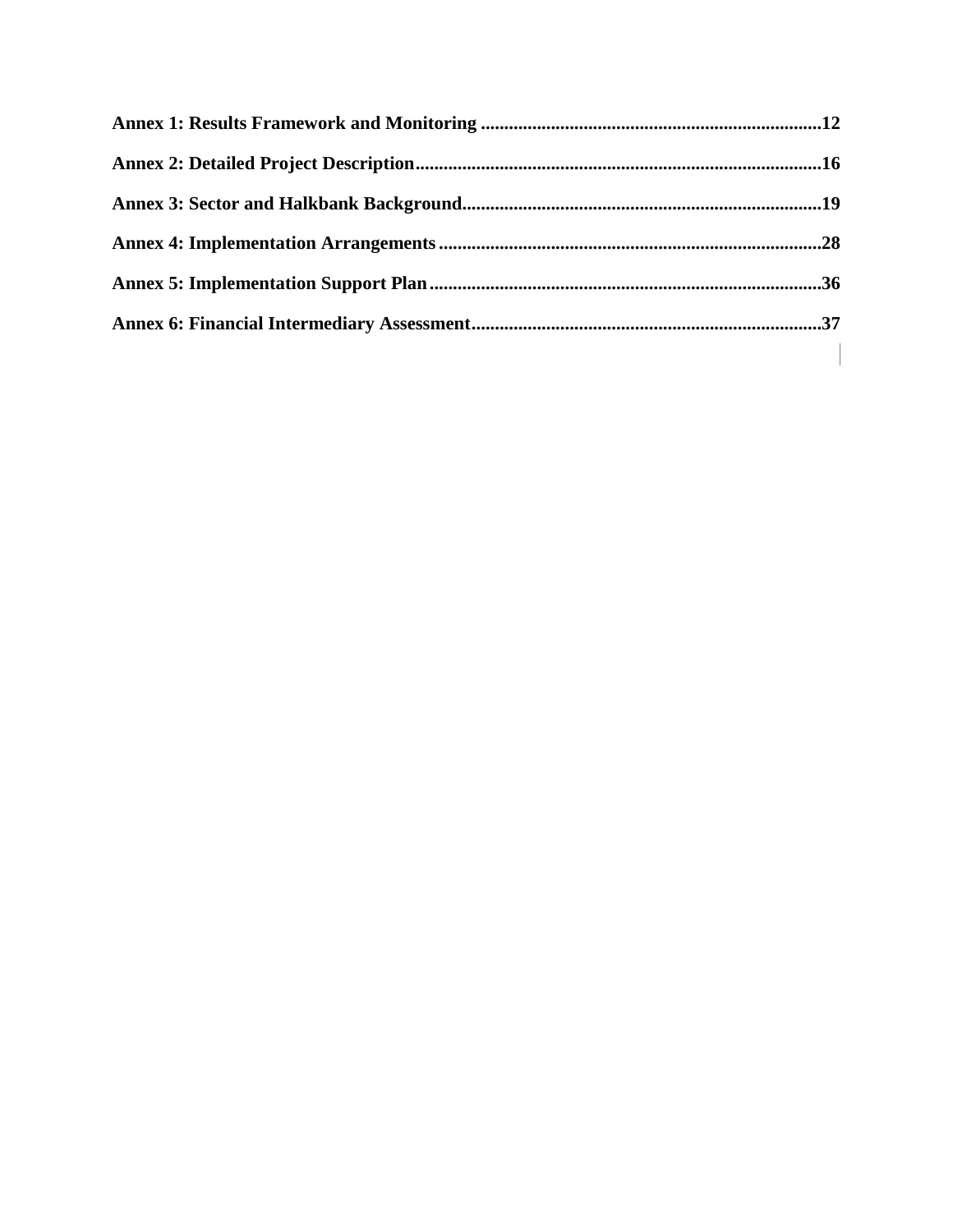#### **PAD DATA SHEET**

## *Turkey*

#### *Micro Small and Medium Enterprise and Large Enterprise Supply Chain Finance Project (P157691)*

# **PROJECT APPRAISAL DOCUMENT**

# *EUROPE AND CENTRAL ASIA FINANCE AND MARKETS GLOBAL PRACTICE*

# Report No.: 101012-TR

| <b>Basic Information</b>                                 |                                    |                                      |           |                                         |                        |  |                                      |
|----------------------------------------------------------|------------------------------------|--------------------------------------|-----------|-----------------------------------------|------------------------|--|--------------------------------------|
| Project ID                                               |                                    | Team Leader(s)<br><b>EA</b> Category |           |                                         |                        |  |                                      |
| P157691                                                  |                                    | Assessment                           |           | F - Financial Intermediary              |                        |  | Ilias Skamnelos,<br>Alper Ahmet Oguz |
| Lending Instrument                                       |                                    |                                      |           | Fragile and/or Capacity Constraints [ ] |                        |  |                                      |
| <b>Investment Project Financing</b>                      |                                    |                                      |           | Financial Intermediaries [X]            |                        |  |                                      |
|                                                          |                                    | Series of Projects [ ]               |           |                                         |                        |  |                                      |
| Project Implementation Start Date                        |                                    |                                      |           | Project Implementation End Date         |                        |  |                                      |
| 25-Jan-2016                                              |                                    | 25-Jan-2019                          |           |                                         |                        |  |                                      |
| <b>Expected Effectiveness Date</b>                       |                                    | <b>Expected Closing Date</b>         |           |                                         |                        |  |                                      |
| 01-Feb-2016                                              |                                    | 01-Jul-2019                          |           |                                         |                        |  |                                      |
| Joint IFC                                                |                                    |                                      |           |                                         |                        |  |                                      |
| N <sub>o</sub>                                           |                                    |                                      |           |                                         |                        |  |                                      |
| Practice<br>Manager/Manager                              | Senior Global Practice<br>Director |                                      |           | <b>Country Director</b>                 |                        |  | <b>Regional Vice President</b>       |
| Aurora Ferrari                                           | Gloria M. Grandolini               |                                      |           | Johannes C.M. Zutt                      |                        |  | Cyril E Muller                       |
| Borrower: Türkiye Halk Bankası A.Ş. (Halkbank)           |                                    |                                      |           |                                         |                        |  |                                      |
| Responsible Agency: Türkiye Halk Bankası A.Ş. (Halkbank) |                                    |                                      |           |                                         |                        |  |                                      |
| Contact:                                                 | Ali Fuat Taşkesenlioğlu            |                                      |           | Title:                                  | <b>General Manager</b> |  |                                      |
| Telephone No.:                                           | 902165035917                       |                                      |           | Email:                                  |                        |  | halkbank.ir@halkbank.com.tr          |
| <b>Project Financing Data(in USD Million)</b>            |                                    |                                      |           |                                         |                        |  |                                      |
| $\lceil \; \rceil$<br>[X]<br>Loan                        | <b>IDA</b> Grant                   | $\Box$<br>$\lceil$                   | Guarantee |                                         |                        |  |                                      |
| $[\ ]$<br>Credit                                         | Grant                              | $[\ ]$                               | Other     |                                         |                        |  |                                      |
| <b>Total Project Cost:</b>                               | 200.00                             |                                      |           | <b>Total Bank Financing:</b>            |                        |  | 200.00                               |
| Financing Gap:<br>0.00                                   |                                    |                                      |           |                                         |                        |  |                                      |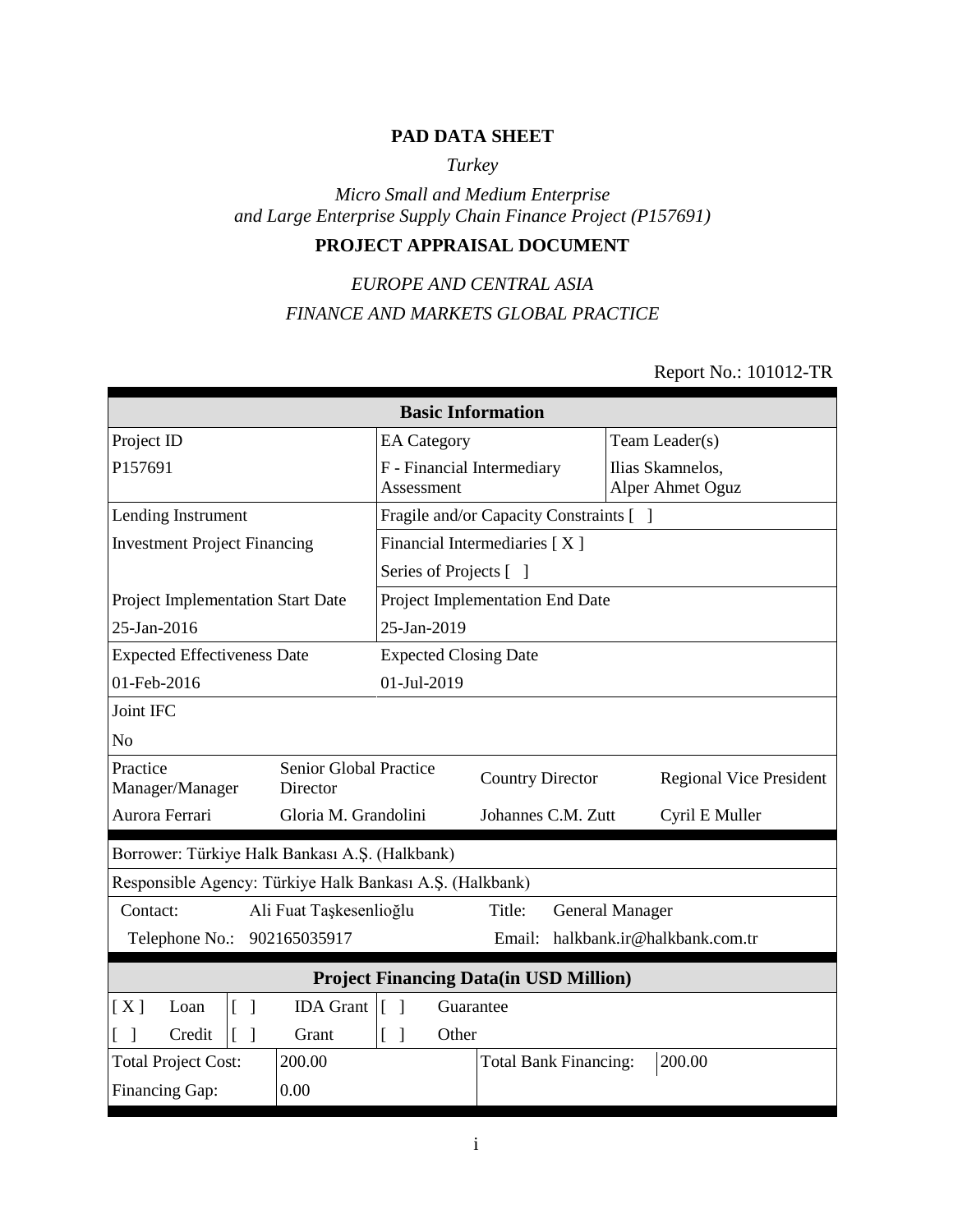| <b>Financing Source</b>                                                        |                                                                                             |       |                    |                                               |                               |        | <b>Amount</b>               |     |                             |
|--------------------------------------------------------------------------------|---------------------------------------------------------------------------------------------|-------|--------------------|-----------------------------------------------|-------------------------------|--------|-----------------------------|-----|-----------------------------|
| <b>Borrower</b>                                                                |                                                                                             |       |                    |                                               |                               |        | 0.00                        |     |                             |
| Development                                                                    | International Bank for Reconstruction and                                                   |       |                    | 200.00                                        |                               |        |                             |     |                             |
| Total                                                                          |                                                                                             |       |                    |                                               |                               |        |                             |     | 200.00                      |
|                                                                                | <b>Expected Disbursements (in USD Million)</b>                                              |       |                    |                                               |                               |        |                             |     |                             |
| <b>Fiscal Year</b>                                                             | 2016                                                                                        | 2017  |                    | 2018                                          |                               | 2019   |                             |     | 2020                        |
| Annual                                                                         | 25.00                                                                                       | 50.00 |                    | 50.00                                         |                               | 50.00  |                             |     | 25.00                       |
| Cumulative                                                                     | 25.00                                                                                       | 75.00 |                    | 125.00                                        |                               | 175.00 |                             |     | 200.00                      |
|                                                                                |                                                                                             |       |                    | <b>Institutional Data</b>                     |                               |        |                             |     |                             |
| <b>Practice Area (Lead)</b>                                                    |                                                                                             |       |                    |                                               |                               |        |                             |     |                             |
| Finance & Markets                                                              |                                                                                             |       |                    |                                               |                               |        |                             |     |                             |
| <b>Cross Cutting Topics</b>                                                    |                                                                                             |       |                    |                                               |                               |        |                             |     |                             |
| $\mathbf{I}$                                                                   | Climate Change                                                                              |       |                    |                                               | [X]                           |        | Jobs                        |     |                             |
|                                                                                | Fragile, Conflict & Violence                                                                |       |                    |                                               | L<br>$\overline{\phantom{a}}$ |        | Public Private Partnership  |     |                             |
| Gender                                                                         |                                                                                             |       |                    |                                               |                               |        |                             |     |                             |
| <b>Sectors / Climate Change</b>                                                |                                                                                             |       |                    |                                               |                               |        |                             |     |                             |
|                                                                                | Sector (Maximum 5 and total % must equal 100)                                               |       |                    |                                               |                               |        |                             |     |                             |
| Major Sector                                                                   |                                                                                             |       | Sector             |                                               | $\%$                          |        | Adaptation<br>Co-benefits % |     | Mitigation<br>Co-benefits % |
| Finance                                                                        |                                                                                             |       | <b>SME</b> Finance |                                               | 75                            |        |                             |     |                             |
| Finance                                                                        |                                                                                             |       | <b>Banking</b>     |                                               | 25                            |        |                             |     |                             |
| Total                                                                          |                                                                                             |       |                    |                                               | 100                           |        |                             |     |                             |
|                                                                                | I certify that there is no Adaptation and Mitigation Climate Change Co-benefits information |       |                    |                                               |                               |        |                             |     |                             |
| applicable to this project.                                                    |                                                                                             |       |                    |                                               |                               |        |                             |     |                             |
| <b>Themes</b>                                                                  |                                                                                             |       |                    |                                               |                               |        |                             |     |                             |
|                                                                                | Theme (Maximum 5 and total % must equal 100)                                                |       |                    |                                               |                               |        |                             |     |                             |
| Theme<br>Major theme                                                           |                                                                                             |       |                    | $\%$                                          |                               |        |                             |     |                             |
|                                                                                | Financial and private sector development                                                    |       |                    | Micro, Small and Medium Enterprise<br>support |                               |        | 75                          |     |                             |
| Financial and private sector development<br>Other Financial Sector Development |                                                                                             |       |                    | 25                                            |                               |        |                             |     |                             |
| Total                                                                          |                                                                                             |       |                    |                                               |                               |        |                             | 100 |                             |
|                                                                                | <b>Proposed Development Objective(s)</b>                                                    |       |                    |                                               |                               |        |                             |     |                             |

The Project Development Objective (PDO) is to improve access to finance for micro, small and medium enterprises, and longer term finance to large enterprises involved in domestic supply chains.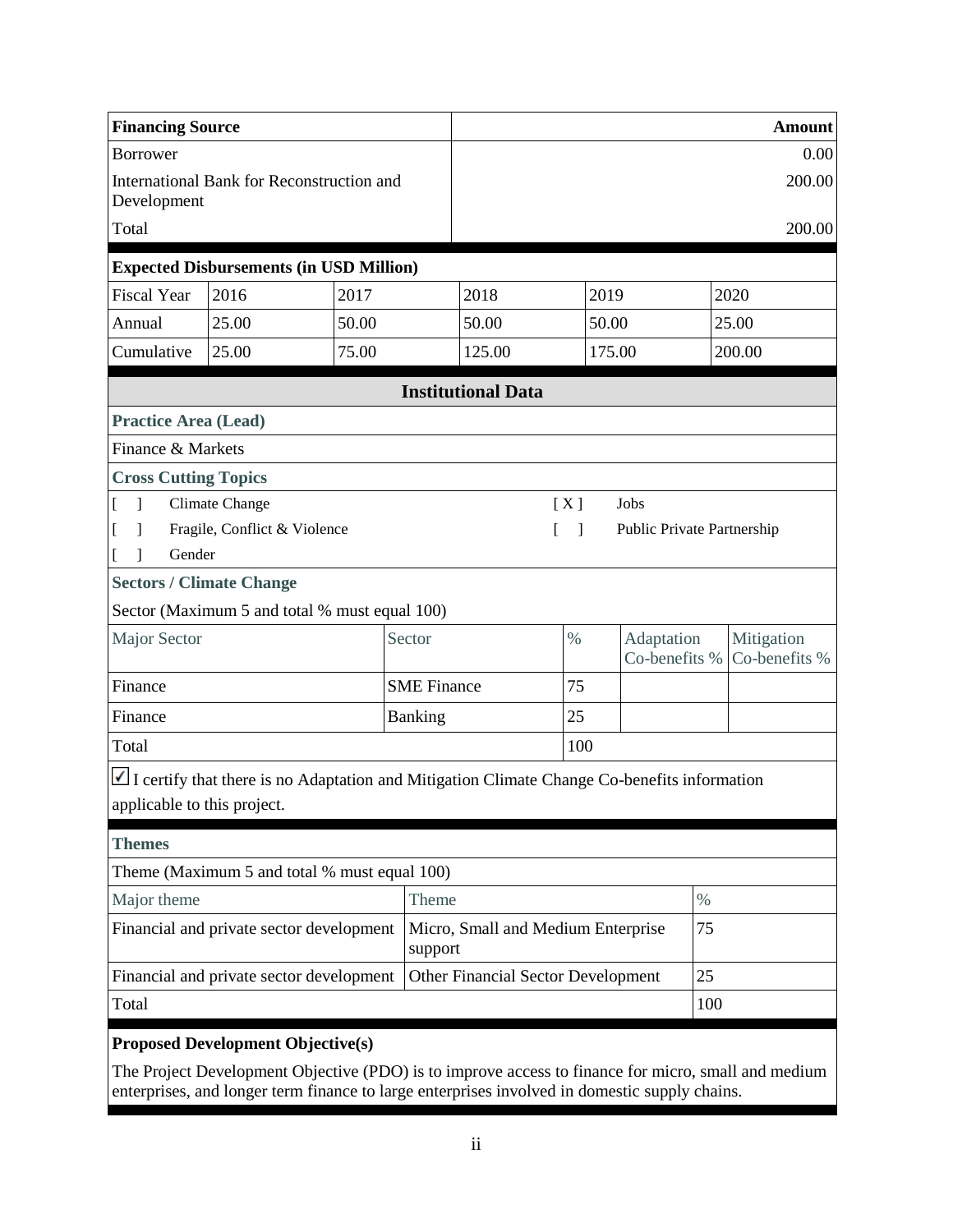| <b>Components</b>                                                                                                                                       |               |                            |  |
|---------------------------------------------------------------------------------------------------------------------------------------------------------|---------------|----------------------------|--|
| <b>Component Name</b>                                                                                                                                   |               | <b>Cost (USD Millions)</b> |  |
| The establishment and operation of a credit facility for the<br>provision of Sub-loans to MSMEs and LEs to finance the<br>carrying out of Sub-projects. |               | 200.00                     |  |
| <b>Systematic Operations Risk- Rating Tool (SORT)</b>                                                                                                   |               |                            |  |
| <b>Risk Category</b>                                                                                                                                    | <b>Rating</b> |                            |  |
| 1. Political and Governance                                                                                                                             | Low           |                            |  |
| 2. Macroeconomic                                                                                                                                        | Moderate      |                            |  |
| 3. Sector Strategies and Policies                                                                                                                       | Moderate      |                            |  |
| 4. Technical Design of Project or Program                                                                                                               | Low           |                            |  |
| 5. Institutional Capacity for Implementation and Sustainability                                                                                         | Low           |                            |  |
| 6. Fiduciary                                                                                                                                            | Low           |                            |  |
| 7. Environment and Social                                                                                                                               | Low           |                            |  |
| 8. Stakeholders                                                                                                                                         | Low           |                            |  |
| 9. Other                                                                                                                                                |               |                            |  |
| <b>OVERALL</b>                                                                                                                                          | Moderate      |                            |  |
| Compliance                                                                                                                                              |               |                            |  |
| <b>Policy</b>                                                                                                                                           |               |                            |  |
| Does the project depart from the CPS in content or in other significant respect?                                                                        | Yes [         | No $[X]$<br>1              |  |
| Does the project require any waivers of Bank policies?                                                                                                  | Yes $\lceil$  | No[X]<br>J                 |  |
| Have these been approved by Bank management?                                                                                                            | Yes $\lceil$  | No $[X]$<br>J              |  |
| Is approval for any policy waiver sought from the Board?                                                                                                | Yes $\lceil$  | 1<br>No $[X]$              |  |
| Does the project meet the Regional criteria for readiness for implementation?                                                                           | Yes $[X]$     | No [                       |  |
| <b>Safeguard Policies Triggered by the Project</b>                                                                                                      | Yes           | N <sub>0</sub>             |  |
| Environmental Assessment OP/BP 4.01                                                                                                                     | X             |                            |  |
| Natural Habitats OP/BP 4.04                                                                                                                             |               | X                          |  |
| Forests OP/BP 4.36                                                                                                                                      |               | X                          |  |
| Pest Management OP 4.09                                                                                                                                 |               | X                          |  |
| Physical Cultural Resources OP/BP 4.11                                                                                                                  |               | X                          |  |
| Indigenous Peoples OP/BP 4.10                                                                                                                           |               | X                          |  |
| Involuntary Resettlement OP/BP 4.12                                                                                                                     |               | X                          |  |
| Safety of Dams OP/BP 4.37                                                                                                                               |               | X                          |  |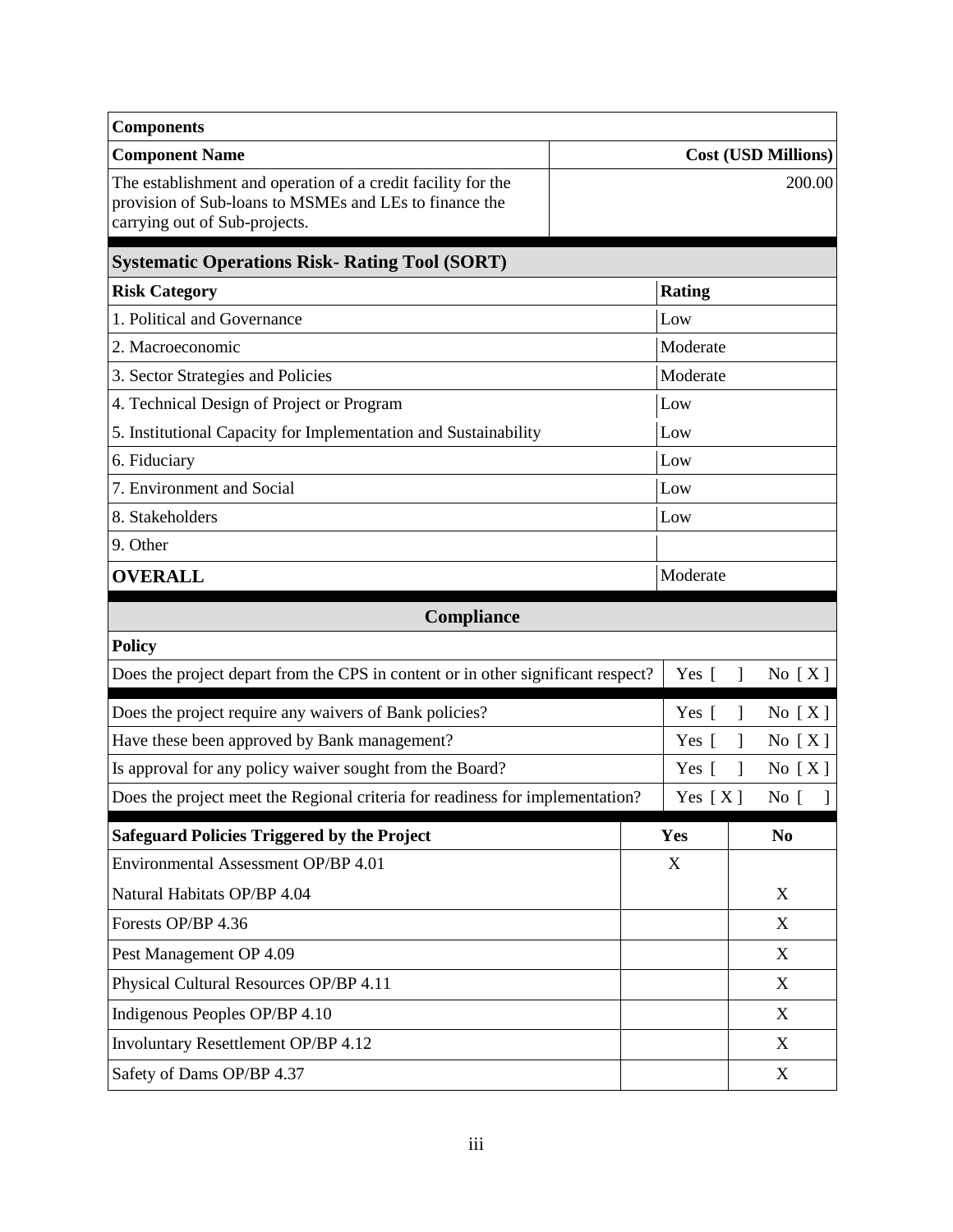| Projects on International Waterways OP/BP 7.50                                                                                                                                                                                                                                                            |                                           |                               |                         |                                           |               |             |                  | X                 |
|-----------------------------------------------------------------------------------------------------------------------------------------------------------------------------------------------------------------------------------------------------------------------------------------------------------|-------------------------------------------|-------------------------------|-------------------------|-------------------------------------------|---------------|-------------|------------------|-------------------|
| Projects in Disputed Areas OP/BP 7.60                                                                                                                                                                                                                                                                     |                                           |                               |                         |                                           |               |             |                  | X                 |
|                                                                                                                                                                                                                                                                                                           |                                           |                               |                         |                                           |               |             |                  |                   |
| <b>Legal Covenants</b>                                                                                                                                                                                                                                                                                    |                                           |                               |                         |                                           |               |             |                  |                   |
| <b>Name</b>                                                                                                                                                                                                                                                                                               |                                           | Recurrent                     |                         | <b>Due Date</b>                           |               |             | <b>Frequency</b> |                   |
| Eligibility Criteria, Approval Procedures,<br>and Terms and Conditions of Enterprise<br>Sub-loans                                                                                                                                                                                                         |                                           |                               | X                       |                                           |               |             | Continuous       |                   |
| <b>Description of Covenant</b>                                                                                                                                                                                                                                                                            |                                           |                               |                         |                                           |               |             |                  |                   |
| Sub-loans to enterprises shall be made only in accordance with the Eligibility Criteria, Terms,<br>Conditions and Approval Procedures listed in Loan Agreement Schedule 2 Section I.                                                                                                                      |                                           |                               |                         |                                           |               |             |                  |                   |
| <b>Name</b>                                                                                                                                                                                                                                                                                               |                                           | <b>Recurrent</b>              |                         | <b>Due Date</b>                           |               |             | <b>Frequency</b> |                   |
| Disbursement condition                                                                                                                                                                                                                                                                                    |                                           |                               | X                       |                                           |               |             | Continuous       |                   |
| <b>Description of Covenant</b>                                                                                                                                                                                                                                                                            |                                           |                               |                         |                                           |               |             |                  |                   |
| No withdrawal shall be made for payments made prior to the date of the Loan Agreement, except that<br>withdrawals up to an aggregate amount not to exceed \$30,000,000 may be made for payments made<br>prior to this date but on or after January 15, 2015, for Eligible Expenditures under the Project. |                                           |                               |                         |                                           |               |             |                  |                   |
| <b>Conditions</b>                                                                                                                                                                                                                                                                                         |                                           |                               |                         |                                           |               |             |                  |                   |
| <b>Source Of Fund</b>                                                                                                                                                                                                                                                                                     | <b>Name</b>                               |                               |                         |                                           |               | <b>Type</b> |                  |                   |
| <b>IBRD</b>                                                                                                                                                                                                                                                                                               | <b>Operational Manual</b>                 |                               |                         |                                           | Effectiveness |             |                  |                   |
| <b>Description of Condition</b>                                                                                                                                                                                                                                                                           |                                           |                               |                         |                                           |               |             |                  |                   |
| The Borrower shall have adopted the Operational Manual satisfactory the Bank.                                                                                                                                                                                                                             |                                           |                               |                         |                                           |               |             |                  |                   |
|                                                                                                                                                                                                                                                                                                           |                                           |                               | <b>Team Composition</b> |                                           |               |             |                  |                   |
| <b>Bank Staff</b>                                                                                                                                                                                                                                                                                         |                                           |                               |                         |                                           |               |             |                  |                   |
| <b>Name</b>                                                                                                                                                                                                                                                                                               | Role                                      |                               | <b>Title</b>            |                                           |               |             |                  | Unit              |
| <b>Ilias Skamnelos</b>                                                                                                                                                                                                                                                                                    | Team Leader (ADM<br>Responsible)          |                               |                         | Lead Financial Sector Specialist          |               |             |                  | <b>GFMDR</b>      |
| Alper Ahmet Oguz                                                                                                                                                                                                                                                                                          | <b>Team Leader</b>                        |                               |                         | Senior Financial Sector Specialist        |               |             |                  | <b>GFMDR</b>      |
| Salih Bugra Erdurmus                                                                                                                                                                                                                                                                                      | <b>Procurement Specialist</b>             |                               |                         | Procurement Specialist                    |               |             |                  | <b>GGODR</b>      |
| Zeynep Lalik                                                                                                                                                                                                                                                                                              | <b>Financial Management</b><br>Specialist |                               |                         | <b>Sr Financial Management Specialist</b> |               |             |                  | <b>GGODR</b>      |
| Arzu Uraz                                                                                                                                                                                                                                                                                                 | Safeguards Specialist                     | Social Development Specialist |                         |                                           |               |             | <b>GSURR</b>     |                   |
| Donato De Rosa                                                                                                                                                                                                                                                                                            | <b>Team Member</b>                        |                               | Program Leader          |                                           |               |             |                  | ECCU <sub>6</sub> |
| Esra Arikan                                                                                                                                                                                                                                                                                               | Safeguards Specialist                     |                               |                         | Senior Environmental Specialist           |               |             |                  | <b>GENDR</b>      |
| Jasna Mestnik                                                                                                                                                                                                                                                                                             | <b>Team Member</b>                        |                               | Finance Officer         |                                           |               |             |                  | <b>WFALA</b>      |
| Jimena Garrote                                                                                                                                                                                                                                                                                            | Counsel                                   |                               | Senior Counsel          |                                           |               |             |                  | <b>LEGLE</b>      |
| <b>Ulrich Bartsch</b>                                                                                                                                                                                                                                                                                     | <b>Team Member</b>                        |                               | Lead Economist          |                                           |               |             |                  | <b>GMFDR</b>      |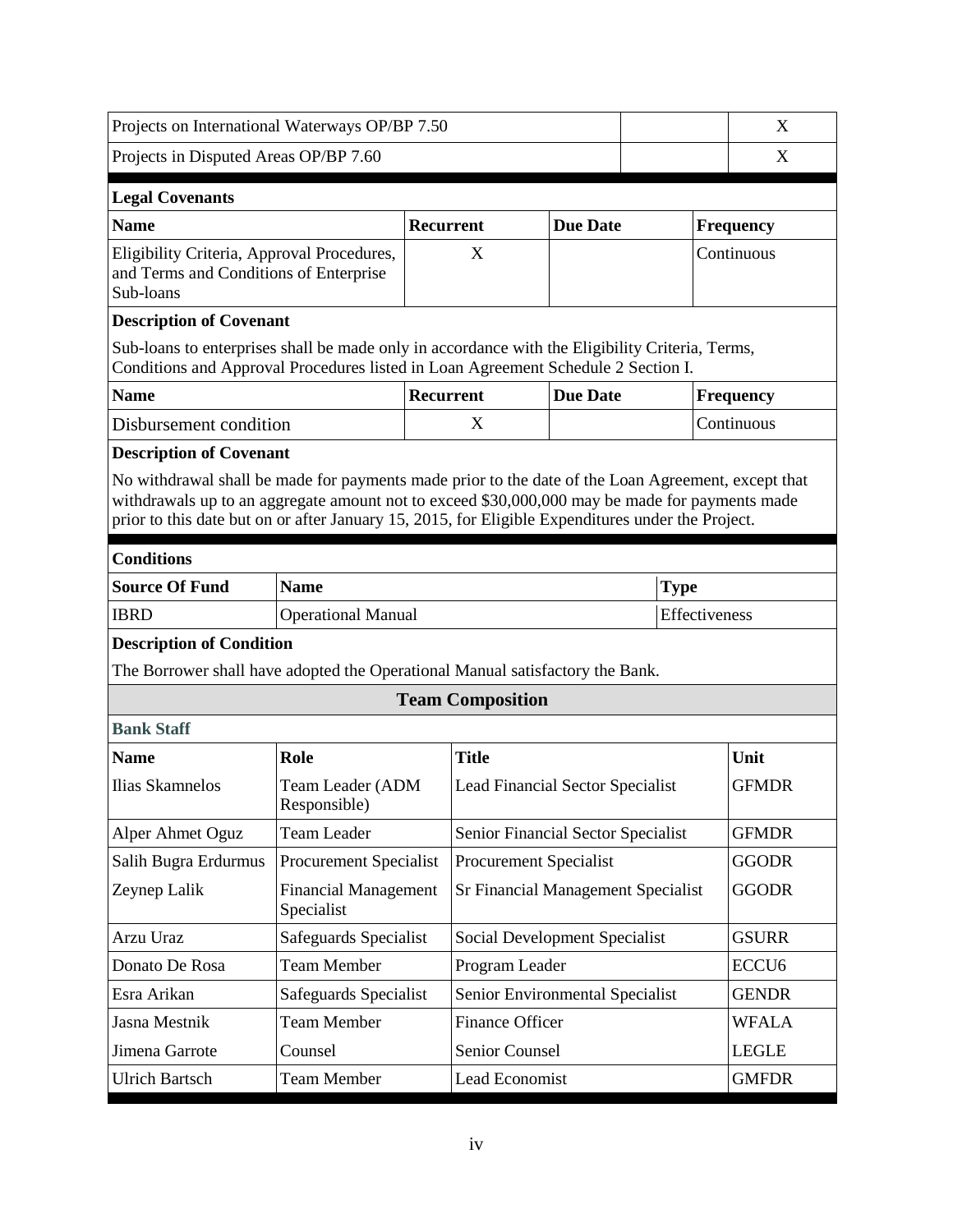#### I. **STRATEGIC CONTEXT**

#### **A. Country Context**

1. **Turkey's post-2001 economic development has resulted in impressive economic achievements.** After a banking crisis in 2001, the country embarked on a concerted path of structural reforms supported by strong fiscal consolidation, strengthened banking supervision, and a shift to a flexible exchange rate regime with an independent central bank responsible for inflation targeting. Per-capita income and the incomes for the bottom 40 percent tripled since the start of the century, but, in several dimensions of well-being, Turkey remains solidly a middle income country, facing numerous structural challenges.

2. **Turkey's achievements have recently been challenged by a less favorable economic and political outlook, and a large yet narrowing current account deficit in deteriorating**  financing conditions. After a swift rebound from the recession of the global crisis of 2008-09, economic growth slowed significantly since 2012. Despite strong exports and supportive government spending, real GDP growth dropped to 2.9 percent in 2014. Exchange rate passthrough and higher food prices pushed inflation to 8.2 percent by end 2014, above the Central Bank's target rate. Moderate growth and exchange rate depreciation reduced external imbalances, and the current account deficit (CAD) narrowed to below six percent of GDP in 2014, from close to 10 percent in 2011. Nevertheless, the CAD remains large, while financing becomes challenging. The hoped-for external adjustment fueled by a weaker lira and significantly lower oil prices has not materialized. Despite a significantly lower energy deficit, Turkey`s CAD widened to USD43 billion in the 12 months through August 2015 (gold adjusted). The deterioration is mainly due to weaknesses in trading partners, particularly slow growth in the European Union (EU), difficulties in the Middle East and North Africa (MENA) and Russia, and a fall in tourism revenues over the summer of 2015. On the financing side, domestic political concerns and global financial market jitters dried up short-term inflows.

3. **The growth outlook remains cautious, despite a stronger than expected first half in 2015.** Economic growth surprised positively with 3.4 percent in the first half of 2015, up from 2.9 percent in 2014, despite political uncertainty in the run-up to the June parliamentary election. The election results of November 1, 2015, have provided clarity over political uncertainties. Economic activity is expected to decelerate in the second half of 2015. Consumer confidence hit the lowest level since January 2009, and business confidence dropped notably in August and September. Moreover, credit growth momentum fell below the Central Bank`s reference rate of 15 percent by mid-September. On the external side, considering the deterioration in the gold and energy adjusted current account balance, the positive impact of lower oil prices on the current account will be very limited. Against this backdrop, we see growth slightly rising to 3.2 percent, from 2.9 percent in 2014, CAD easing to 5.5 percent of GDP, and inflation remaining above the Central Bank`s target in 2015. Over the medium-term, Turkey`s growth prospects depend on the recovery of private investment, structural reforms and stronger economic institutions.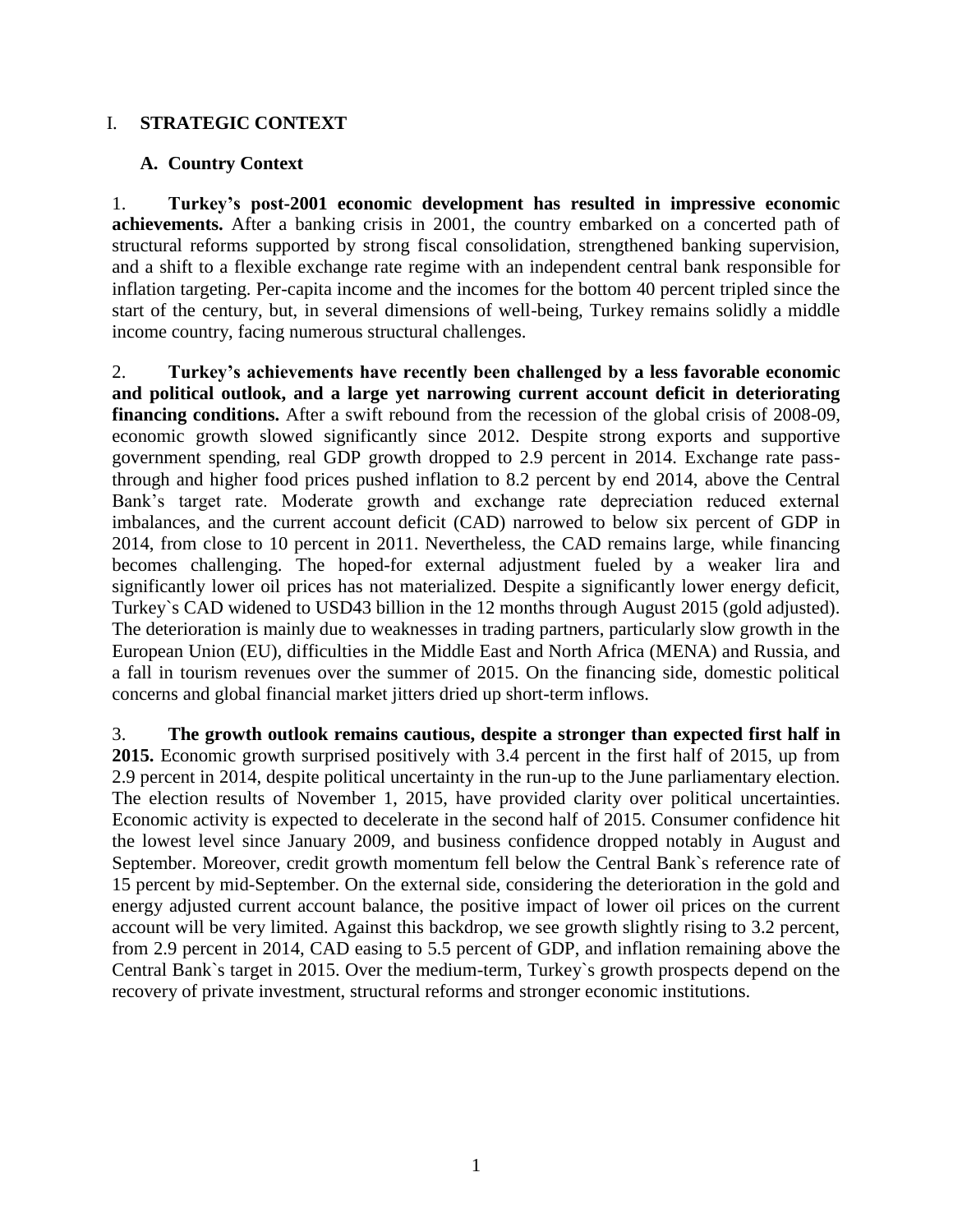#### **B. Sectoral and Institutional Context**

4. **The bank-dominated financial sector in Turkey lacks the depth one would expect given the size of the economy.** Total financial system assets amounted to about 180 percent of GDP in 2014, with the emerging market economies average at over 195, and newly industrialized Asian economies above 620. Banks represent almost 90 percent of the financial sector and 114 percent of GDP (with banking sector credit and deposits at 71 and 60 percent of GDP, respectively). The banking system remains highly-capitalized (Capital Adequacy Ratio – CAR– of 16.3 percent as of December 2014) and profitable (Return on Assets –ROA– and Return on Equity –ROE– of 1.3 percent and 12.3 percent, respectively), with a significant improvement in asset quality (Non-Performing Loan –NPL– ratio of 2.8 percent in December 2014, after reaching five percent in 2009). Despite significant progress to deepen the capital market, the diversity of corporate debt instruments is limited, banks dominate issuances and bonds are almost exclusively floating rate securities with an average maturity of one year and overall less than three years to maturity.

5. **Micro, Small and Medium Enterprises (MSMEs) are the most affected by access to finance constraints, despite playing a critical role in employment and growth.** MSMEs are estimated to account for 99.9 percent of all enterprises, 76 percent of employment, 54 percent of investments, and 60 percent of exports. The last Investment Climate Assessment -From Crisis to Private Sector Led Growth (May 2010)- found strong evidence that MSMEs face disproportionate constraints in accessing finance. Overall, they receive only 27 percent of total loans and grow slower relative to both large enterprises in Turkey and MSMEs in peer comparison countries. Micro enterprises are particularly affected, receiving only 25 percent of MSME loans in volume, while accounting for over 75 percent of MSME borrowers. The IFC Enterprise Finance Gap Database of 2014 estimates a significant Small and Medium Enterprise (SME) credit gap of over USD72 billion.

6. **The banking sector is increasingly experiencing performance headwinds, impacting credit growth and MSMEs that are the most affected by financing pressures during a deceleration.** The banking sector's profitability has decreased in recent years (compared to ROA and ROE of 1.6 and 14.2 percent, respectively, in 2013, and even higher rates prior to the global financial crisis). With the sector's loan to deposit ratio increasing to 121 percent, in the face of external funding volatility due to global market uncertainty, and in part due to macro-prudential measures to curb household borrowing, credit growth has slowed down, dropping to 18.5 percent as of end 2014, about nine percentage points slower than the average of past years. Notably, the MSME share in total credit declined in the aftermath of the global crisis by about five percentage points to just over 20 percent in 2009, the sharp fall demonstrating how MSMEs are among the first and most affected during financial distress. During economic downturns, working capital becomes a priority for MSMEs as they typically experience delays in the payments for goods sold and services provided.

7. **The banking sector also lacks sufficient access to long-term finance** (see Annex 3). The banking system is funded mostly by stable customer deposits, backing 53 percent of total assets. However, about 87 percent of the sector's deposits had maturity below three months, while 77 percent of the lending was concentrated above three months. Characteristically, only 4.1 percent of deposits had maturity of over one year, dropping to only 1.6 percent for Turkish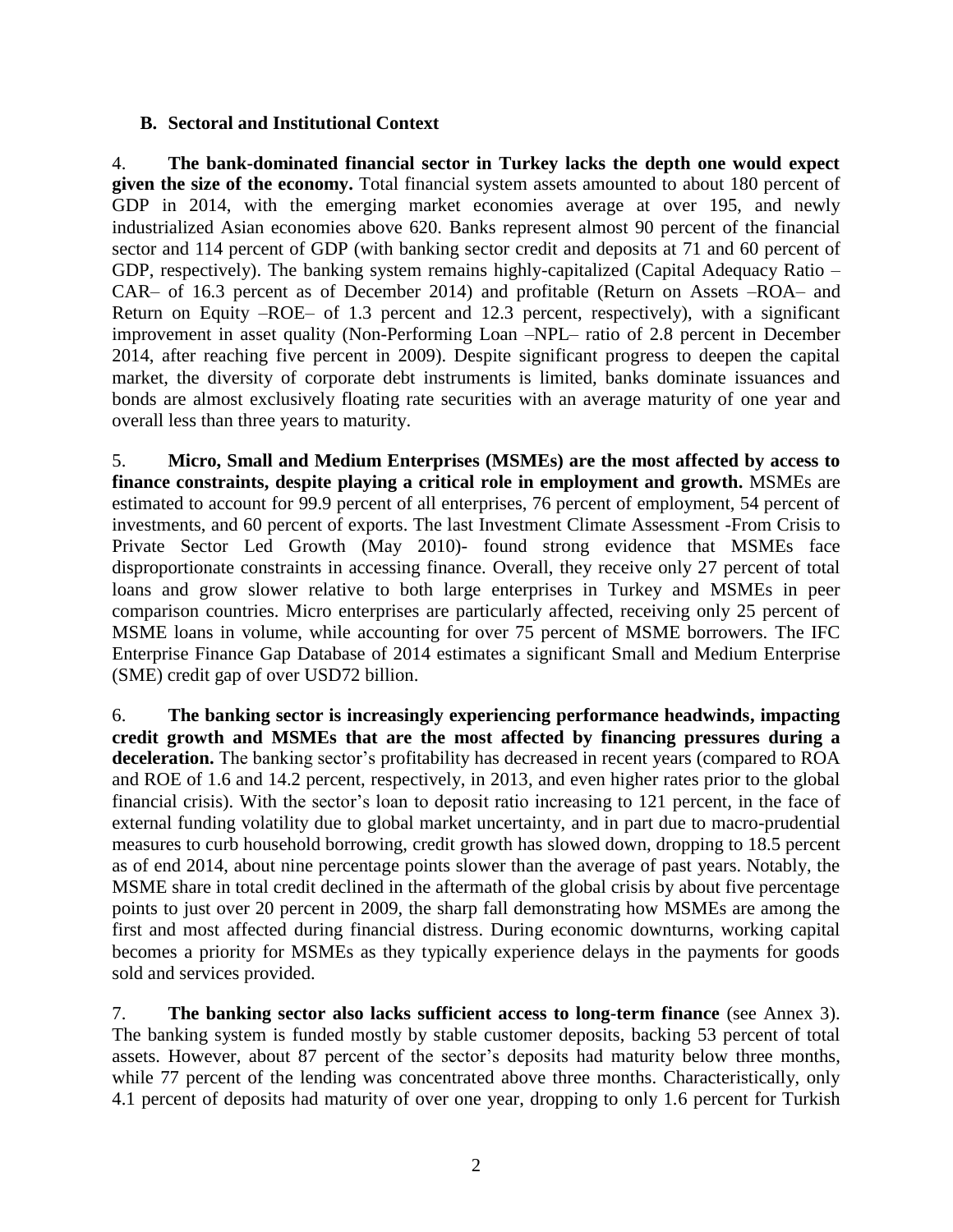Lira (TL) deposits. The result is a negative liquidity gap (i.e. more liquid liabilities than assets, also known as the liquidity mismatch risk) that peaks in the one to five year maturity. With the system's loan to deposit ratio increasing to 121 percent in December 2014, banks have drawn on balance sheet liquidity and wholesale funding from abroad (with foreign liabilities to total assets standing at 22 percent). However, the maturity of the sector's foreign liabilities barely breaches three years. Longer term sources of foreign debt, through for instance securitizations and subordinated debt, remain limited and constitute just above 15 percent of the total. In addition, following the Banking Regulation and Supervision Agency's (BRSA) authorization in 2010, banks begun to issue domestic bank bonds, with tenor ranging between six to 18 months. Nevertheless, only 1.5 percent of total assets are funded by Turkish lira bonds, while the weighted average of the maturity remains relatively short.

8. **Medium and large enterprises are particularly constrained by the lack of long-term finance, indirectly impacting MSMEs integrated into their local supplier chains.** Long term finance reduces firms' exposure to rollover and interest rate risks, enabling them to undertake longer term fixed investments. Medium and large enterprises, many times exporting firms, frequently undertake lumpy purchases of physical investment to remain competitive or explore new markets. The banking sector is the largest provider of long term finance in Turkey, and is characteristically facing maturity mismatches from limited access to long-term finance. In addition, banks and large enterprises (that are typically able to tap financial markets directly) have been negatively affected from the recent volatility on international markets through worsening loan availability and terms. Ultimately, MSMEs participating in supply chains, whereby smaller enterprises are integrated as local suppliers of larger enterprises, are strongly impacted by the effect of the economic uncertainty on the buyers of their goods and services.

9. **Halkbank's strategy is to increase the share of MSMEs in its loan portfolio, by ramping up existing and recently launched programs focused on smaller enterprises and the supply chain.** Halkbank is owned 51.06 percent by the State, the remaining floated through public offerings in 2007 and 2012, and was the seventh-largest bank in Turkey by total assets in 2014. The bank has traditionally focused on the MSME segment as a core business line. It had about 1.2 million MSME clients in 2014, accounting for over half of its total non-retail client base, with significant penetration in rural areas. It has the largest share of MSME loans in its loan portfolio among state-owned banks, at 39 percent, above the sector average of 27 percent. Halkbank has several products targeting the supply chain and MSMEs. Among them, Halkbank's artisan and craftsman loan program extends MSME loans with a guarantee from cooperatives, reaching more than 300 thousand clients. Building on this, Halkbank has recently developed a program graduating eligible clients in financing without the involvement of cooperatives or collateral. Another product, called direct borrowing system, aims to facilitate the cash flow between large producers and their MSME distributers. Halkbank extends a credit line for distributers' purchases from producers, and the producers are paid upon submitting invoices. The program helps producers reduce the risk of payment default, and distributors to increase sales. Finally, the MSME card program facilitates MSMEs by deferring payments for supplies and raw materials used in their production lines.

10. **Halkbank, similar to the overall banking sector, faces limited access to long term**  funding (see Annex 3). Halkbank relies on short-term demand and time deposits as the primary source of funding, with customer deposits representing more than 75 percent of its liabilities.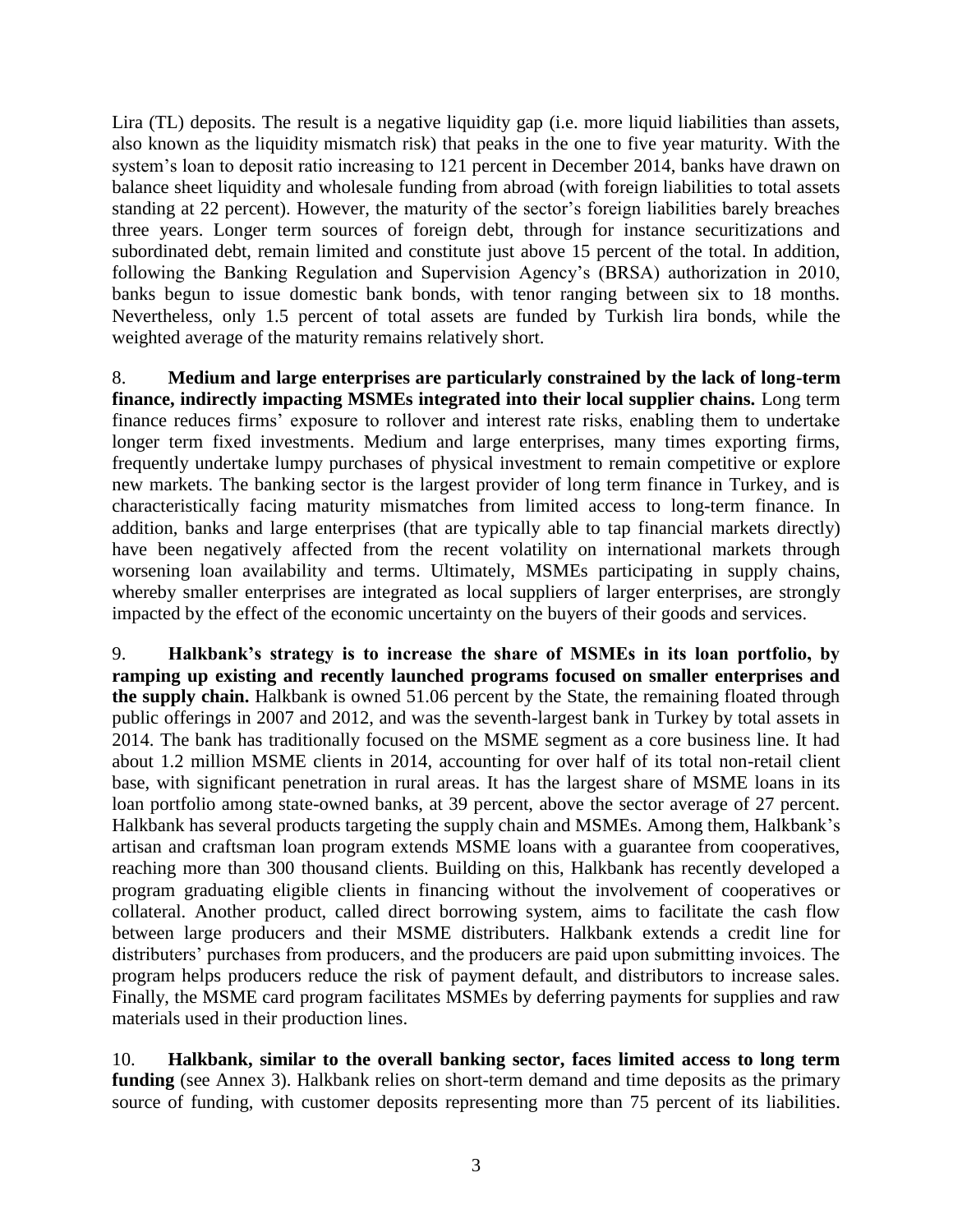Overall, almost 82 percent of the bank's liabilities had remaining maturities of one year or less, while over 47 percent of the bank's assets had remaining maturities of over a year. As a result, Halkbank had a negative liquidity gap spiking at the one to five year maturity. This is, indeed, in line with most of the banking sector in Turkey. However, Halkbank's loan portfolio above five years constitutes only eight percent of the total, well below the sector's average of 15 and the state-owned Vakif Bank and TKB figures of 22 and 33 percent respectively. Notably, Halkbank's loan to asset ratio increased significantly compared to the rest of the banking sector during the global credit crunch in 2007-09, playing an important counter-cyclical role when the economy was shrinking and the private banks were reluctant to provide loans to MSMEs.

11. **The World Bank has been working through various channels to support MSMEs, with Halkbank being a valuable partner in these efforts.** Over the past ten years, the World Bank has provided three credit lines focused exclusively on access to finance for SMEs (SME I – P082822, SME II – P118308, SME III – P130864), out of a total of 13 focused additionally on exporters and energy efficiency. Halkbank has been a key partner of the World Bank through SME I and the Small and Medium Enterprises Energy Efficiency project (P122178). Overall, reviews of Implementation Completion Reports of lines of credit in Turkey by the World Bank Group's Independent Evaluation Group rate outcomes above Satisfactory (see Section C), and the 2011 study "EFIL and SME Credit Line Projects: An Assessment of Outcomes" concluded that the projects were successful in targeting the medium- to long-term working capital and investment finance needs of exporters and MSMEs. The study was based on a survey of final borrowers, some 400 EFIL and SME project beneficiaries, and 200 control firms. Such lines of credit act as a bridge until financial infrastructure constraints are lifted and alternative sources of long-term finance are in place, which can be a long-term process. Recent and ongoing World Bank work on financial inclusion and infrastructure (see Annex 3, Box 1) includes a financial inclusion landscape report, as well as advisory support on the financial inclusion strategy and microfinance regulation, the movable collateral regime, the credit bureau capacity, and the insolvency and secured transactions framework.

12. **The government has been taking significant steps to increase long term finance, in many instances with the support of the World Bank** (see Annex 3, Box 1). The Capital Markets Law was passed in 2012, supported by the World Bank's "Competitiveness and Savings" Development Policy Loan (DPL, P127787). The Law aims to make capital markets deeper, more competitive and transparent. Recent World Bank work in Turkey has produced a Corporate Bond report, supported the drafting of new rules under the new Capital Markets Law, and produced a Mutual Fund report to support regulators and market players in strengthening Turkey's non-bank financial sector. The World Bank has also prepared a series of diagnostic reports and an action plan to address the remaining challenges and continues working on areas including the development of institutional investors, market infrastructure, potential issuers, promoting equity finance and usage of new products (e.g. long term *Sukuk*, mortgage backed securities, covered bonds, and infrastructure bonds).

## **C. Higher Level Objectives to which the Project Contributes**

13. **The project is consistent with and supports the IBRD/IFC/MIGA Country Partnership Strategy (CPS) for the FY12-16 period, including the updated Progress Report.** The CPS has three main strategic objectives and pillars: (i) enhanced competitiveness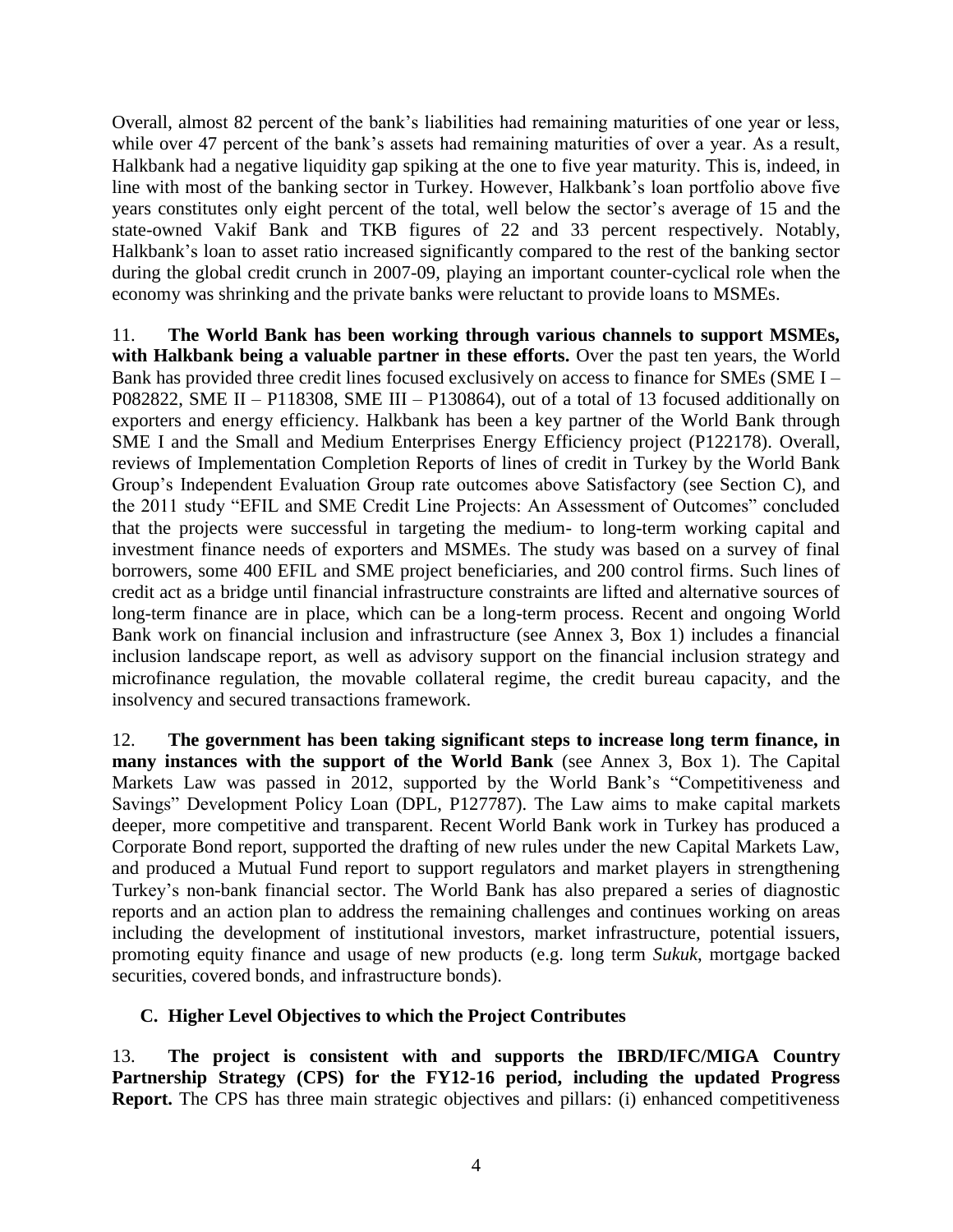and employment; (ii) improved equity and public services; and (iii) deepened sustainable development. The project supports the strategic objectives of enhancing competitiveness and employment that includes the provision of medium and long-term funding to MSMEs. The project is also complementary to other private and financial sector initiatives, including: (i) the Financial Sector Development technical assistance project that aims to support the development of the capital markets, the non-bank financial sector, and financial infrastructure, for example in the area of secured transactions; (ii) ongoing World Bank line of credit operations (Innovative Access to Finance – P147183, SME III – P130864, and SME Energy Efficiency – P122178) that aim to provide medium to long-term finance to MSMEs and exporters; and (iii) ongoing IFC projects targeting MSMEs, through bonds purchases and loans. In particular the proposed operation is a natural continuation of the SME series of projects (SME I-III, P107173, P118308, P130864) that focused on MSMEs.

14. **The project is also consistent with the government's latest MSME Strategy and Action Plan, as well as the 10th National Development Plan (NDP).** The new five-year NDP was adopted by the government of Turkey in July 2013 and covers the period 2014 to 2018. Access to finance was one of the five strategic areas under the 2011-13 MSME Strategy, and a key provision of the 2007-13 NDP under the "Entrepreneurship and MSMEs" and the "Financial Markets" sections. The recently introduced SME Development Strategy and Action Plan (2015-18) also designated "Facilitating SMEs Access to Finance" as one of its five strategic targets. Key objectives include increasing the access of SMEs to bank finance and alternative financial sources of finance.

## II. **PROJECT DEVELOPMENT OBJECTIVES**

## **A. Project Development Objectives**

15. **The Project Development Objective (PDO) is to improve access to finance for micro, small and medium enterprises, and longer term finance to large enterprises involved in domestic supply chains.**

## **B. Project Beneficiaries**

16. **For the purpose of this project, MSMEs will be defined as firms employing fewer than 250 people, and Large Enterprises (LEs) as firms employing fewer than 1,000 people.** Halkbank will directly lend to MSMEs and LEs, the final beneficiaries. Sub-loans to MSMEs may be made longer term investment financing and for short term working capital financing (to accommodate potential delays in the payments for goods sold and services provided in an uncertain macro-financial environment, and provide, more generally, flexibility to smaller size enterprises). Sub-loans to LEs may be made only for longer term investment financing (a primary concern towards undertaking lumpy purchases of physical investment to remain competitive or explore new markets), and only if the LEs are involved in domestic MSME supply chains (whereby MSMEs benefit by their integration as local suppliers of or distributors for larger enterprises). The definition of a LE involved in domestic supply chains will be LEs with payables or receivables against MSMEs of at least 25 percent of sales or purchases. The supply chain linkage stems when: (i) MSMEs sell inputs to LEs, and LEs generate payables against MSMEs (i.e. MSMEs have receivables against LEs), and (ii) MSMEs distribute outputs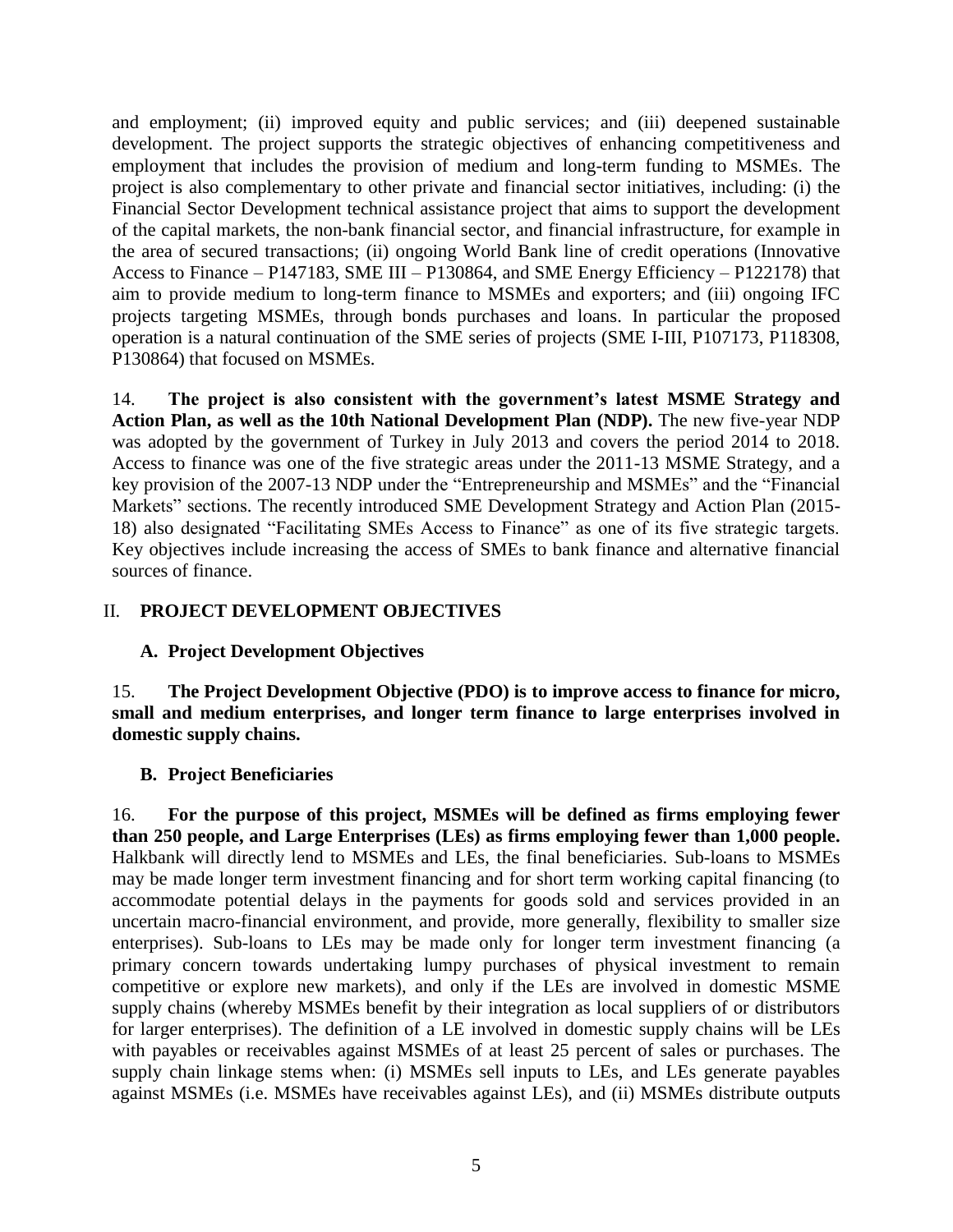of LEs, and LEs have receivables against MSMEs (i.e. MSMEs generate payables against LEs). At least 60 percent of the Loan will be used to fund MSMEs. Although micro enterprises will be supported by the project, it is expected that the majority of the sub-loans will be to small and medium enterprises.

# **C. Project Development Objectives Level Results Indicators**

# 17. **Key PDO indicators include the following:**

- (a) Ratio of the average portfolio maturity of MSME and LE sub-loans under the project, over the average portfolio maturity of Halkbank's MSME and LE portfolio not financed under the project.
- (b) Number of MSME and LE beneficiaries financed under the project.
- (c) Volume of Bank support.

18. Key intermediate indicators and additional indicators, monitored for analytical purposes and aimed to help improve MSME related policies and projects, are explored in Annexes 1 and 3.

# III. **PROJECT DESCRIPTION**

## **A. Project Components**

19. **The project will have a single component for the establishment and operation of a credit facility for the provision of Sub-loans to MSMEs and LEs to finance the carrying out of Sub-projects.** At least 15 percent of the proceeds of the Loan financing sub-loans to MSMEs shall be utilized for sub-projects in underserved Priority Regions, as defined in the Council of Ministers Decree Number 2015/8190, published in the Official Gazette numbered 29505 and dated October 17, 2015. There will be no sectoral restrictions, and financing will be extended on market terms to avoid any distortion.

20. **Annex 2 provides a detailed description of the project.** It includes: (i) the project terms and conditions between the World Bank and Halkbank; (ii) the eligibility criteria for the MSMEs and LEs; and (iii) terms and conditions of sub-loans between Halkbank and MSMEs and LEs.

# **B. Project Financing**

## **Financing Instrument**

21. **The proposed Investment Project Financing uses IBRD funds, with Halkbank as the Borrower.** The Loan will be guaranteed by the Republic of Turkey. The Loan Choice Worksheet was completed at the Negotiations Stage. The Borrower requested an IBRD Loan in the amount of USD200 million, with the following loan terms: a fixed spread, March 15 and September 15 payment dates, 20-year repayment period including a 4-year grace period, repayments linked to commitment, level repayment of principal, front-end fee amounting to USD500,000 financed from the Borrower's own sources, with all conversion options.

## **Project Cost and Financing**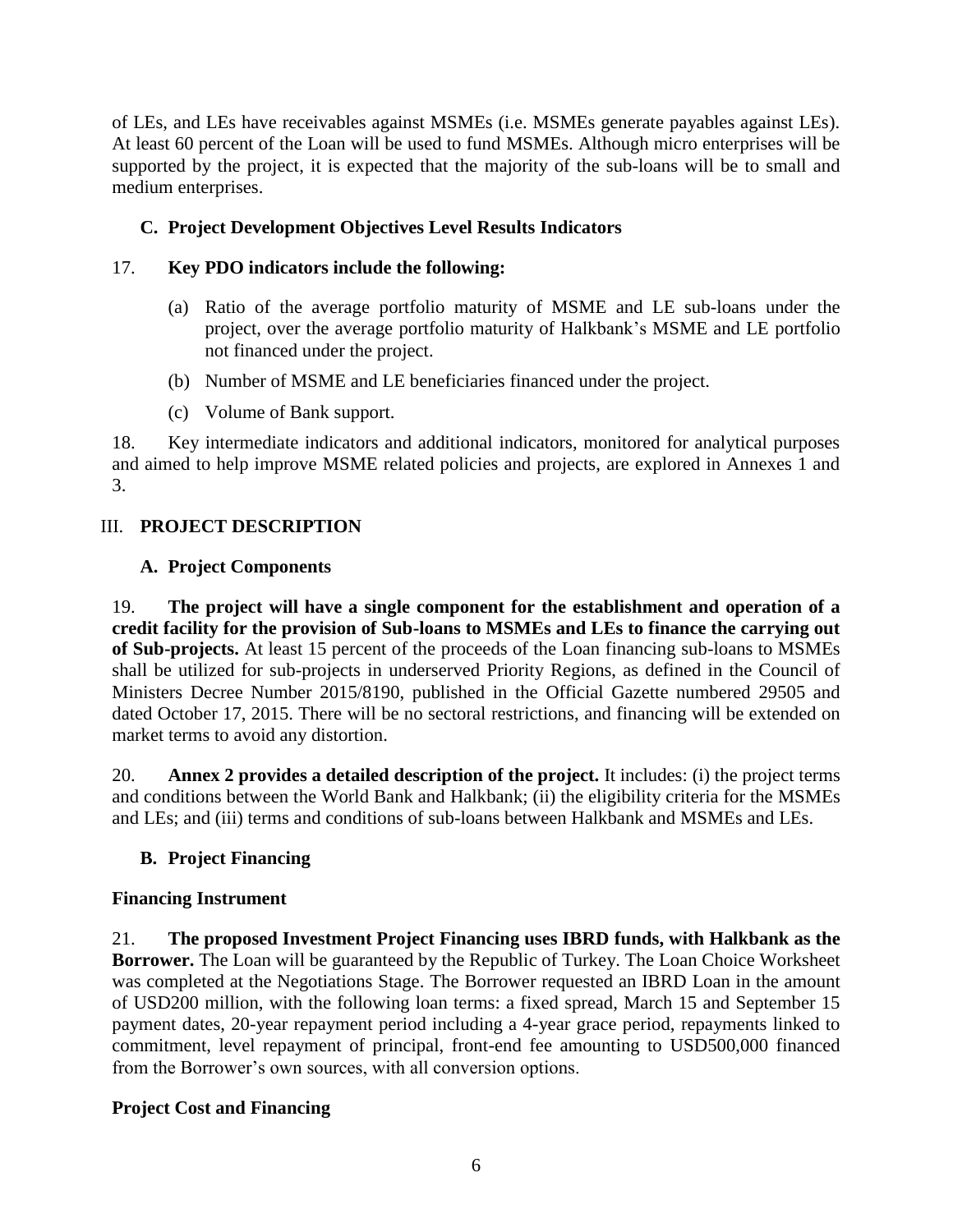22. **The project consists of a single Project Component of USD200 million equivalent.** It is expected that at least USD120 million will be utilized by MSMEs.

## **C. Lessons Learned and Reflected in the Project Design**

23. **The project follows and reflects lessons learned from a series of successful financial intermediation operations supported by the World Bank in Turkey.** Reviews of Implementation Completion Reports by the World Bank Group's Independent Evaluation Group rate outcomes above Satisfactory (EFIL I, P065188, Satisfactory; EFIL II, P082801, Highly Satisfactory; EFIL III, P093568, Highly Satisfactory; SME I, P082822, Satisfactory). Lessons learned from past lines of credit in Turkey suggest that a simple and flexible design, allowing for operational adjustments, is key for successful implementation. Moreover, better outcomes are achieved when: (i) key indicators that measure the quality of the loan portfolio are monitored intensively; (ii) quantified eligibility criteria for selecting financial intermediaries are used; and (iii) sound analysis and data on the financial performance of financial intermediaries, and external audit for verification, are available and used. The project also reflects lessons learned from World Bank credit lines in other countries. These indicate that problems have stemmed mainly from weak borrower accountability and management capacity, lack of clearly defined and transparent indicators for monitoring of the financial performance of the concerned financial intermediaries, poor monitoring of the overall project impact, inadequate demand from ultimate beneficiaries, lack of bankable sub-projects, and inflexibilities in project design that make it difficult to adjust to changing situations. Taking into account the above, the Project has also benefited by incorporating lessons learned from the recent Implementation Completion Report for SME II (P118308) and the restructuring of two Turkish operations (SME III – P130864 and SME EE – P122178) by revising financial covenants to accommodate the realities of enterprises in Priority Regions, as well as those of the micro and smaller enterprises.

## IV. **IMPLEMENTATION**

## **A. Institutional and Implementation Arrangements**

24. **Halkbank will be responsible for the implementation of the project and was selected based on its experience with MSMEs and with World Bank projects.** Halkbank, a public sector bank with a lending portfolio of almost USD35 billion, has extensive experience in offering credit to MSMEs in all regions of Turkey, thanks to a strong branch presence and a historic focus on the MSME sector. Halkbank's strategy is to increase the share of MSMEs in its loan portfolio, by ramping up recently launched programs focused on smaller enterprises and the supply chain. Additional criteria for selecting Halkbank include the bank's financial soundness, performance of its credit portfolio, and its good performance as one of the Borrowers in the recently closed SME I project (P082822) financed by the World Bank. Annex 3 provides background information on Halkbank, while Annex 6 provides a summary evaluation of Halkbank, including an analysis of its financial soundness, implementation capacity (also assessed in Annex 4) and specific considerations on the bank's ability to meet the World Bank requirements.

25. **The Project Implementation Unit (PIU) in Halkbank is staffed with capable and qualified personnel for the implementation of the project** (see Annex 4). The Implementation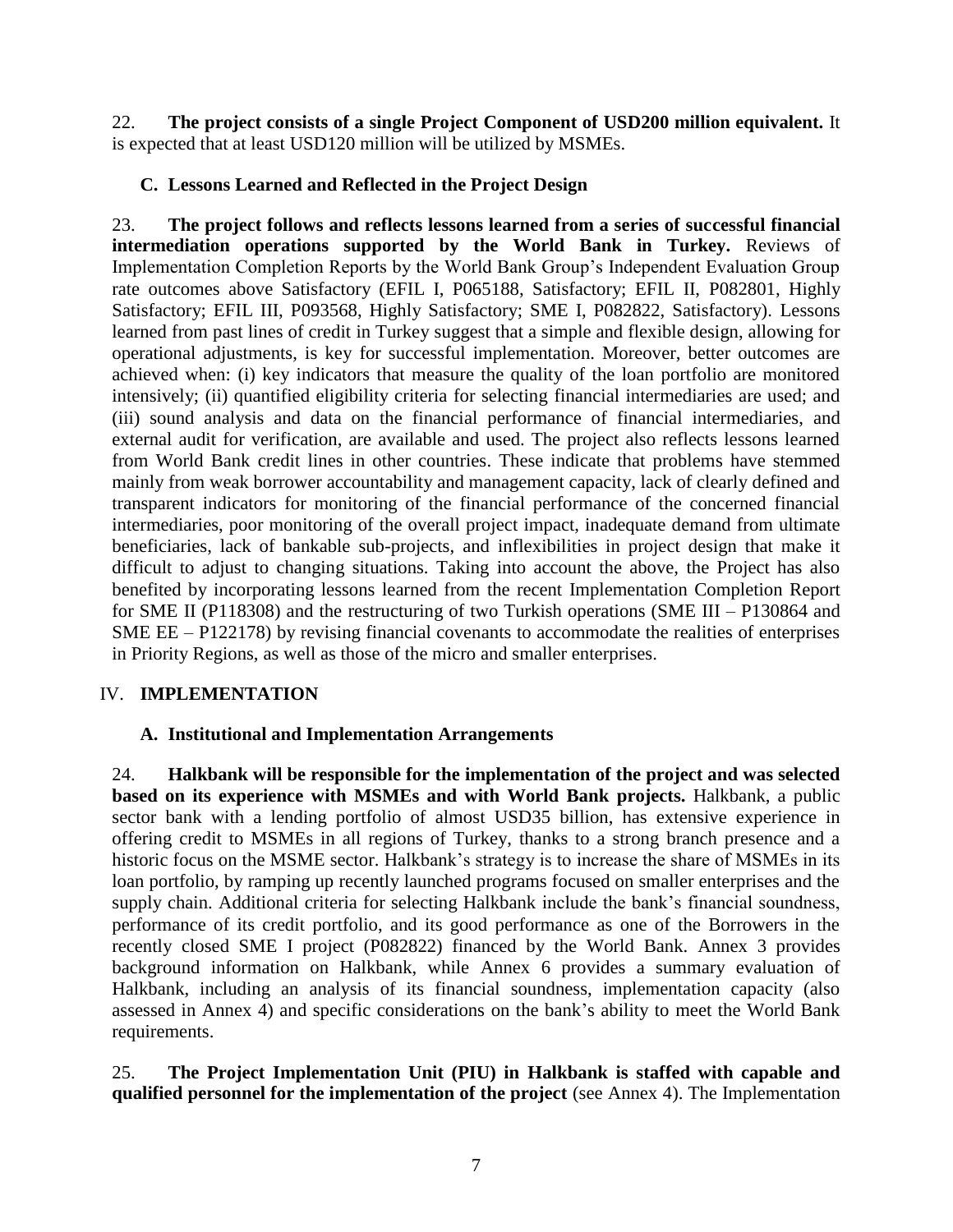Completion Report and the Independent Evaluation Group Review of the SME I project (P082822, implemented by Halkbank) rated the Outcome and Borrower's performance as Satisfactory. The PIU responsibilities will include: (i) monitoring of the direct lending to final beneficiaries; (ii) responsibility for adherence to all fiduciary and safeguard requirements of the World Bank for final beneficiaries; and (iii) monitoring and evaluation based on key project development indicators.

## **B. Results Monitoring and Evaluation**

26. **The Borrower will evaluate progress on the proposed indicators through regular reports.** Halkbank's PIU will monitor the PDO and intermediate indicators of the Results Framework (that includes MSME finance core indicators for Bank-wide monitoring, Annex 1) and additional indicators (that include gender specific indicators, Annex 3) on a quarterly, semiannual and yearly basis. The data will come from Halkbank's internal reports. The PIU will prepare semi-annual project reports. Although the scope of reporting will be significant, the indicators will be effectively monitored. Halkbank has worked with the World Bank on the design of appropriate reporting templates in the Operational Manual (OM), and it is well accustomed to collecting such information from clients. The financial performance of Halkbank will be monitored through independent auditors' reports and separate management letters confirming adherence to prudential norms. Further details on the Results and Monitoring Framework are provided in Annexes 1 and 4.

# **C. Sustainability**

27. **Sustainability will be facilitated in the short run by the government's commitment to increasing MSME access to finance, and, in the long run, by the development of alternative sources of long term funding.** The Turkish government has committed itself to making MSMEs more competitive, and more capable of applying modern technologies to improve production processes. While the World Bank can play an important catalytic role at this stage by providing the sector with long-term financing that is currently scarce, it is expected that, in the long run, alternative sources will be developed. Work by the World Bank, primarily through technical assistance, aims to assist the development of longer term funding markets and instruments (see Annex 3, Box 1).

28. **To avoid market distortions, Halkbank will follow its respective pricing policy according to market conditions.** Halkbank will price its finance comparable to the market price and will incorporate administrative costs and the related credit risk of the final beneficiaries. The only significant market advantage from the World Bank funds is in terms of maturity, facilitating the provision of medium- and long-term finance to enterprises without taking on a significant maturity mismatch.

# V. **KEY RISKS**

# **A. Overall Risk Rating and Explanation of Key Risks**

29. **The overall risk for the project is assessed as Moderate.** Halkbank is a proven borrower, familiar with the World Bank's requirements, and the demand for funds is assessed as high. The project design is tested and proven under previous credit lines for MSMEs, with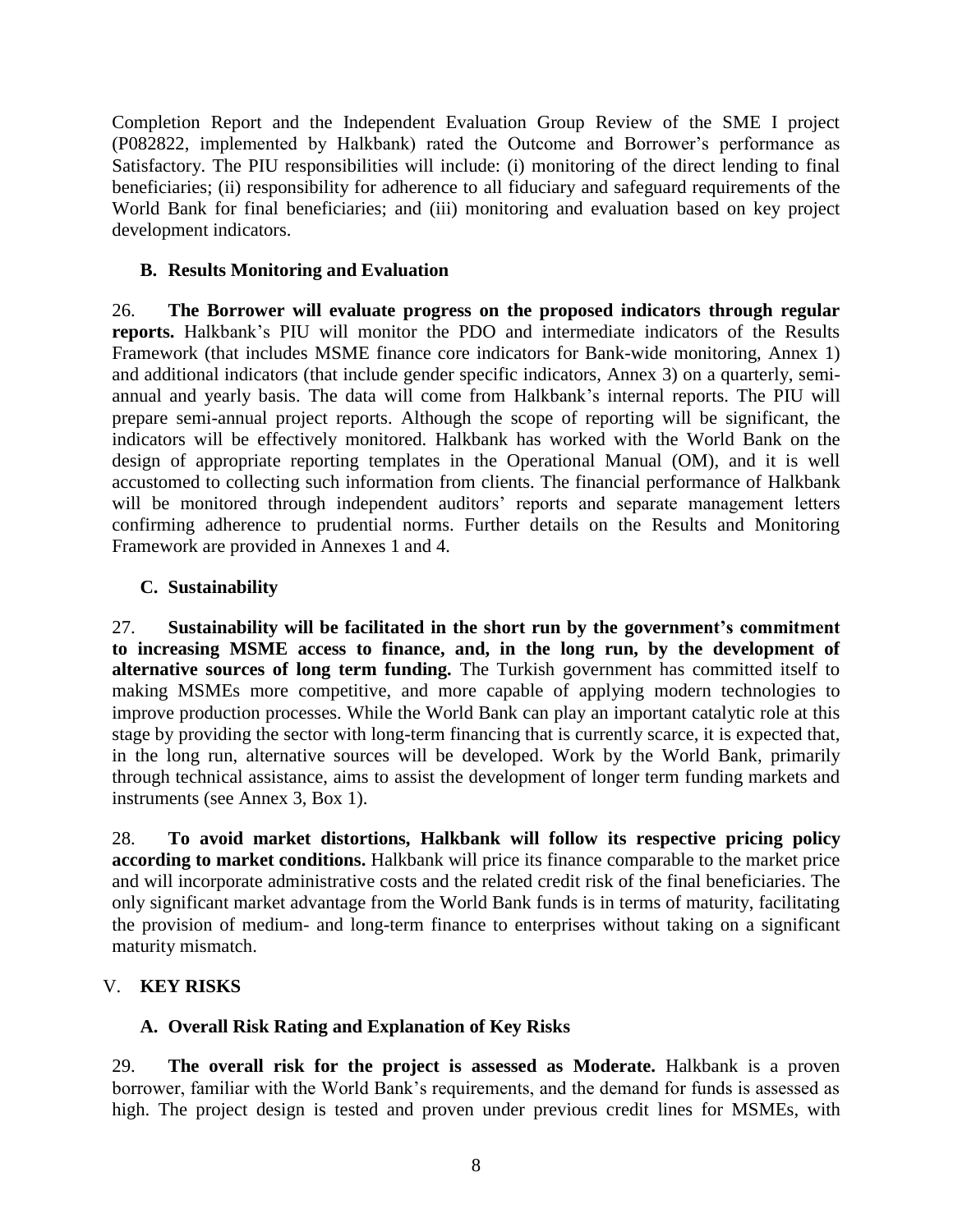performance and outcomes rated satisfactory/ highly satisfactory. However, global uncertainty and a retrenchment of emerging market risk appetite could negatively affect the demand for funds. The same conditions may, however, render the IBRD Loan more desirable.

# VI. **APPRAISAL SUMMARY**

## **A. Economic and Financial Analysis**

30. **MSME and LE sub-projects to be financed are not pre-identified and project costs are not defined, thus a traditional economic/financial analysis cannot be conducted.** Annex 2 describes the eligibility criteria of MSMEs and LEs, and terms and conditions of sub-loans under the project.

31. **Supporting access to finance for MSMEs, LEs and Priority regions, the project could have significant impact on employment and the bottom 40 percent of the population.** The project supports MSMEs that are estimated to account for 76 percent of employment, but are financially constrained by lack of collateral, poor credit history and other constraints. Notably, exports are mostly generated by MSMEs, accounting for 60 percent of the total. Furthermore, at least 15 percent of the proceeds of the Loan financing sub-loans to MSMEs will be used for subprojects in Priority Regions that represent a high proportion of the bottom 40 percent of the population. With only nine percent of firms having a female senior manager, the project will also collect indicators on gender for analytical purposes and towards the design of future projects. World Bank work on gender in Turkey includes a SIDA funded "Women's Access to Economic Opportunities in Turkey" project, which includes strengthening evidence-based policy making, increasing knowledge sharing and awareness raising, and support to women's cooperatives. In addition, the draft Financial Inclusion Landscape Report, explores data at the individual level to show that men in the top 60 percent of the income distribution are about twice as likely as women to have a formal bank account, and men in the bottom 40 percent are more than three times as likely. This gap is among the widest in the world, and it is strongly influenced by labor force participation rates.

## **B. Technical**

32. **The financial condition of Halkbank is good (see Annex 2 and 6) and the final interest rates and/or other charges and fees will be in line with the market (see Annex 2).** Provisions are included in the project to ensure that interest rates and/or other fees reflect the cost of intermediating project funds and an appropriate credit risk margin.

## **C. Financial Management**

33. **The project financial management systems at Halkbank are Satisfactory.** Halkbank is an experienced borrower with the World Bank. Continued soundness of Halkbank and its compliance with domestic prudential regulations will be monitored through the annual entity audit reports. Halkbank will maintain records and will ensure appropriate accounting and documentation for the project funds. Interim un-audited Financial Reports (IFRs) will be prepared semi-annually and will be submitted to the World Bank no later than 45 days after the end of each calendar semester. The formats of the IFRs will be agreed upon with Halkbank during negotiations. The project accounts will be subject to independent audit on an annual basis.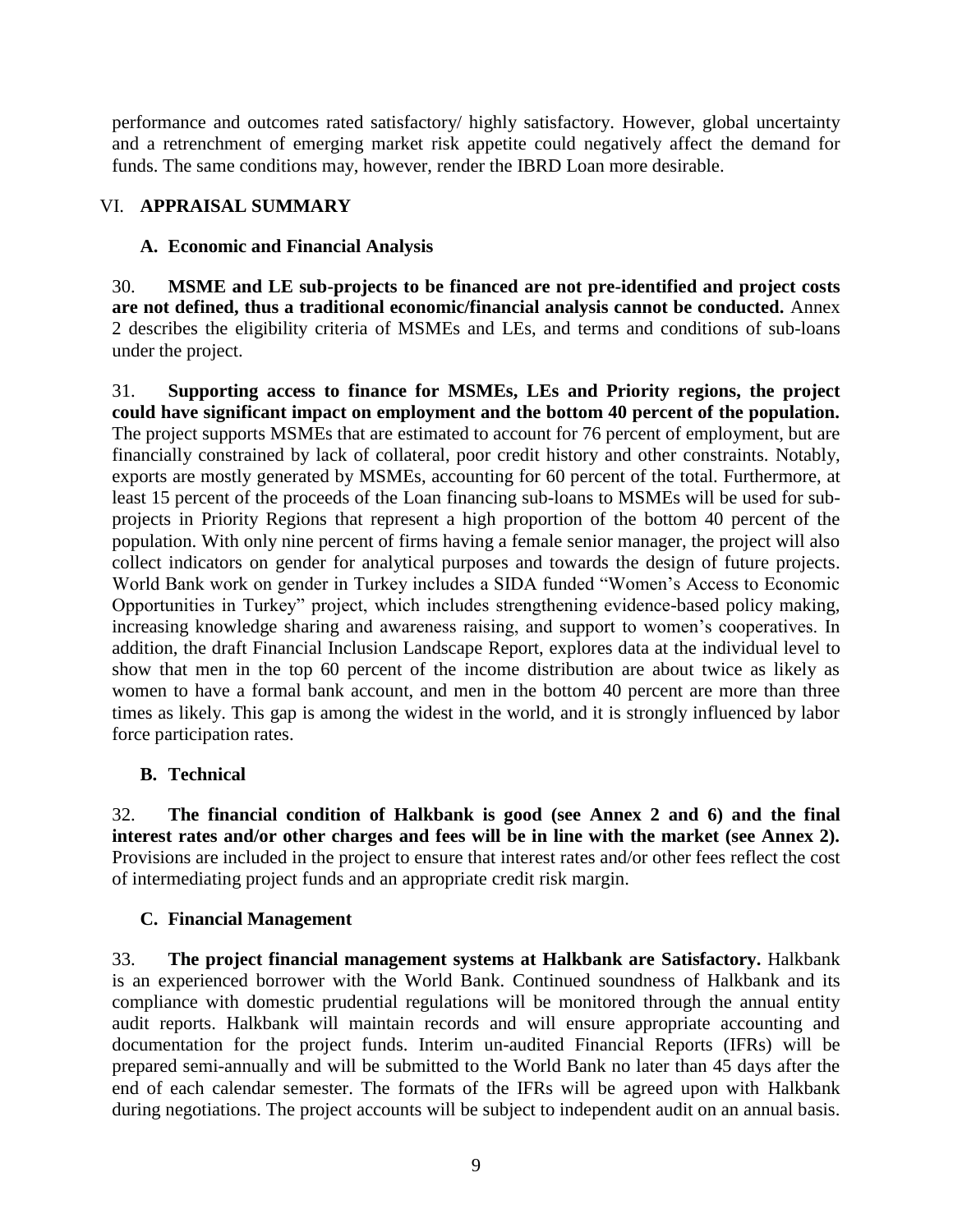The project audit report will be made publicly available as per the Access to Information policy of the World Bank. The World Bank may approve disclosure of an abridged version of the audit report when the financial statements contain proprietary or commercially sensitive information.

# **D. Procurement**

34. **A procurement assessment of the project has been carried out.** The proposed operation is a natural continuation of the SME series of projects that focused on MSMEs. Halkbank is an experienced borrower and familiar with the World Bank procurement procedures, with the past performance under the SME I project rated as Satisfactory. The demand-driven nature of the project precludes an estimation of the sub-beneficiaries and their procurement requirements at the appraisal stage, rendering impossible for Halkbank to develop a Procurement Plan. Halkbank will continue to maintain the existing staff capacity for procurement oversight and monitoring arrangements, including supervision of the sub-project implementation progress through regular project audits/reviews and site visits. Mitigation measures and arrangements for a more efficient implementation are provided in detail under Annex 4.

# **E. Social (including Safeguards)**

35. **The project is not expected to have negative social effects.** By increasing access to finance, the project is expected to have a positive impact on the growth of MSMEs, LEs and employment, including in the underserved Priority Regions. One of the positive social impacts of the project may also be on access to finance for female entrepreneurs. The project will collect indicators on gender for analytical purposes and towards the design of future projects. The project beneficiaries are MSMEs and LEs, and the project will ensure that Halkbank collects and responds to feedback from these beneficiaries as necessary to inform implementation of this project and possibly design of future projects. Any involuntary land acquisition or associated involuntary resettlement that would trigger the World Bank Operational Policy (OP) 4.12 on Involuntary Resettlement will not be eligible for financing under the scope of this project. In light of this, Halkbank will be screening the sub-projects accordingly to ensure that the OP 4.12 is not triggered. The Environmental Review Framework for the project details how sub-projects will be screened to ensure that they do not trigger OP 4.12.

## **F. Environment (including Safeguards)**

36. **The project has been categorized as "FI" in accordance with World Bank OP 4.01 (Environmental Assessment).** Due to the nature of the project, working capital or investment finance applications are expected to include machinery purchase/replacement or small scale construction works. Therefore, it is expected that there will be no large scale significant and/or irreversible impacts. Sub-projects in environmental Category A will not be eligible for funding. Moreover, the project will not finance sub-projects which may have impacts on natural habitats. An Environmental Review Procedures document (Environmental Review Framework) was prepared by Halkbank and was disclosed on its website on October 9, 2015, followed by InfoShop disclosure on October 12, 2015. The draft framework document, included as part of the draft OM, describes the environmental assessment and environmental due-diligence procedures to be used in sub-project evaluation. The environmental procedures defined in the draft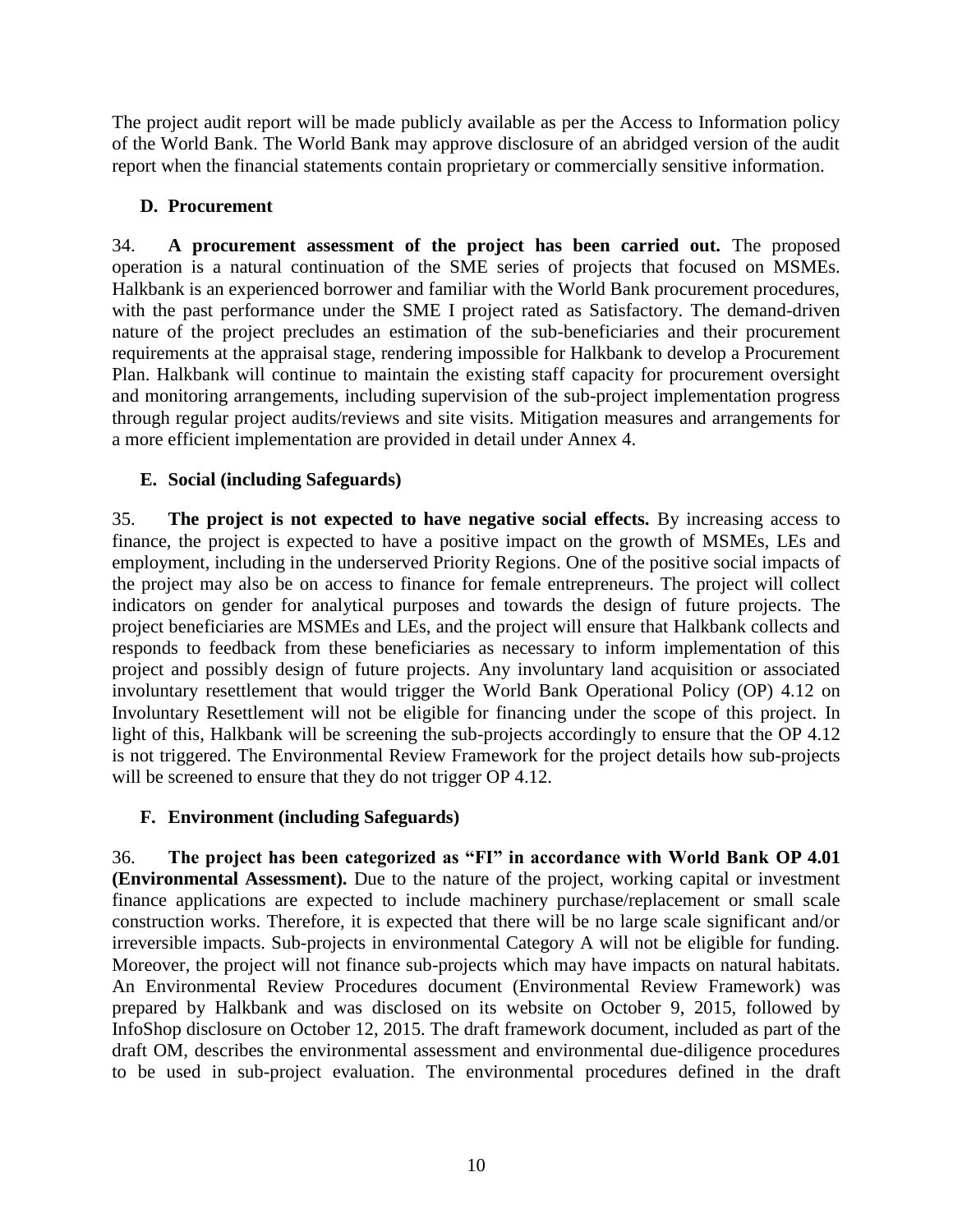Environmental Review Framework document are consistent with the Government of Turkey's Environmental Assessment requirements and OP 4.01.

37. According to the Environmental Review Framework, sub-loan applicants will be required to carry out an environmental screening, due-diligence (for the existing facilities) and assessment of the proposed subprojects according to the World Bank safeguard procedures, and to obtain environmental permits as prescribed by national legislation. Halkbank will be responsible for the quality assurance of these environmental documents and monitoring of the sub-projects. In this regard, Halkbank has been found successful during the implementation of the previous MSME credit line operations. It is highly recommended that Halkbank sustains its staff responsible for environmental safeguards compliance and continues receiving guidance from the World Bank on environmental safeguard issues.

# **G. Other Safeguards Policies Triggered**

38. **International Waterways (OP/BP 7.50) was not triggered**, and it is clearly stated in the draft OM that the project will not finance any investment that can involve the use or pollution of, or otherwise affect the quality or quantity of water of international waterways, as defined in OP/BP 7.50. The waterways identified as NOT an international waterway (do not trigger OP 7.50) in Turkey are as follows: Susurluk, North Aegean, Gediz, Kuçuk Menderes, Buyuk Menderes, Western Mediterranean, Antalya, Sakarya, Western Black Sea, Yesilirmak, Kizilirmak, Konya Kapali, Eastern Mediterranean, Seyhan, Ceyhan, Eastern Black Sea, Burdur, Afyon, Orta Anadolu, and Van.

# **H. World Bank Grievance Redress**

39. **Communities and individuals who believe that they are adversely affected by a World Bank (WB) supported project may submit complaints to existing project-level grievance redress mechanisms or the WB's Grievance Redress Service (GRS).** The GRS ensures that complaints received are promptly reviewed in order to address project-related concerns. Project affected communities and individuals may submit their complaint to the WB's independent Inspection Panel which determines whether harm occurred, or could occur, as a result of WB non-compliance with its policies and procedures. Complaints may be submitted at any time after concerns have been brought directly to the World Bank's attention, and Bank Management has been given an opportunity to respond. For information on how to submit complaints to the World Bank's corporate Grievance Redress Service (GRS), please visit [http://www.worldbank.org/GRS.](http://www.worldbank.org/GRS) For information on how to submit complaints to the World Bank Inspection Panel, please visit [www.inspectionpanel.org.](http://www.inspectionpanel.org/)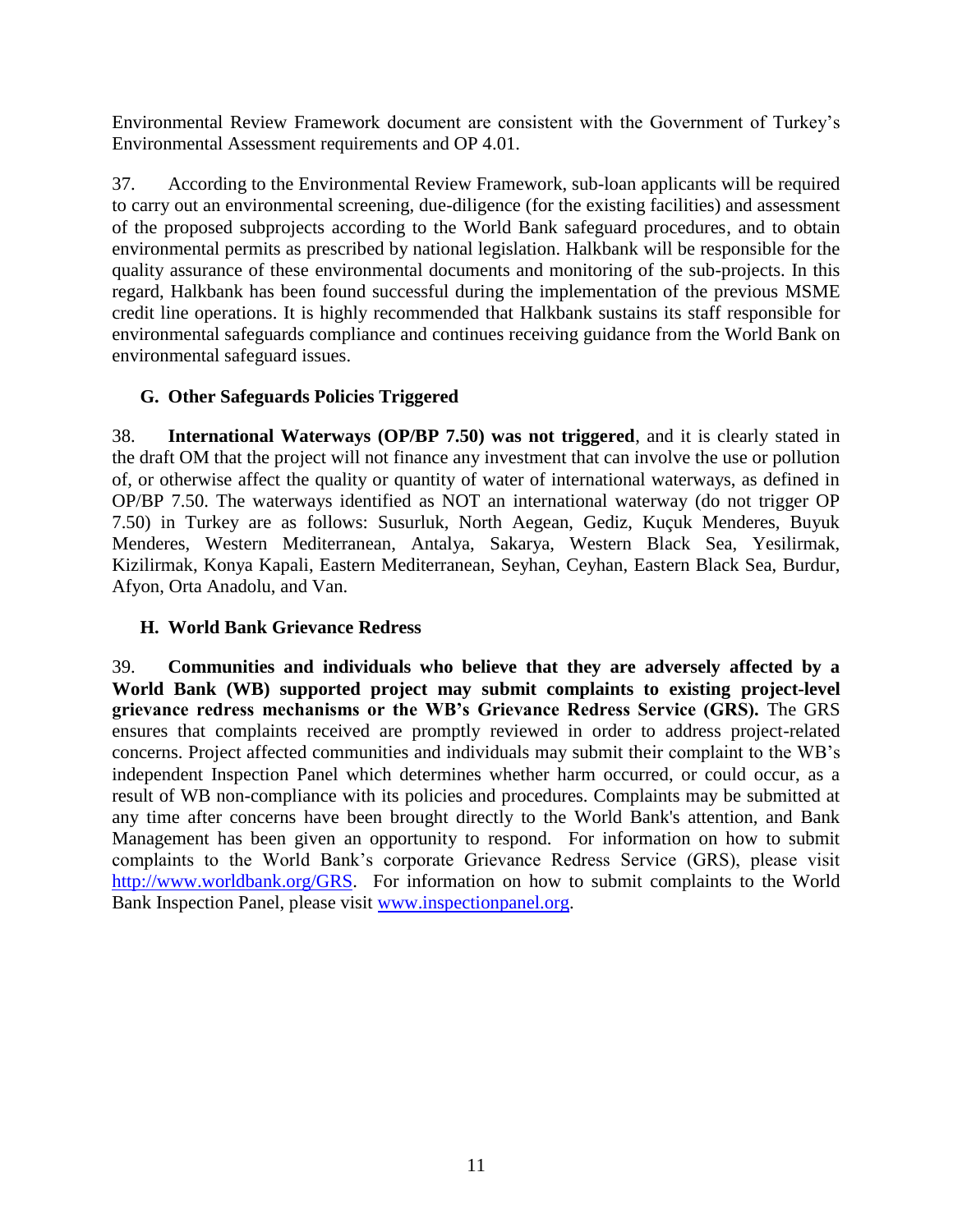## **Annex 1: Results Framework and Monitoring**

# **TURKEY: Micro Small and Medium Enterprise and Large Enterprise Supply Chain Finance Project**

# **Results Framework**

#### **Project Development Objectives**

#### PDO Statement

The Project Development Objective (PDO) is to improve access to finance for micro, small and medium enterprises, and longer term finance to large enterprises involved in domestic supply chains.

**These results are at** Project Level

#### **Project Development Objective Indicators**

|                                                                                                                                                                                                 |                 | <b>Cumulative Target Values</b> |                 |        |                   |
|-------------------------------------------------------------------------------------------------------------------------------------------------------------------------------------------------|-----------------|---------------------------------|-----------------|--------|-------------------|
| <b>Indicator Name</b>                                                                                                                                                                           | <b>Baseline</b> | YR1                             | YR <sub>2</sub> | YR3    | <b>End Target</b> |
| Ratio of the average portfolio maturity of MSME sub-loans under the project, over<br>the average portfolio maturity of Halkbank's MSME portfolio not financed under the<br>project.<br>(Number) |                 |                                 |                 |        | >1                |
| Ratio of the average portfolio maturity of LE sub-loans under the project, over the<br>average portfolio maturity of Halkbank's LE portfolio not financed under the project. 1<br>(Number)      |                 |                                 |                 |        | >1                |
| Number of MSME beneficiaries financed under the project (cumulative).<br>(Number)                                                                                                               | 0.00            | 60.00                           | 120.00          | 180.00 | 240.00            |
| Number of LE beneficiaries financed under the project (cumulative).<br>(Number)                                                                                                                 | 0.00            | 5.00                            | 10.00           | 15.00  | 20.00             |
| Volume of support (cumulative, USD million).<br>(Number)                                                                                                                                        | 0.00            | 50.00                           | 100.00          | 150.00 | 200.00            |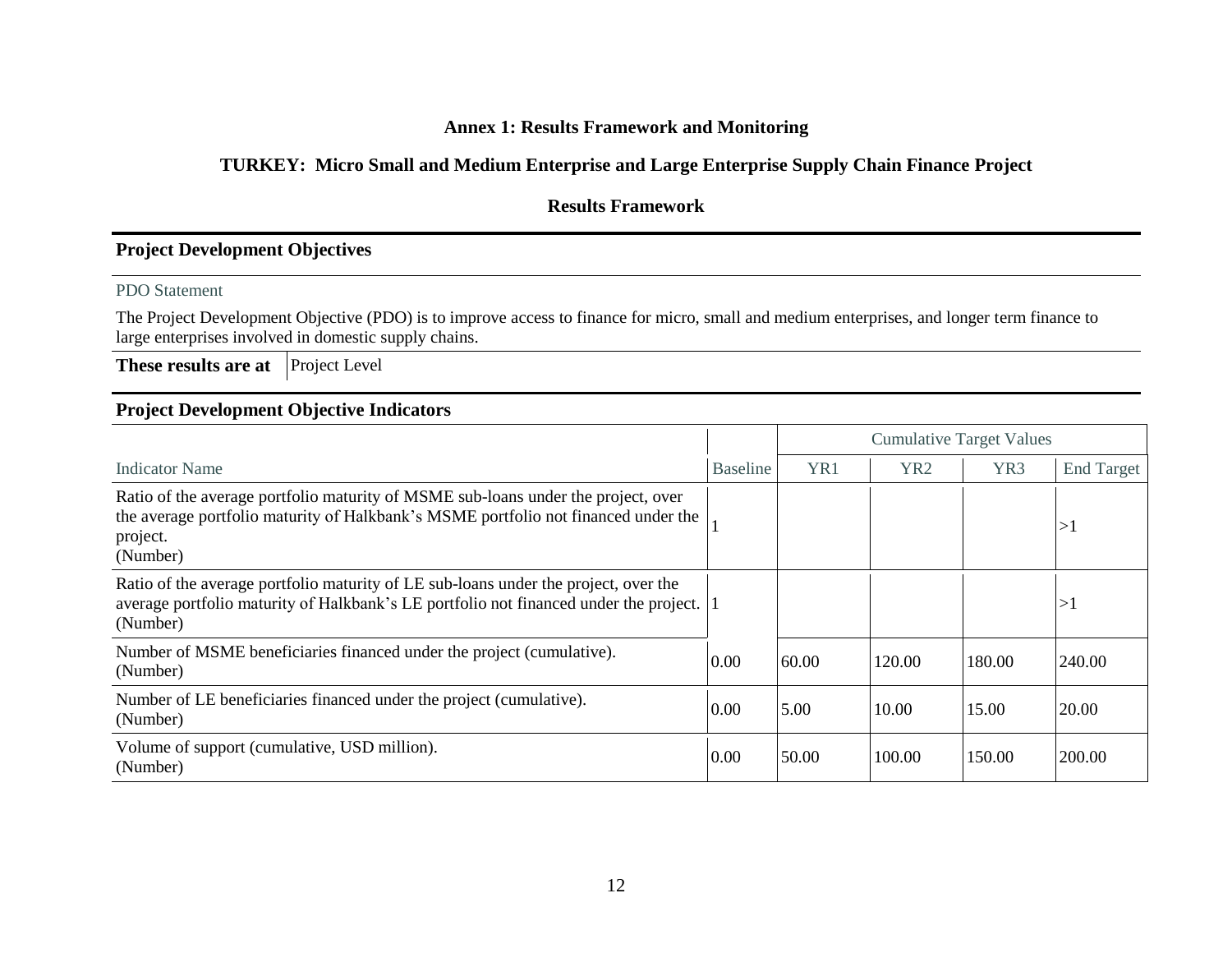## **Intermediate Results Indicators**

|                                                                                                         |                 | <b>Cumulative Target Values</b> |                 |                 |                   |
|---------------------------------------------------------------------------------------------------------|-----------------|---------------------------------|-----------------|-----------------|-------------------|
| <b>Indicator Name</b>                                                                                   | <b>Baseline</b> | YR1                             | YR <sub>2</sub> | YR <sub>3</sub> | <b>End Target</b> |
| Volume of support to MSMEs (cumulative, USD million).<br>(Number)                                       | 0.00            | 30.00                           | 60.00           | 90.00           | 120.00            |
| Based on Core Indicator: Outstanding MSME finance portfolio (USD million).<br>(Number)                  | n/a             |                                 |                 |                 | n/a               |
| Based on Core Indicator: Number of active MSME finance accounts (not<br>cumulative).<br>(Number)        | n/a             |                                 |                 |                 | n/a               |
| Based on Core Indicator: Portfolio Quality: Portfolio at risk (%).<br>(Percentage)                      | 3.6             |                                 |                 |                 | n/a               |
| Based on Core Indicator: Financial Sustainability: Return on Assets (%)<br>(Percentage)                 | 1.5             |                                 |                 |                 | n/a               |
| Based on Core Indicator: Financial Sustainability: Return on Equity (%)<br>(Percentage)                 | 14.4            |                                 |                 |                 | n/a               |
| Percent of MSME sub-loans financing sub-projects in priority regions.<br>(Percentage)                   | 0.00            |                                 |                 |                 | 15.00             |
| Compliance with prudential regulation.<br>(Yes/No)                                                      | Yes             | Yes                             | Yes             | Yes             | Yes               |
| Citizen Engagement: MSMEs and LEs that feel project sub-loans reflected their<br>needs.<br>(Percentage) | 0.00            |                                 |                 |                 | n/a               |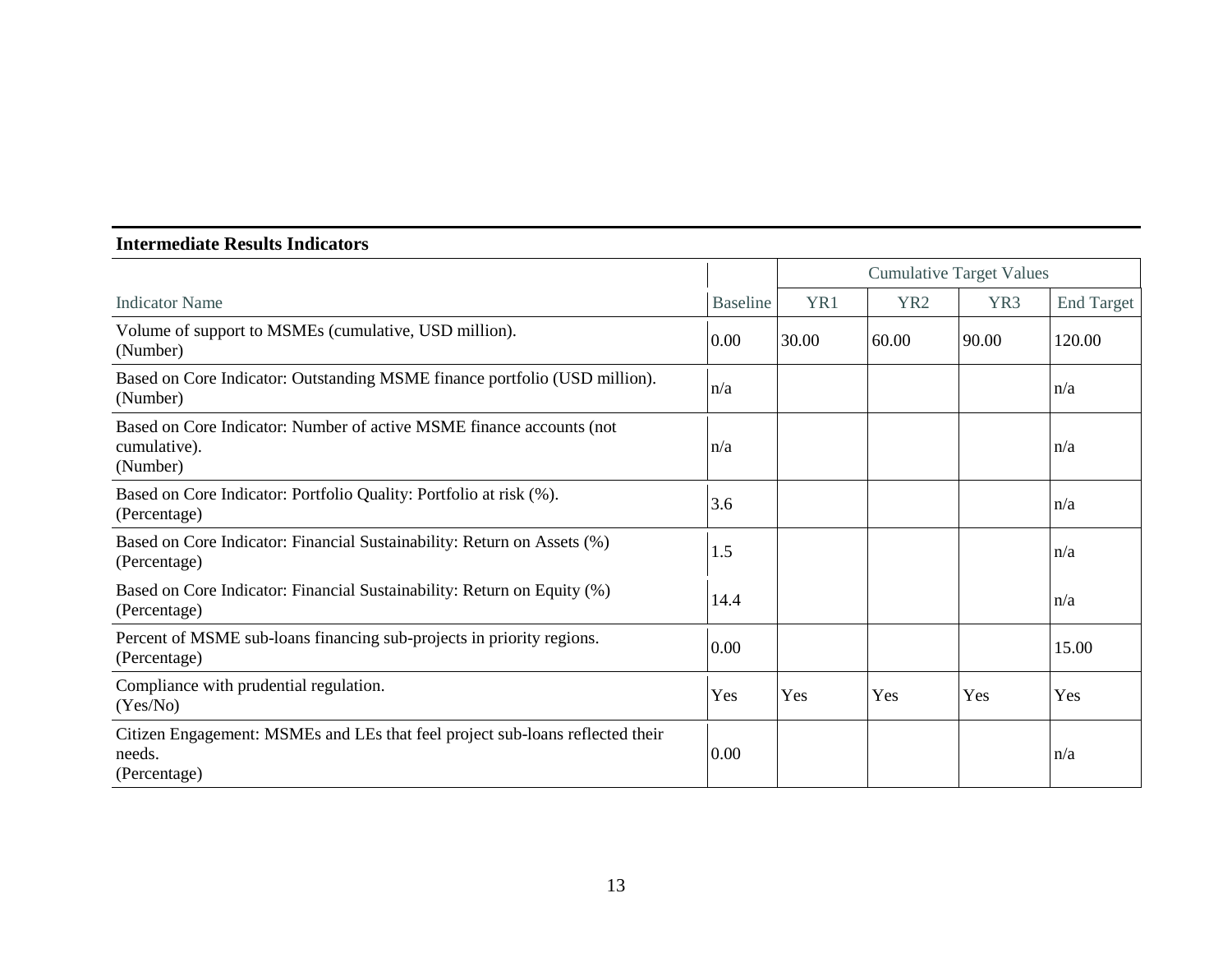# **Indicator Description**

# **Project Development Objective Indicators**

| <b>Indicator Name</b>                                                                                                                                                               | Description (indicator<br>definition etc.) | Frequency   | Data Source<br>Methodology | Responsibility for<br>Data Collection |
|-------------------------------------------------------------------------------------------------------------------------------------------------------------------------------------|--------------------------------------------|-------------|----------------------------|---------------------------------------|
| Ratio of the average portfolio maturity of MSME sub-loans under<br>the project, over the average portfolio maturity of Halkbank's<br>MSME portfolio not financed under the project. | No description<br>provided.                | Semi-annual | Project report             | PIU                                   |
| Ratio of the average portfolio maturity of LE sub-loans under the<br>project, over the average portfolio maturity of Halkbank's LE<br>portfolio not financed under the project.     | No description<br>provided.                | Semi-annual | Project report             | PIU                                   |
| Number of MSME beneficiaries financed under the project<br>(cumulative).                                                                                                            | No description<br>provided.                | Semi-annual | Project report             | PIU                                   |
| Number of LE beneficiaries financed under the project (cumulative).                                                                                                                 | No description<br>provided.                | Semi-annual | Project report             | PIU                                   |
| Volume of support (cumulative, USD million).                                                                                                                                        | No description<br>provided.                | Quarterly   | Project report             | PIU                                   |

| Intermediate Results Indicators                          |                                                                                                                                                                                                                                                           |             |                              |                                       |
|----------------------------------------------------------|-----------------------------------------------------------------------------------------------------------------------------------------------------------------------------------------------------------------------------------------------------------|-------------|------------------------------|---------------------------------------|
| Indicator Name                                           | Description (indicator definition etc.)                                                                                                                                                                                                                   | Frequency   | Data Source /<br>Methodology | Responsibility for<br>Data Collection |
| Volume of support to MSMEs<br>(cumulative, USD million). | Note: Under this project, MSMEs are defined as<br>firms employing fewer than 250 people. In addition,<br>the size of an individual MSME sub-loan is not to<br>exceed USD3.5 million, reflecting the local market<br>conditions.                           | Semi-annual | Project report               | <b>PIU</b>                            |
| Based on Core Indicator:<br>(USD million).               | Note: The top indicator will report the entire MSME<br>Outstanding MSME finance portfolio   portfolio of Halkbank, not just the Bank-financed<br>portion, as per Core Indicator guidance. However, the<br>accompanying text will report the Bank-financed | Semi-annual | Project report               | <b>PIU</b>                            |

# **Intermediate Results Indicators**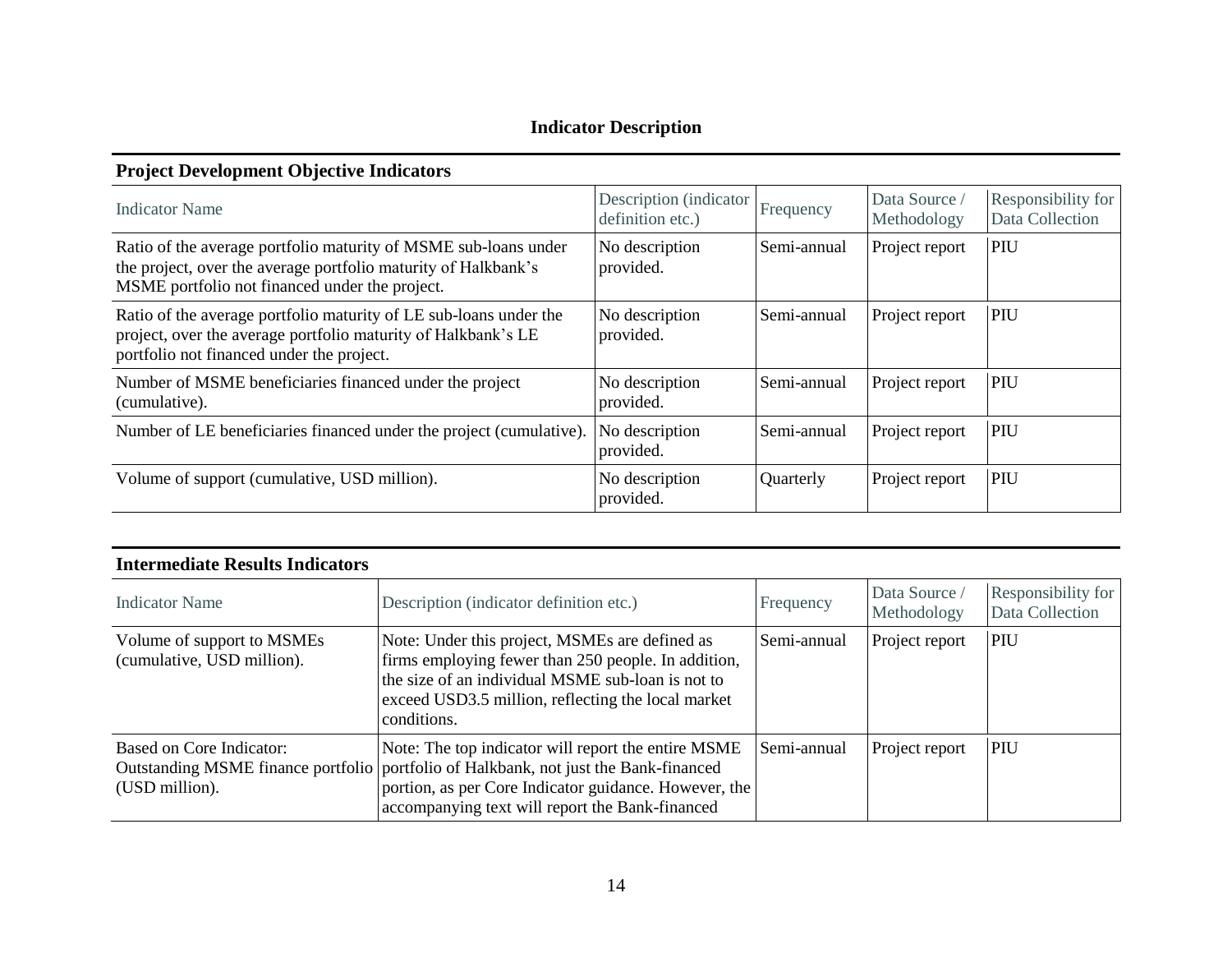|                                                                                            | portion.                                                                                                                                                                                                                                                                                                                                                                                                                                            |             |                |     |
|--------------------------------------------------------------------------------------------|-----------------------------------------------------------------------------------------------------------------------------------------------------------------------------------------------------------------------------------------------------------------------------------------------------------------------------------------------------------------------------------------------------------------------------------------------------|-------------|----------------|-----|
| Based on Core Indicator: Number of<br>active MSME finance accounts (not<br>cumulative).    | Note: The top indicator will report the entire portfolio Semi-annual<br>of Halkbank, not just the Bank-financed portion, as<br>per Core Indicator guidance. However, the<br>accompanying text will report the Bank-financed<br>portion.                                                                                                                                                                                                             |             | Project report | PIU |
| Based on Core Indicator: Portfolio<br>Quality: Portfolio at risk (%).                      | Note: The indicator is not MSME specific and<br>follows the local definition for NPLs, as regulated by<br>BRSA. The top indicator will report the entire<br>portfolio of Halkbank, not just the Bank-financed<br>portion, as per Core Indicator guidance. However, the<br>accompanying text will report the Bank-financed<br>portion.                                                                                                               | Semi-annual | Project report | PIU |
| Based on Core Indicator: Financial<br>Sustainability: Return on Assets (%)                 | No description provided.                                                                                                                                                                                                                                                                                                                                                                                                                            | Semi-annual | Project report | PIU |
| Based on Core Indicator: Financial<br>Sustainability: Return on Equity (%)                 | No description provided.                                                                                                                                                                                                                                                                                                                                                                                                                            | Semi-annual | Project report | PIU |
| Percent of MSME sub-loans<br>financing sub-projects in priority<br>regions.                | Note: Priority regions are defined in the Council of<br>Ministers Decree numbered 2015/8190, published in<br>the Official Gazette numbered 29505 and dated<br>October 17, 2015.                                                                                                                                                                                                                                                                     | Semi-annual | Project report | PIU |
| Compliance with prudential<br>regulation.                                                  | No description provided.                                                                                                                                                                                                                                                                                                                                                                                                                            | Semi-annual | Project report | PIU |
| Citizen Engagement: MSMEs and<br>LEs that feel project sub-loans<br>reflected their needs. | A mid-term survey will measure the satisfaction of<br>the sub-beneficiary (MSMEs and LEs) with the sub-<br>loan in term of their needs (e.g. short-term working<br>capital and long-term investment finance). This will<br>exclude satisfaction with FI decisions related to the<br>size, terms and conditions that need to be market<br>based (as required by OP10). The survey results will<br>inform the project implementation, as appropriate. | Mid-term    | Survey basis   | PIU |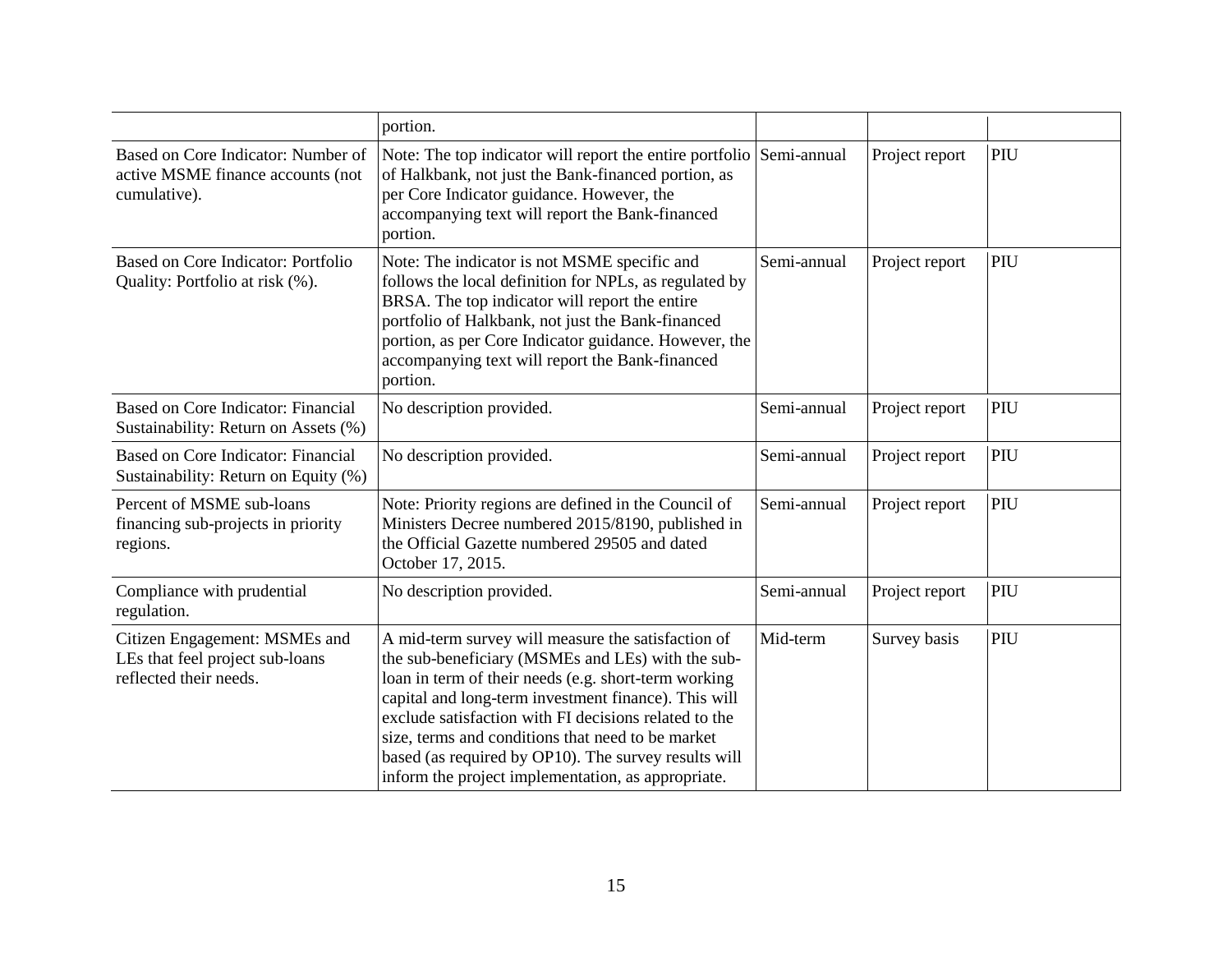## **Annex 2: Detailed Project Description**

# **TURKEY: Micro Small and Medium Enterprise and Large Enterprise Supply Chain Finance Project**

#### 1. **This Annex describes the following in summary:**

- (a) Project terms and conditions between the World Bank and Halkbank;
- (b) Sub-loan terms and conditions for Halkbank's sub-project financing to MSMEs and LEs;
	- (i) Eligibility criteria for the MSMEs that will be financed by Halkbank;
	- (ii) Eligibility criteria for the LEs that will be financed by Halkbank;
	- (iii) Terms and conditions of sub-loans between Halkbank and MSMEs or LEs.

## **(a) Project terms and conditions between the World Bank and Halkbank**

- Halkbank will directly lend the Loan proceeds by extending at least 60 percent of the total Sub-loan volume to MSMEs and a maximum of 40 percent of the total Sub-loan volume to LEs.
- At least 15 percent of the proceeds of the Loan financing sub-loans to MSMEs shall be utilized for Sub-projects in Priority Regions, as defined in the Council of Ministers Decree Number 2015/8190, published in the Official Gazette numbered 29505 and dated October 17, 2015.
- Halkbank will maintain, during project implementation, a Project Implementation Unit (PIU) with procedures, responsibilities and staffed with qualified personnel capable of implementing all aspects of the project in a satisfactory manner.
- Halkbank must be in compliance with the requirements (including the Environment and Procurement requirements) listed in the OM.
- For the duration of the project implementation period, beginning with the year 2016, Halkbank will submit annually an audit report in accordance with the International Standards on Auditing that is prepared in accordance with International Auditing Standards and International Financial Reporting Standards.
- Halkbank must submit relevant reports including the semi-annual project reports certified by its Management.
- Halkbank will be subject to monitoring of the PDO and Intermediate Results indicators in Annex 1 "Results Framework and Monitoring" and the Additional indicators in the OM and Annex 4 on a quarterly, semi-annual and yearly basis.

## **(b) Sub-loan terms and conditions for Halkbanks' sub-project financing to MSMEs/ LEs.**

## **(i) Eligibility criteria for the MSMEs that will be financed by Halkbank**

- For the purpose of this project, MSMEs are defined as firms with fewer than 250 employees.
- All private MSMEs (private ownership more than 50 percent), irrespective of their sector, will be eligible for participation as sub-beneficiaries on a commercial basis.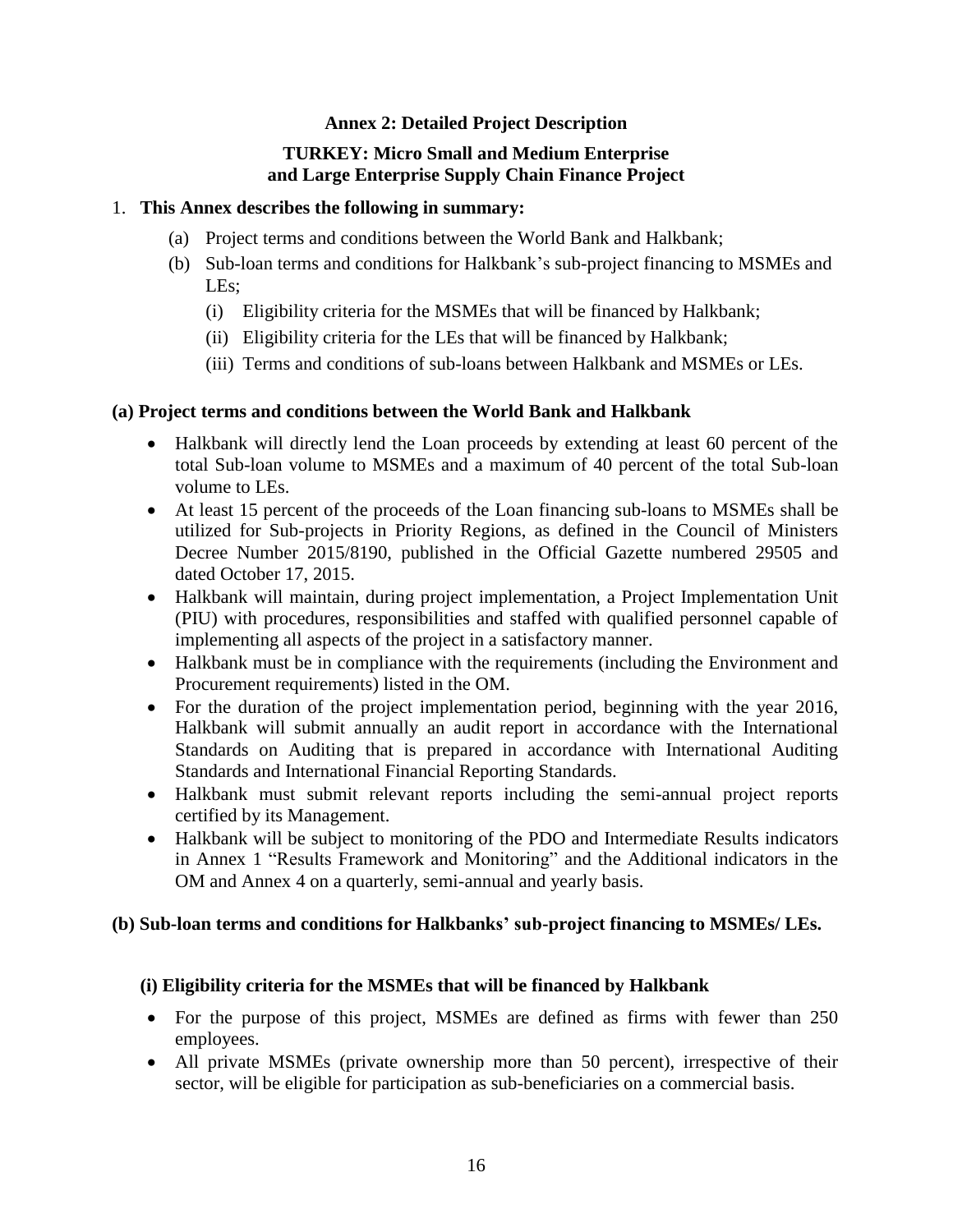## **(ii) Eligibility criteria for the LEs that will be financed by Halkbank**

- For the purpose of this project, LEs are defined as firms with fewer than 1,000 employees, except as the Bank shall otherwise agree.
- The definition of a LEs involved in domestic supply chains will be LEs with payables or receivables against MSMEs of at least 25 percent of sales or purchases.
- All private LEs (private ownership more than 50 percent), irrespective of their sector, will be eligible for participation as sub-beneficiaries on a commercial basis.

## **(iii) Terms and conditions of sub-loans between Halkbank and MSMEs or LEs**

- Sub-loans will be evaluated in accordance with Halkbank's normal project and finance evaluation guidelines.
- The cost of sub-loans by Halkbank to MSMEs and LEs will include, at a minimum, the cost to Halkbank of the Loan plus a margin reflecting: (a) administrative costs, and (b) a credit risk markup.
- Sub-loans to MSMEs may be made for working capital and investment purposes. Subloans to LEs may be made for investment purposes only, including incremental working capital.
- The amount of an individual sub-loan will not exceed USD3.5 million equivalent for MSMEs and USD6 million equivalent for LEs, except as the World Bank shall otherwise agree. The aggregate amount of outstanding Sub-loans to any one MSME or LE shall not exceed USD5 million equivalent and USD10 million equivalent, respectively.
- All investment sub-loans to MSMEs must have at least two years maturity and to LEs at least three years maturity.
- For all sub-loans above USD1 million equivalent (excluding sub-projects in Priority Regions), sub-beneficiaries must submit a cash flow statement following a format agreed upon with Halkbank.
- For sub-loans above USD1 million equivalent (excluding sub-projects in Priority Regions), sub-beneficiaries to have a financial debt/equity ratio of not more than 85:15 after the receipt of the sub-loan, unless agreed otherwise by the World Bank.
- For sub-loans above USD1 million equivalent (excluding sub-projects in Priority Regions), sub-beneficiaries should, after the receipt of the sub-loan, be projected to maintain a financial debt service coverage ratio of at least 1.1:1 and calculated on an average basis over the sub-loan life, unless agreed otherwise by the World Bank.
- The first two sub-loans, irrespective of size, will be subject to prior review by the World Bank. Sub-loans to be provided to a MSME exceeding USD2.5 million equivalent and to a LE exceeding USD4.5 million equivalent will require prior approval by the World Bank.
- All sub-loans not subject to prior review may be subject to ex-post review by the World Bank to verify compliance with the terms and conditions.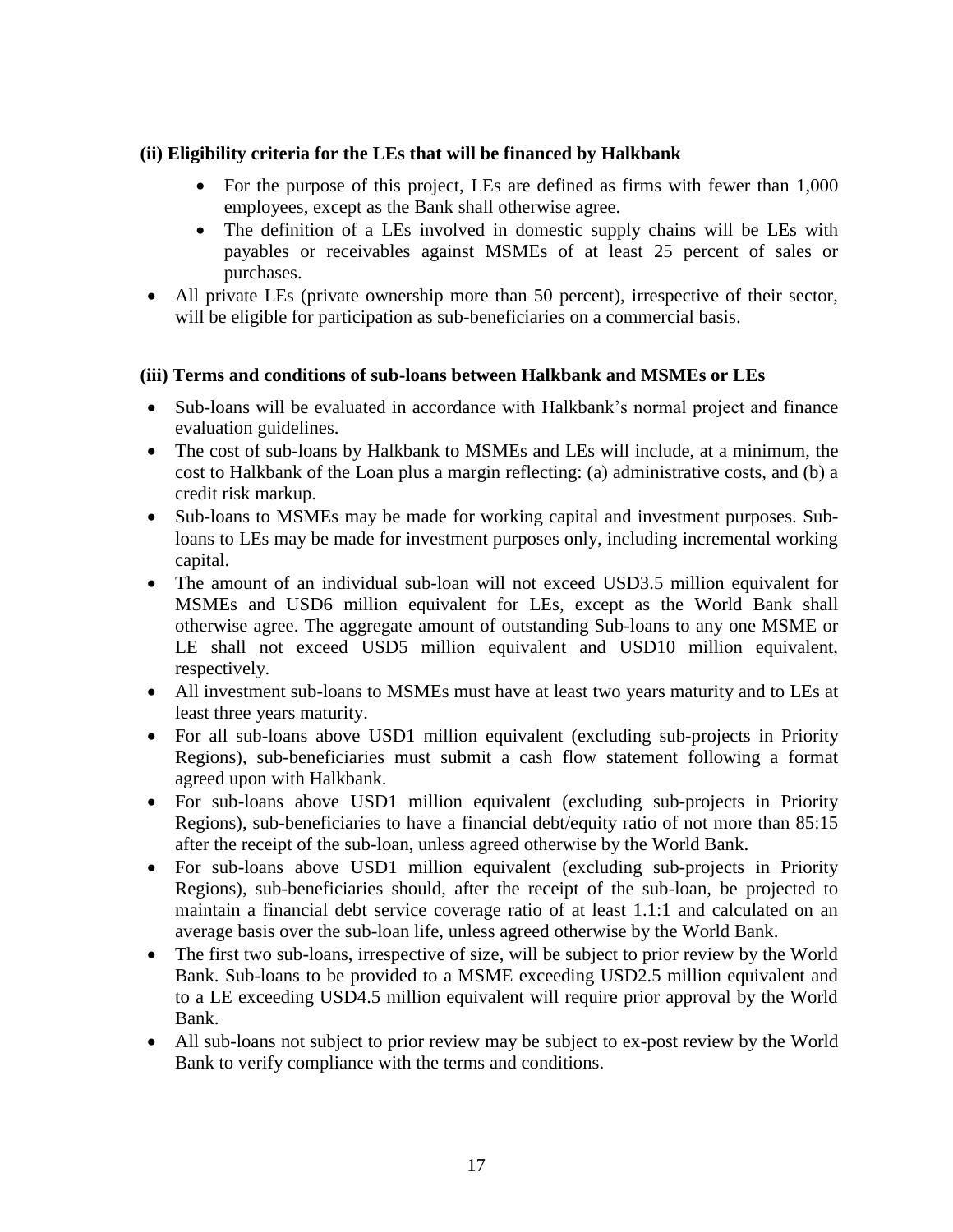- The relevant authorities must certify that the MSMEs and LEs (sub-beneficiaries) and sub-projects meet environmental laws and standards in force in Turkey. The World Bank policy on environmental assessment will also be complied with.
- Sub-projects classified as World Bank's Environmental Category A or involving dams and international waterways will not be financed.
- Sub-projects that would trigger OP 4.12, as well as used equipment, and goods, works, non-consulting services and consultant services on the World Bank's negative list will not be eligible for financing.
- Sub-beneficiaries must comply with the World Bank's procurement procedures for the procurement of goods, works, non-consulting services and consulting services to be financed under the project.
- Sub-beneficiaries will be required to keep copies of invoices for all expenses financed with working capital and investment finance received under the project and will be required to send to Halkbank invoice and other documentation for sub-projects, except in the case of non-procurement working capital expenditures. Sub-beneficiaries will send the list of non-procurement expenses financed with working capital loans to Halkbank. The invoices/ documentation for these expenses will be kept by the subbeneficiaries and made available to Halkbank and the World Bank upon request.
- Sub-beneficiaries will be required to provide reasonable information for the purpose of monitoring and impact assessment during the life of the project (and for certain period after the project), as may be requested by the World Bank, and/ or Halkbank.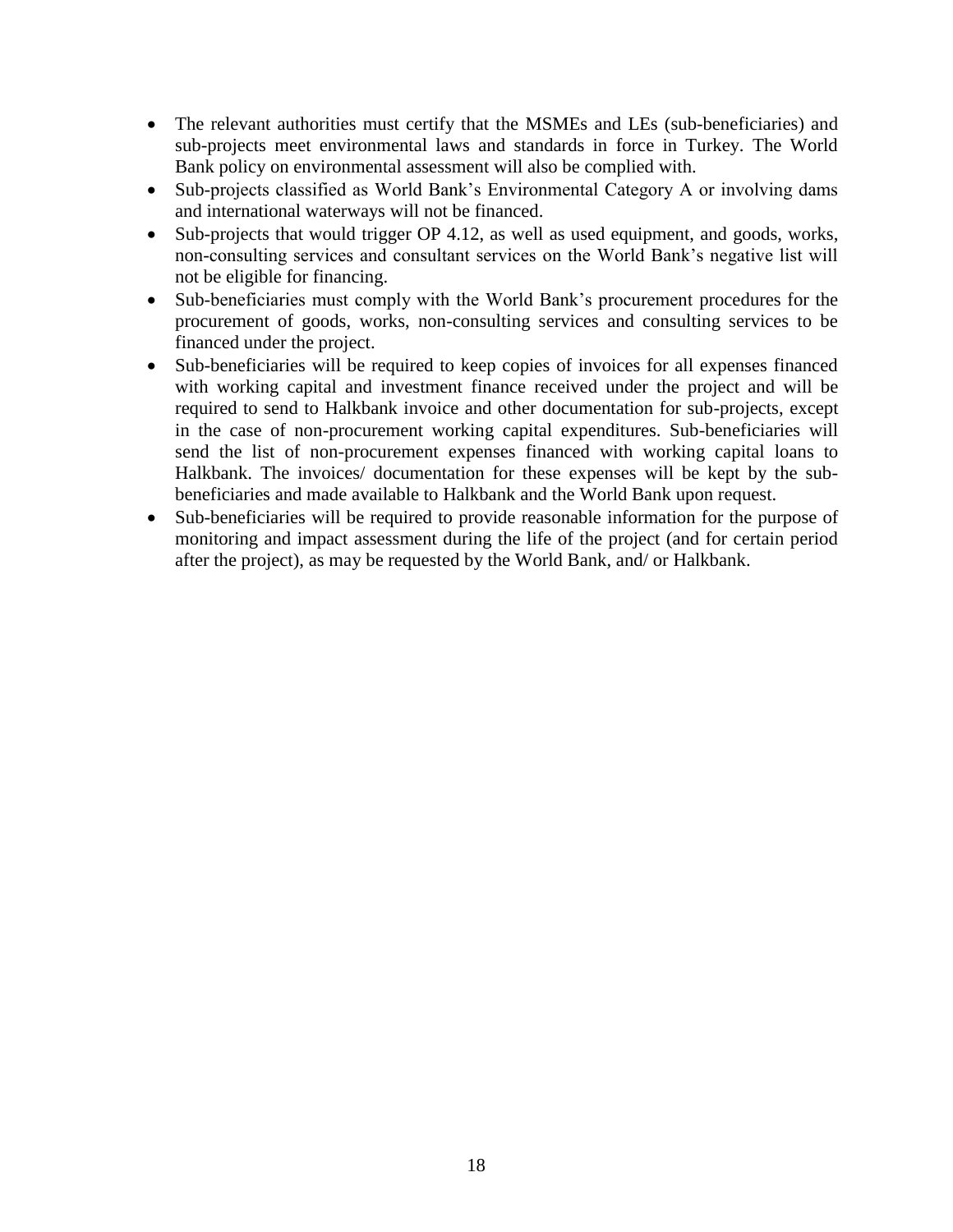# **Annex 3: Sector and Halkbank Background TURKEY: Micro Small and Medium Enterprise and Large Enterprise Supply Chain Finance Project**

#### **Sector Background**

#### *Banking sector*

1. **The Turkish financial sector lacks the depth one would expect given the size of the economy, and is dominated by the banking sector.** Financial markets increased almost seven fold, from TL461 billion in 2003 to about TL3,156 billion in December 2014. Total financial system assets amounted to 180 percent of GDP in 2014, with the emerging market economies average at about 195, and newly industrialized Asian economies at 620. Banks represent 89 percent of the financial sector and about 114 percent of GDP (with banking sector credit and deposits at 71 and 60 percent of GDP, respectively).

2. **The modern Turkish banking sector foundations were laid by a comprehensive reform program undertaken in the aftermath of the 2000-01 financial crisis.** The banking sector reforms included: (i) the establishment of an independent monetary authority; (ii) the transparent recapitalization of the core banking system; (iii) the introduction of a new banking sector legal framework with the establishment of an independent regulator and introduction of stronger regulation and supervision; and (iv) restructuring and partial privatization of the State Owned Banks (SOBs).

3. **The reforms helped in the emergence of a stronger and more competitive banking sector resulting in higher financial intermediation.** Characteristically, the sector managed to overcome the challenges of the recent global financial crisis without any state intervention. The sector remains well-capitalized (CAR of 16.3 percent), profitable (ROA and ROE of 1.3 and 12.2 percent, respectively), and with historically low non-performing loans (NPLs of 2.8 percent, after reaching five in 2009). Following high credit growth in late 2011 of almost 40 percent, the rate has recently fluctuated in response to tightening measures and uncertainties, settling at the milder level of 18.5 percent in 2014.

4. **Despite such strong growth, challenges remain particularly in the availability of long term finance.** About 87 percent of the banking sector's deposits have maturity below three months, while 77 percent of the lending is concentrated above three months. As a result, there is a negative liquidity gap that peaks in the one to five year maturity. With the loan to deposit ratio breaching 121 percent, banks are increasingly relying on foreign funding in absolute terms – but this is limited and the average maturity of the sector's foreign liabilities barely breaches three years (see Figure 2).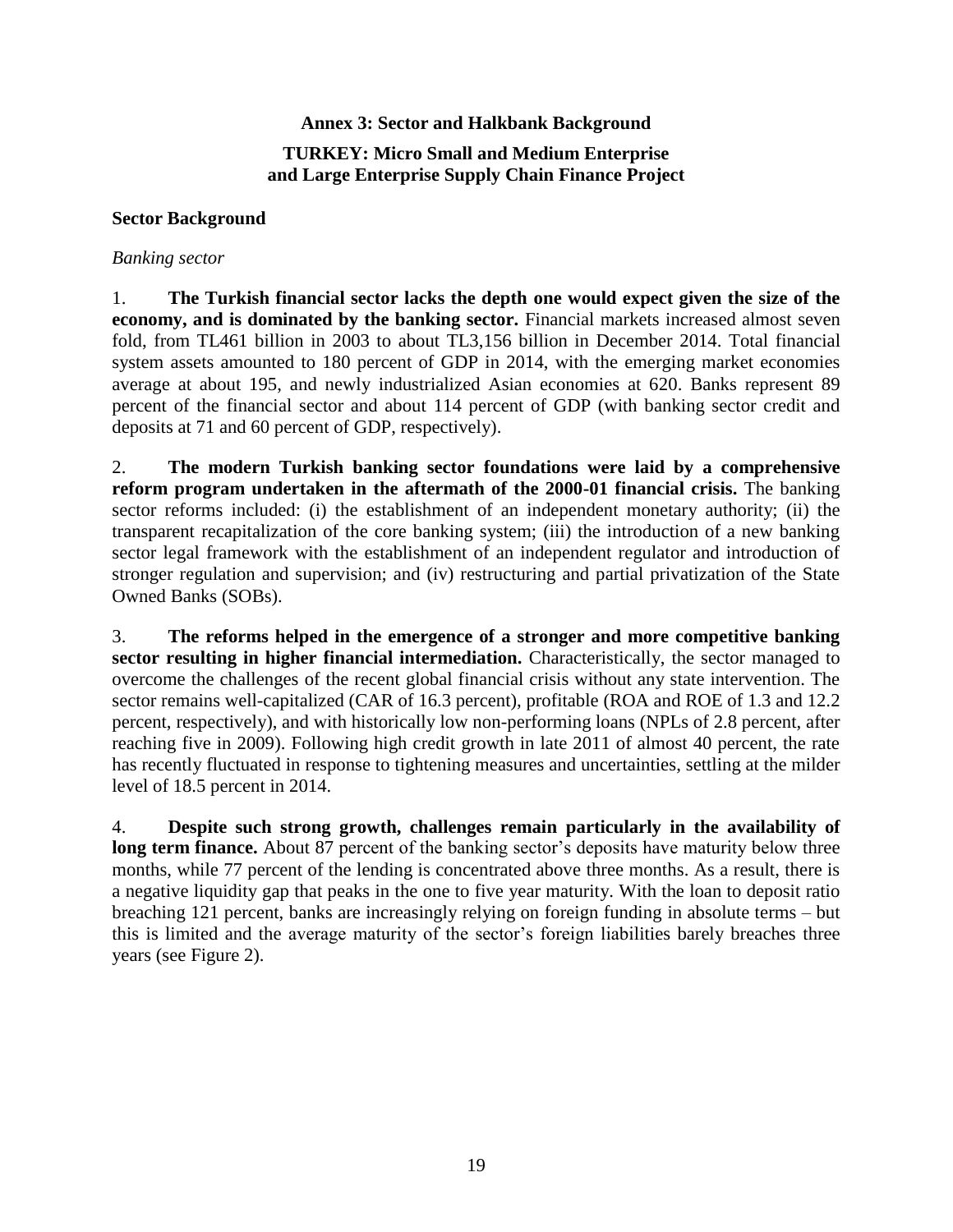#### **Figure 2. Long term finance challenges in the banking sector**

*Corporate loan book growth is high, yet still short term despite…*



*Foreign borrowing of banks has played an increasingly important role…*



*…significant maturity mismatches, with the liquidity gap at its widest in the one-five year range.*







5. **The development of capital markets is a challenging but critical endeavor to ensure stable sources of long-term financing and secure sustainable growth.** High dependency on external (and volatile) financing, a bank centric model and strong demand for investments in areas such as infrastructure are just part of the reason why capital markets development is critical. Developing deeper and longer-term bond markets would help diversify and provide more stable financing for productive real-sector activity. Furthermore, well-developed local bond markets could help larger corporates tap bond markets and eventually reduce their reliance on bank funding, in turn providing larger space for MSME lending in banks' balance sheets.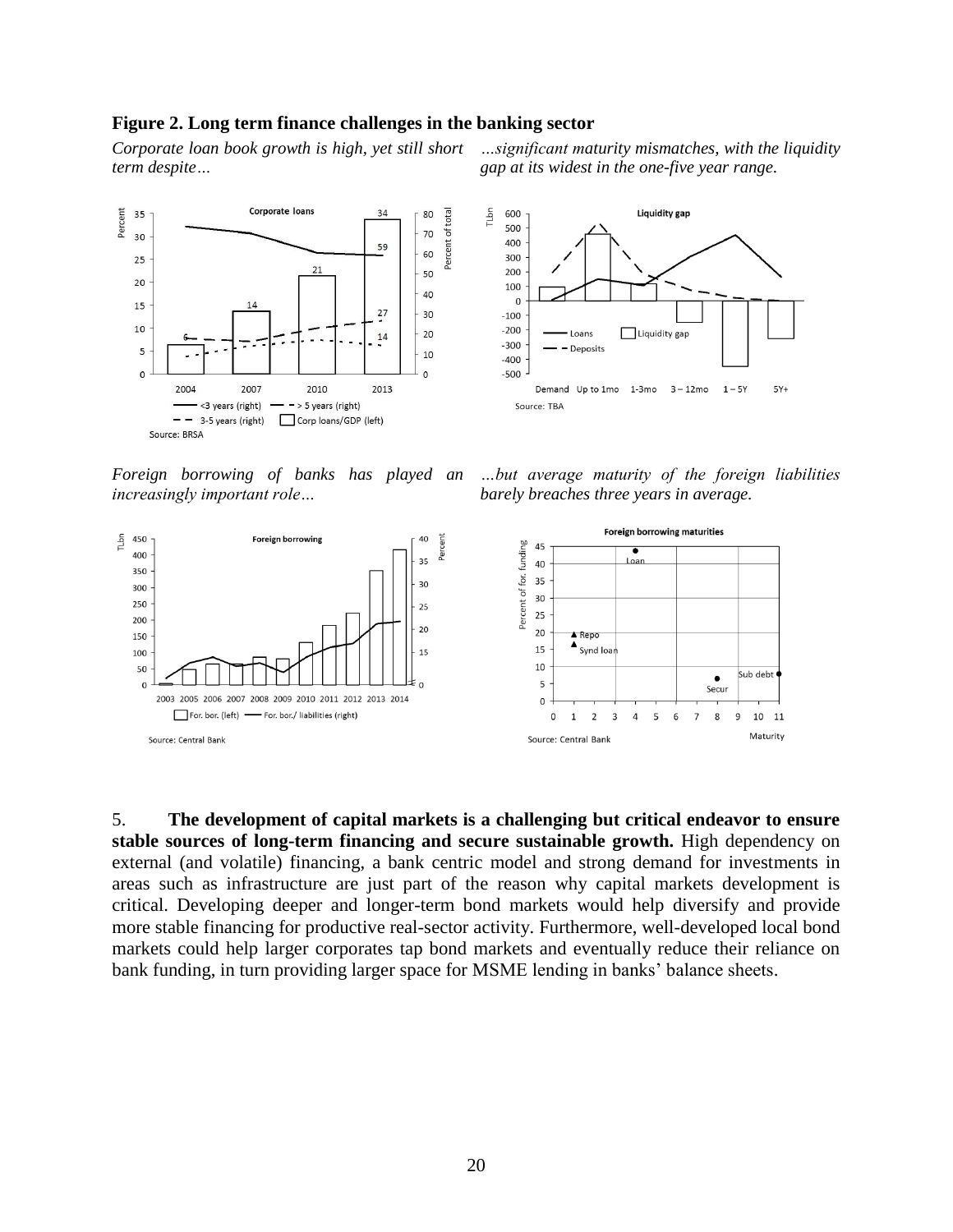#### **Box. World Bank support in long-term finance and MSME access to finance**

The latest Development Plan (2014-18), alongside priority action plans (introduced late 2014 on Savings and the Istanbul Financial Center) and the SME Strategy, prioritize long term finance and SME's access to finance as key areas of focus for the government. In line with these priorities, the World Bank supports these reform areas both through advisory services and development policy lending.

One of the major constraints for MSMEs access to finance is not having sufficient amount of collateral. Improving the movable collateral framework can alleviate this constraint by enabling the MSMEs' use of movable assets, including receivables, stocks, machinery and equipment to access loans. Firms face onerous collateral requirements in Turkey. On average, the value of the collateral was 199 percent of the loan amount, which is above the global average of 194 percent. The most common form of collateral required was land or buildings (58 percent), followed by personal assets (30 percent). The World Bank has provided technical assistance and has prepared a diagnostic report assessing the current movable collateral regime, proposing a roadmap to improve the secured transactions framework in line with international standards. Two key recommendations were the establishment of a central collateral registry in line with international standards, and the preparation of a unified collateral regulation in line with best practices. The Turkish government has decided to prioritize this program by including it in the priority action plans, as well as the SME Development Strategy Action Plan. The access to finance committee, working under the Coordination Council for Improving the Investment Environment (YOIKK) with the membership of all relevant organizations (BRSA, CMB, Ministry of Justice, Treasury, Credit Bureau, Business Associations, etc), has begun drafting the unified collateral law in line with international standards.

In addition, MSMEs have less transparent financial statements and problems related to the bankruptcy framework. This creates constraints in banks' efforts to expand lending to the MSME segment, with the cost of financing to SMEs increasing and the available amount of funding decreasing. The World Bank has been working with the government on reforms in these areas through advisory work and development policy lending. The Sustaining Shared Growth Development Policy Loan (DPL) supported the Risk Center of the Banks Association of Turkey, which became fully operational in June 2013. This aims to improve the depth of credit information belonging to firms and individuals, thereby providing cost effective systematic information on potential borrowers, laying the basis for orderly growth of the financial services industry and promoting management of credit risk. In addition, the World Bank, in cooperation with the Ministry of Justice, organized a conference on the challenges of the current bankruptcy framework with an aim to assist the drafting committee of the new bankruptcy law.

Lack of long term finance has serious implications on economic growth by limiting available long term funds for investments. Turkey has made substantial progress towards a deeper capital market, but there are non-trivial challenges to be overcome. Progress is evident in several areas: (i) the government was able to extend the yield curve issuing nominal and inflation-linked instruments with maturities up to 10 years; (ii) the corporate bond market grew from a negligible base prior to 2010 to reach more 330 issuances in 2013 worth more than TL 55 billion; and (iii) institutional investors and in particular pension funds have shown considerable growth since the implementation of government measures. In spite of these significant milestones, low levels of savings and investors' preferences for short-term investments, among other bottlenecks, have constrained the development of long-term financing. Diversity of corporate debt instruments is very limited. Banks account for close to 90% of issuances and bonds are almost exclusively floating-rate securities with an average maturity of one year and overall less than three years to maturity. The World Bank has been working with the Turkish government to address these challenges through technical assistance and development policy lending. The World Bank has provided support to the government on corporate bond market development, mutual funds, secondary regulations of the capital markets law, and, recently, on diagnostic reports for deepening capital markets with a comprehensive capital markets deep dive action plan addressing challenges in: (i) demand (especially institutional investors and international investors); (ii) supply (potential issuers, companies, municipalities, utility companies); (iii) tax and market infrastructure (especially liquidity); and, (iv) new instruments (covered bonds, securitizations, project bonds, long term *Sukuks*, etc.).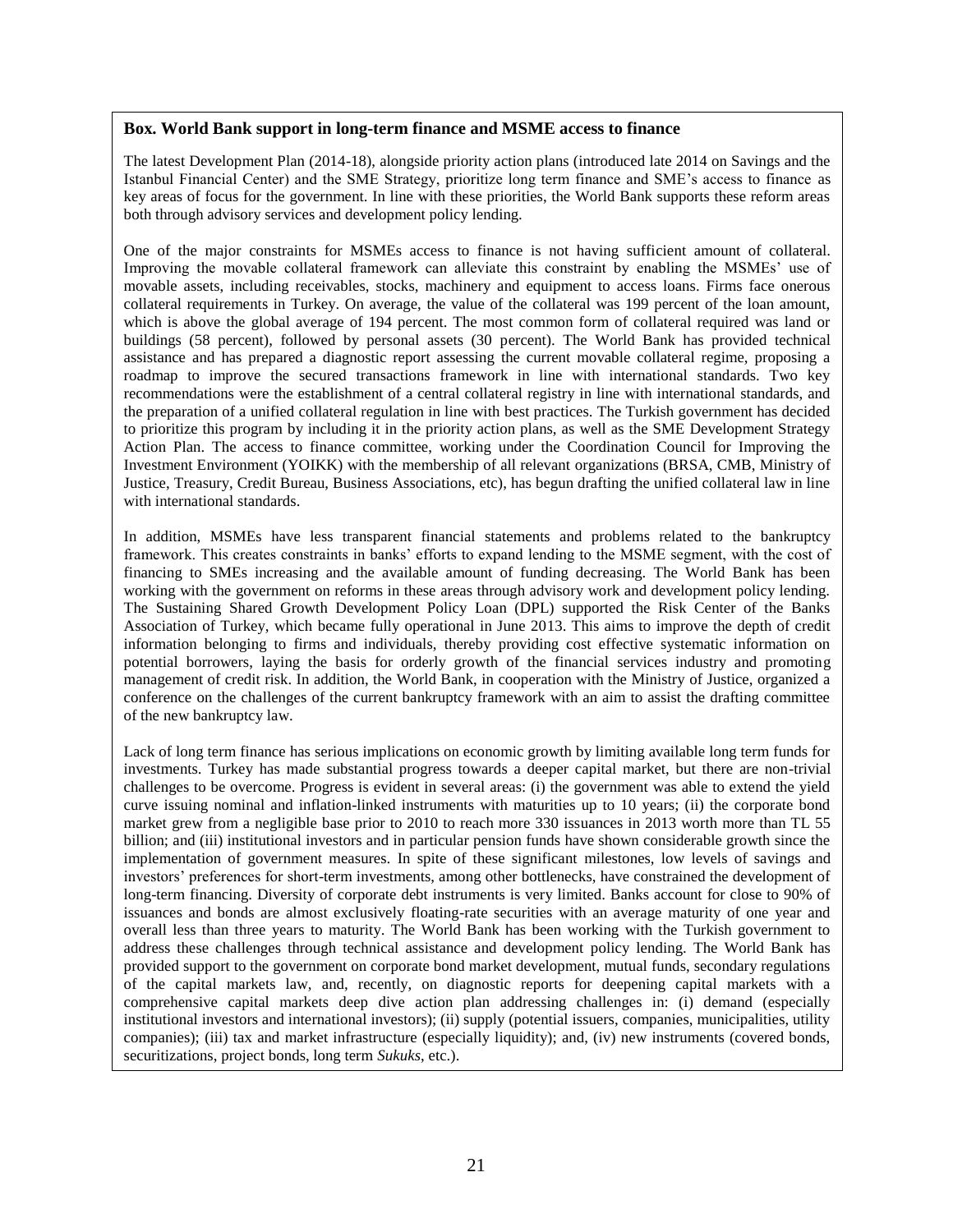6. **In addition, challenges are pronounced in the provision of MSME finance, with access to services and loans, in particular, lower compared to 2008.** MSMEs receive only 27 percent of the total bank loans in spite of their large share in economic activity - they account for 99.8 percent of all enterprises, 76 percent of employment, 54 percent of investments, and 60 percent of exports. Lack of cash flow based financing, credit history, and high collateral requirements acutely constrain their access to funding. Enterprise surveys show that access to finance is still one of the most important constraints for business growth, despite strong credit growth recently making it the fourth rather than first ranked obstacle overall. Access to basic financial services (firms having a checking or saving accounts) has dropped compared to 2008 from 91 to 78.7 percent, which is below both the ECA (88.2 percent) and World average (88.4 percent). The percent of firms with a bank loan/ line of credit has dropped from 57 percent in 2008 to 40 percent in 2013, although this is slightly higher than the ECA (36 percentage) and World average (35 percent). Collateral required as a percentage of loan amount is 319 percent, among the highest in the world and a significant increase to 90 percent in 2008.

#### **Figure 3. MSME finance challenges in the banking sector**

 $\overline{a}$ 

*MSME's share in economic activity is significant… …but their share in total business loans is low.*



7. **SOBs play a significant role within the Turkish banking sector.** There are 51 banks overall, including four participation banks (i.e. Islamic finance banks), three state-owned commercial banks and 13 Development and Investment Banks (DIBs). Ziraat Bank, Halkbank and Vakif Bank are the three state-owned commercial banks, licensed to accept deposits. Iller Bank, Exim Bank, and Kalkinma Bank are the state-owned DIBs, and cannot accept deposits.<sup>1</sup> SOBs account for 31, 30 and 31 percent of total assets, deposits and loans respectively. Stateowned DIBs represent only 3 and 3.4 percent of total assets and loans. Among DIBs, Exim Bank is the largest state-owned and TSKB is the largest privately-owned.

8. **SOBs perform a "gap filling" role in certain sectors and in the Priority Regions, while they also had an active counter-cyclical role in recent years.** Some of the state-owned lenders are concentrating in specific sectors, reflected in the high loan book concentrations

<sup>&</sup>lt;sup>1</sup> Takasbank is also classified as a development and investment bank, but it mainly functions as the clearing and settlement institution to the Istanbul Stock Exchange.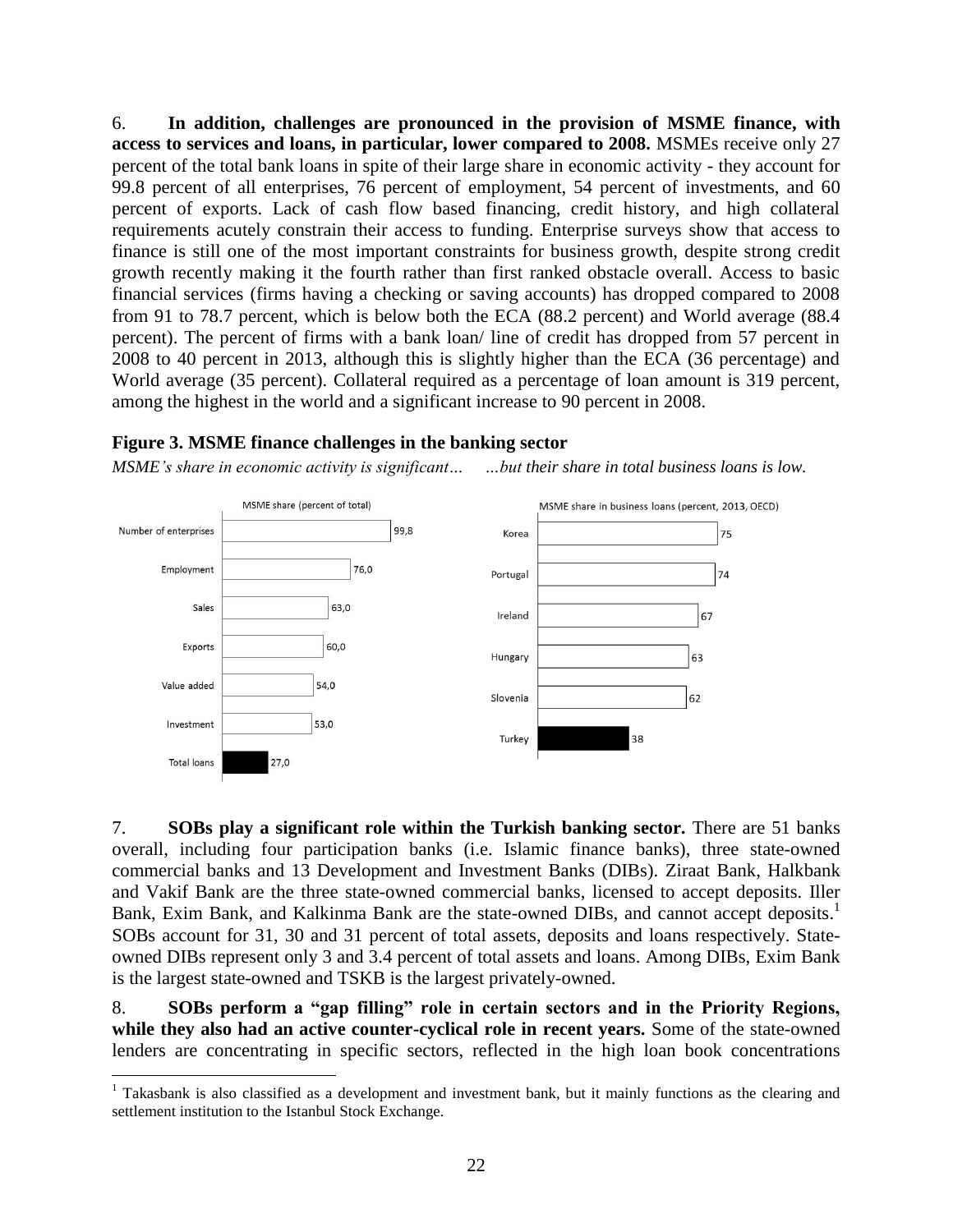relative to the banking sector average. TKB, Ziraat Bank and Exim Bank have the largest share in their loan portfolio in energy, agriculture and export sectors respectively. Halkbank has the largest share of the MSME loans in its loan portfolio (37 percent) among state-owned banks, followed by Vakif Bank (27 percent). Both are above the sector average of 27 percent, with Ziraat Bank falling below (12 percent). State owned deposit banks have a larger share of their branches in priority regions compared to privately owned deposit banks (28 versus 15 percent) and extend a larger portion of their loan portfolio as well (18 versus nine percent). Indeed, the share of the state owned deposit-taking banks in terms of the total number of branches in Turkey is 46 percent in priority regions, whereas it drops to 28 percent in other regions. TKB has the largest share of long term loans (longer than five years) in its loan portfolio at 33 percent, followed by Vakif Bank (22 percent). The other state-owned lenders (Ziraat Bank, Halkbank and Exim Bank) remain well below the sector averages in extending longer term loans. Finally, Ziraat Bank, Halkbank and TKB loan to asset ratios increased significantly compared to the rest of the banking sector during the global credit crunch in 2007-2009, playing a significant countercyclical role when private banks were reluctant to extend MSME loans.

| As of December 2014, percent of total   | <b>Total Assets</b> | <b>Total Loans</b> | <b>Total Deposits</b> |
|-----------------------------------------|---------------------|--------------------|-----------------------|
| <b>Banking System</b>                   | 100.0               | 100.0              | 100.0                 |
| <b>Deposit Banks</b>                    | 95.8                | 95.3               | 100.0                 |
| State-owned                             | 28.3                | 27.4               | 30.4                  |
| <b>Ziraat Bank</b>                      | 12.4                | 11.2               | 14.0                  |
| Halk Bank.                              | 7.8                 | 8.0                | 8.2                   |
| Vakıf Bank                              | 8.0                 | 8.3                | 8.2                   |
| Privately-owned                         | 47.7                | 48.4               | 48.3                  |
| Foreign                                 | 14.6                | 14.4               | 15.1                  |
| <b>Development and Investment Banks</b> | 4.2                 | 4.7                |                       |
| State-owned                             | 3.0                 | 3.4                |                       |
| <b>Iller Bank</b>                       | 0.8                 | 0.9                |                       |
| Exim Bank                               | 1.7                 | 2.2                |                       |
| <b>TKB</b>                              | 0.2                 | 0.2                |                       |
| Privately-owned                         | 1.1                 | 1.2                |                       |
| o/w TSKB                                | 0.8                 | 0.8                |                       |
| Foreign-owned                           | 0.1                 | 0.1                |                       |
| Source: BRSA                            |                     |                    |                       |

|  |  |  | Table 1. Key characteristics of state ownership in the Turkish banking sector |  |  |  |
|--|--|--|-------------------------------------------------------------------------------|--|--|--|
|--|--|--|-------------------------------------------------------------------------------|--|--|--|

#### **Table 2. SOB performance**

|               |             | Portfolio (% of total, 2013) |                    |               |            |            |            | Fin. sustainability $(\%$ , 2014) |      |
|---------------|-------------|------------------------------|--------------------|---------------|------------|------------|------------|-----------------------------------|------|
|               | <b>MSME</b> | <b>Export</b>                | <b>Agriculture</b> | <b>Energy</b> | $>5$ vear* | <b>CAR</b> | <b>NPL</b> | ROA                               | ROE  |
| Ziraat        | $11.9**$    | 2.4                          | 18.9               | 3.1           | 7.4        | 18.2       | 1.9        | 1.8                               | 17.7 |
| Vakif         | 25.8        | 4.3                          | 1.5                | 5.0           | 22.4       | 14.0       | 3.7        | 1.2                               | 13.8 |
| Halk          | 36.9        | 2.9                          | 0.6                | 1.6           | 7.4        | 13.6       | 3.6        | 1.5                               | 15.6 |
| TKB           | 63.1        | 0.0                          | 0.4                | 69.1          | 33.3       | 20.4       | 3.7        | 1.3                               | 7.8  |
| Exim          | 7.5         | $20.6**$                     | 3.6                | 0.3           | 0.4        | 24.1       | 0.5        | 1.4                               | 11.0 |
| <b>Sector</b> | 25.9        | 5.0                          | 3.4                | 4.8           | 14.6       | 16.3       | 2.8        | 1.3                               | 12.3 |

Source: BRSA

\*Bankers Association Statistical Reports

\*\*Less strict definitions place Ziraat's MSME portfolio at 32 percent and Exim's Export portfolio at 76 percent.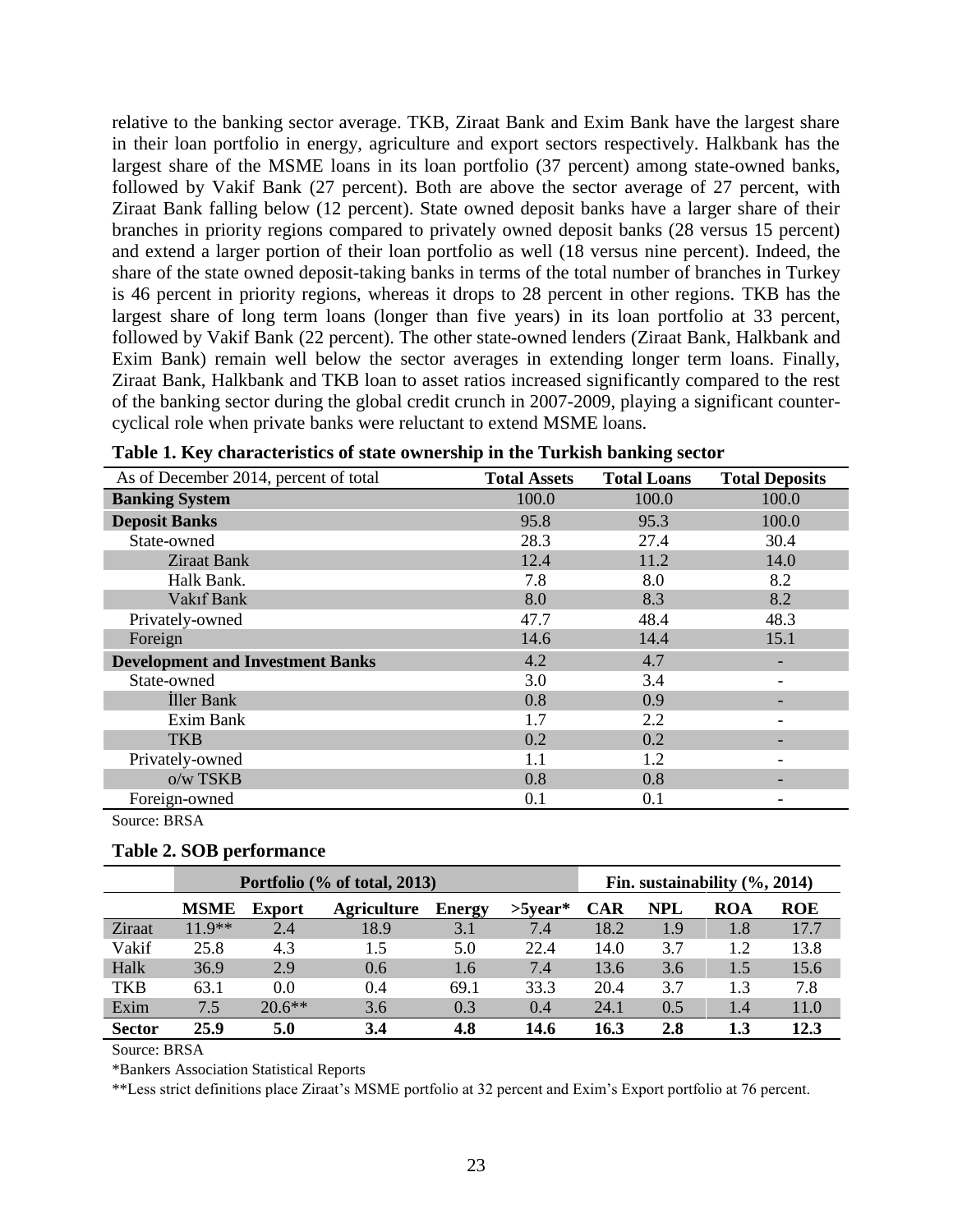|                                      | <b>PR</b> branches over own PR loan portfolio over<br>branches $(\% )$ | own portfolio $(\% )$ |
|--------------------------------------|------------------------------------------------------------------------|-----------------------|
| <b>State-Owned Deposit Banks</b>     | 28.1                                                                   | 17.98                 |
| <b>Privately-Owned Deposit Banks</b> | 159                                                                    | 9.10                  |
|                                      |                                                                        |                       |

| Table 3. SOB's share of branches and loans in Priority Regions, 2013 |  |  |  |  |  |
|----------------------------------------------------------------------|--|--|--|--|--|
|                                                                      |  |  |  |  |  |

Source: TBA

#### **Halkbank Background**

#### *Halkbank's origins and market presence*

9. **Halkbank has its roots in MSME lending and, despite being a universal bank, has traditionally focused on this market segment as a core business line.** Türkiye Halk Bankası AŞ (Halkbank) was incorporated in Turkey in 1933 as a state economic enterprise established under law no. 2284. It began its operations in 1938 and its purpose was to provide loans to artisans, tradesmen and MSMEs in economically underdeveloped parts of Turkey. It was initially established as a credit union by small cooperatives, providing its loans through the "People's Fund". Halkbank was authorized to directly open branches and grant loans to customers in 1950. Today, Halkbank allocates 39 percent of its total loans to MSMEs. It had over 1.2 million MSME clients, accounting for 53 percent of its total non-retail client base. It has the sixth-largest branch network in Turkey, with significant penetration in rural areas. The bank is still the exclusive provider of state-subsidized loans to small businesses through cooperatives. The Treasury pays 50 percent of the interest payment to Halkbank on behalf of the borrowers. Halkbank's headquarters migrated from Ankara to Istanbul in 2013.

10. **Halkbank is owned 51.06 percent by the State, following two public offerings in 2007 and 2012.** The controlling shareholder of Halkbank is the Prime Ministry Privatization Administration with 51.06 percent share. Halkbank's first floatation in 2007 was registered in the history of the Istanbul Stock Exchange as the largest public offering carried out in Turkey up to that date. It resulted in the floating of 24.98 percent of Halkbank shares. The free float ratio was raised to 48.8 percent through a secondary public offering in 2012.

11. **Halkbank's board is composed of nine members, including three independent, all with over 20 years of experience in banking.** The majority holds postgraduate degrees or doctorates. All of the board members are appointed by the government and three are independent members in accordance with corporate governance practices. The board meets at least once a month. Key committees in Halkbank include the Corporate Governance, Audit, and Compensation. The functions of the committees, their working principles, and members are designated by the board of directors and disclosed to the public on the corporate web site. All chairmen of the committees are elected among the independent board members. The chief executive officer and the chairman of the board of directors are not on the committees. The Corporate Governance Committee is formed by two members of the board of directors that are independent and non-executive members. It oversees the bank's compliance with the corporate governance principles, identifies conflicts of interest that may arise in this matter, and undertakes improvement efforts. It meets minimum four times a year and at a request of a member with predetermined agenda if necessary. The Audit Committee is composed of two members of the board of directors that are independent and non-executive members. It reports to the board on risk management, internal control and internal audit activities, as well as its views on any other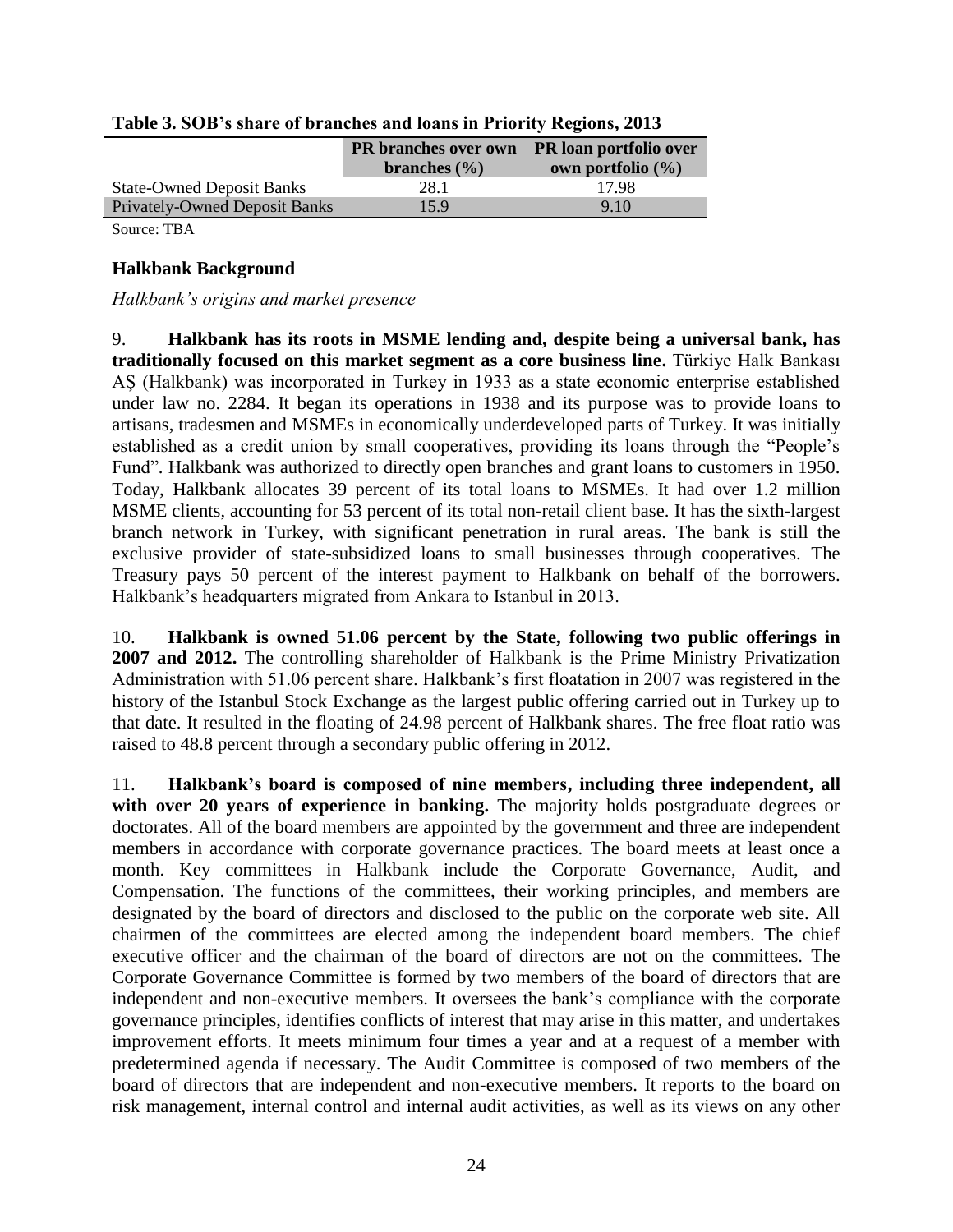risk-related issues that it deems important. It undertakes risk-oriented auditing activities, and covers all branches within a two year period. Halkbank is in full compliance with BRSA prudential regulations. The external audit of the bank is conducted by Akis Bağımsız Denetimve Serbest Muhasebecilik Mali Müşavirlik A.Ş., a member of KPMG. The independent audit report for the year-ended 31 December, 2013, issued a modified opinion with only one qualification about the reversal of a provision made in previous years. The independent audit report for the year-ended 31 December, 2014, concluded that the financial statements gave a true and fair view of the bank's position.

12. **Halkbank's corporate governance rating was 9.19 out of 10 for 2014, as prepared by the SAHA Corporate Governance and Credit Rating Services.** The Corporate Governance Compliance Report is prepared within the framework of "Principles of Corporate Governance" published by the Capital Markets Board, considering both international and sectoral principles. The Capital Markets Board based these principles on the work of the World Bank, the Organization of Economic Cooperation and Development, and the Global Corporate Governance Forum. A nine to 10 rating corresponds to a performance that is considered to represent best practice, with the identification and active management of all significant corporate governance risks through comprehensive internal controls and management systems.

#### *Halkbank's financial standing*

 $\overline{a}$ 

13. **Halkbank has a strong financial standing, based on a core MSME business and a stable retail deposit base.** Return on equity was 14.4 percent for 2014, with the banking sector average standing at 12.3 percent. Return on assets was 1.5 percent, with the banking sector average at 1.3. Overall, Halkbank depends on strong net interest income from a well-established core MSME business (77 percent of net interest income originated from loans, the remaining being securities).<sup>2</sup> Interest margins are high (NIM at 4.5 percent), reflecting a large proportion of high yielding MSME lending at 39 percent of the loan book.<sup>3</sup> Fees and commissions play a smaller but growing role in its profitability (33 percent of which is credit card related, followed by non-cash loans at 18 percent). Halkbank enjoys a stable retail deposit base and good efficiency ratios from a similarly well-established franchise paired with strong controls. It exhibits strong capital adequacy, with the capital adequacy ratio at 13.6 percent (and Tier I adequacy ratio at 12.9). The BRSA minimum is eight percent and 12 percent if the bank operates in offshore markets, like Halkbank. Total loans classified as NPLs were 3.6 percent of its gross loan portfolio. It should be noted that a large portion is legacy NPLs from 2001 and before, bringing the consolidated ratio down to 2.5 if subtracted. Halkbank sets specific provisions for non-performing loans and 65 percent of non-performing loans are provisioned. Unlike many banks in Turkey, Halkbank does not sell impaired loans, and its asset quality ratios further underline the good quality of its credit book. Restructurings are very rare (below one percent).

 $2$  Loans account for 60.7 percent of the total Halkbank assets, followed by securities making up another 20.4 percent (including securities held as available-for-sale or as held-to-maturity investments). The securities portfolio is dominated by floating rate and inflation linked bonds that protect margins in times of volatility. The share of investment securities in total assets is decreasing, reflecting Halkbank's current strategy to increase focus on its customers and to expand the share of loans in its assets portfolio.

 $3$  Sector concentration is limited - loans in the services and manufacturing sectors comprised 35 and 31 percent, in a consolidated basis. Construction is a low three percent of the portfolio. The bank's top 20 on-balance sheet loans, all of which are performing, represented about 12 percent of total loans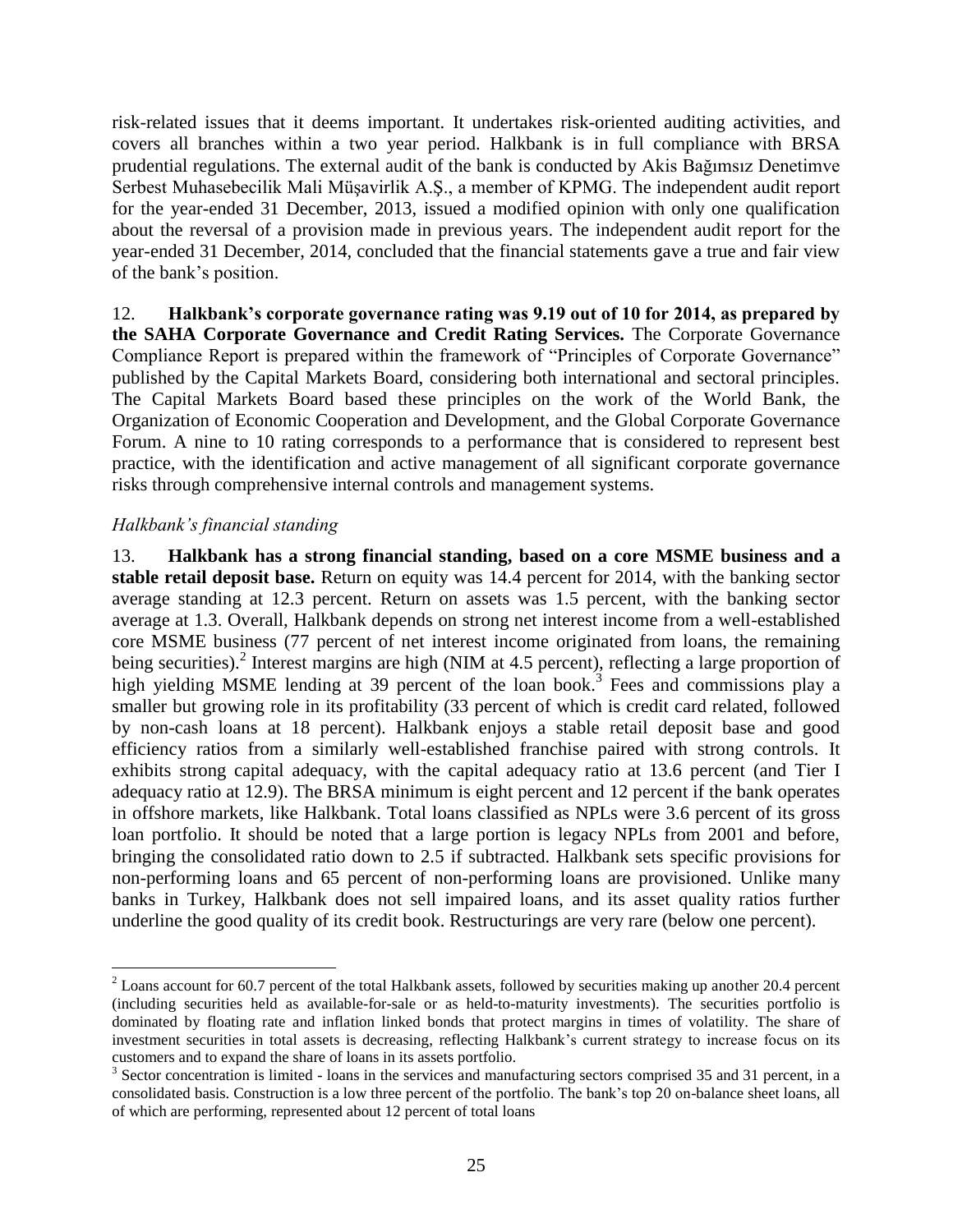| (TL million)                                | 2014    | 2013    | 2012    | 2013-14<br>Change $(\% )$ |
|---------------------------------------------|---------|---------|---------|---------------------------|
| <b>Total Assets</b>                         | 155,423 | 139,944 | 108,282 | 11                        |
| <b>Liquid Assets</b>                        | 21,560  | 21,825  | 15,120  | (1)                       |
| Loans                                       | 101,767 | 84,848  | 65,894  | 20                        |
| Securities                                  | 26,844  | 28,559  | 22,954  | (6)                       |
| <b>Total Deposits</b>                       | 103,708 | 100,756 | 79,974  | $\overline{3}$            |
| Shareholders' Equity                        | 16,536  | 14,146  | 12,323  | 17                        |
| Net Interest Income                         | 5,112   | 4,829   | 4,476   | 6                         |
| Net Fee and Commission Income               | 1,023   | 930     | 858     | 10                        |
| <b>Gross Profit</b>                         | 2,727   | 3,365   | 3,329   | (19)                      |
| Net Profit                                  | 2,206   | 2,751   | 2,595   | (20)                      |
|                                             |         |         |         |                           |
| <b>Key Ratios</b> $(\% )$                   |         |         |         |                           |
| <b>Interest Bearing Assets/Total Assets</b> | 84.4    | 81.4    | 83.2    |                           |
| <b>Loans/Total Assets</b>                   | 65.5    | 60.6    | 60.90   |                           |
| Non-performing Loans/Total Loans (Gross)    | 3.6     | 2.6     | 2.9     |                           |
| <b>Demand Deposits/Total Deposits</b>       | 18.9    | 18.6    | 20.1    |                           |
| Loans/Deposits                              | 98.1    | 84.2    | 82.4    |                           |
| Average Return on Assets (ytd)              | 1.5     | 2.2     | 2.6     |                           |
| Average Return on Equity (ytd)              | 14.4    | 20.8    | 24.8    |                           |
| Capital Adequacy Ratio**                    | 13.6    | 13.9    | 16.2    |                           |

#### **Table 4. Key Halkbank financial indicators**

Source: Halkbank's Audited Unconsolidated Financial Statements

\*\*Basel II for 2012-13, Basel III for 2014

14. **In common with other Turkish banks, Halkbank faces a significant maturity mismatch.** It relies on short-term demand and time deposits as its primary source of funding, but primarily has medium-term assets, which results in asset-liability maturity gaps. As of 31 December 2014, the Bank's core time deposit ratio, which is defined as the rollover ratio of the Bank's time deposits, was 92 percent which makes a large contribution to the Bank's liquidity. Overall, deposits constitute 75 percent of liabilities, with funds borrowed another nine percent. In terms of foreign borrowing, Halkbank has completed since 2012 four Eurobond issuances with five to seven year maturities; it has annually rolled over its syndicated loans of one year maturity; and has engaged IFIs for longer term loans – two EIB loans with five and eight year maturities and an IBRD loan providing the longest maturity at 30 years. Overall, almost 82 percent of the bank's liabilities had remaining maturities of one year or less. As of the same date, over 47 percent of the bank's assets had remaining maturities of over a year. As a result, Halkbank had a negative liquidity gap spiking at the one to five year maturity. This liquidity mismatch risk is, indeed, in line with most of the banking sector in Turkey. Liquid assets to short-term liabilities stood at 34.7 percent. It should be noted that Halkbank is also a government debt securities market maker.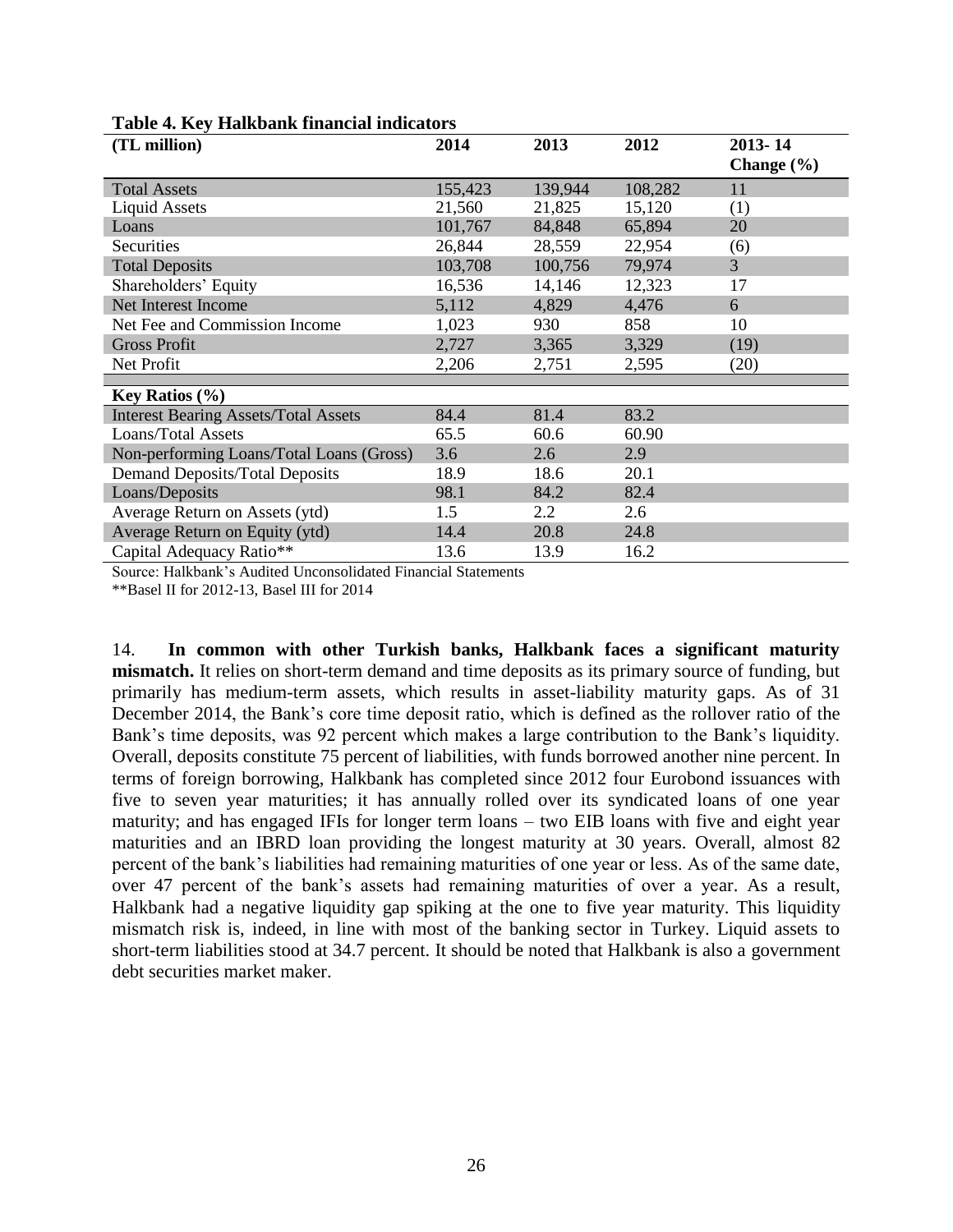| <b>Transaction</b><br>format | <b>Signing</b><br>date | <b>Amount</b><br>(million) | <b>Currency</b> | <b>Maturity</b><br>(years) | Int.<br>rate<br>/Coupon |
|------------------------------|------------------------|----------------------------|-----------------|----------------------------|-------------------------|
| Eurobond                     | 7/19/2012              | 750                        | <b>USD</b>      | 5                          | Fixed                   |
| Eurobond                     | 2/5/2013               | 750                        | <b>USD</b>      | 7                          | Fixed                   |
| Eurobond                     | 6/4/2014               | 500                        | <b>USD</b>      | 5                          | Fixed                   |
| Eurobond                     | 2/11/2015              | 500                        | <b>USD</b>      | 6                          | Fixed                   |
| EIB Loan                     | 5/30/2012              | 50                         | <b>EUR</b>      | 5                          | n.a.                    |
| <b>IBRD</b> Loan             | 5/6/2013               | 67                         | <b>USD</b>      | 30                         | n.a.                    |
| EIB Loan                     | 9/24/2013              | 100                        | <b>EUR</b>      | 8                          | n.a.                    |
| EIB Loan                     | 11/21/2014             | 100                        | <b>EUR</b>      | 8                          | n.a.                    |
| Syndicated Loan*             | 7/8/2014               | 112                        | <b>USD</b>      |                            | Floating                |
| Syndicated Loan*             | 7/8/2014               | 511.5                      | <b>EUR</b>      |                            | Floating                |
| Syndicated Loan*             | 7/20/2015              | 169                        | <b>USD</b>      |                            | Floating                |
| Syndicated Loan*             | 7/20/2015              | 640                        | <b>EUR</b>      |                            | Floating                |

**Table 5. Halkbank's international borrowing since 2012**

\*Rollover

#### **Figure 4. Halkbank's liability structure and liquidity gap**

*High dependence on short-term deposits… …results on a significant liquidity mismatch risk.*



15. **Nevertheless, Halkbank's large depositor base provides significant stability.** Notably, 70 percent of saving deposits are covered by the savings deposit fund, with the top 20 customer deposits representing about 18 percent of total deposits and state related deposits at about 10 percent. The loan to deposit ratio stands at 98.1 percent (compared to 124 for the sector), and the bank has a well-established track record in successfully managing liquidity. BRSA requires banks to maintain strict liquidity regulatory ratios and Halkbank meets those comfortably. A contingency plan regarding the liquidity risk management is approved by the Board of Directors and the liquidity position is regularly reported to BRSA.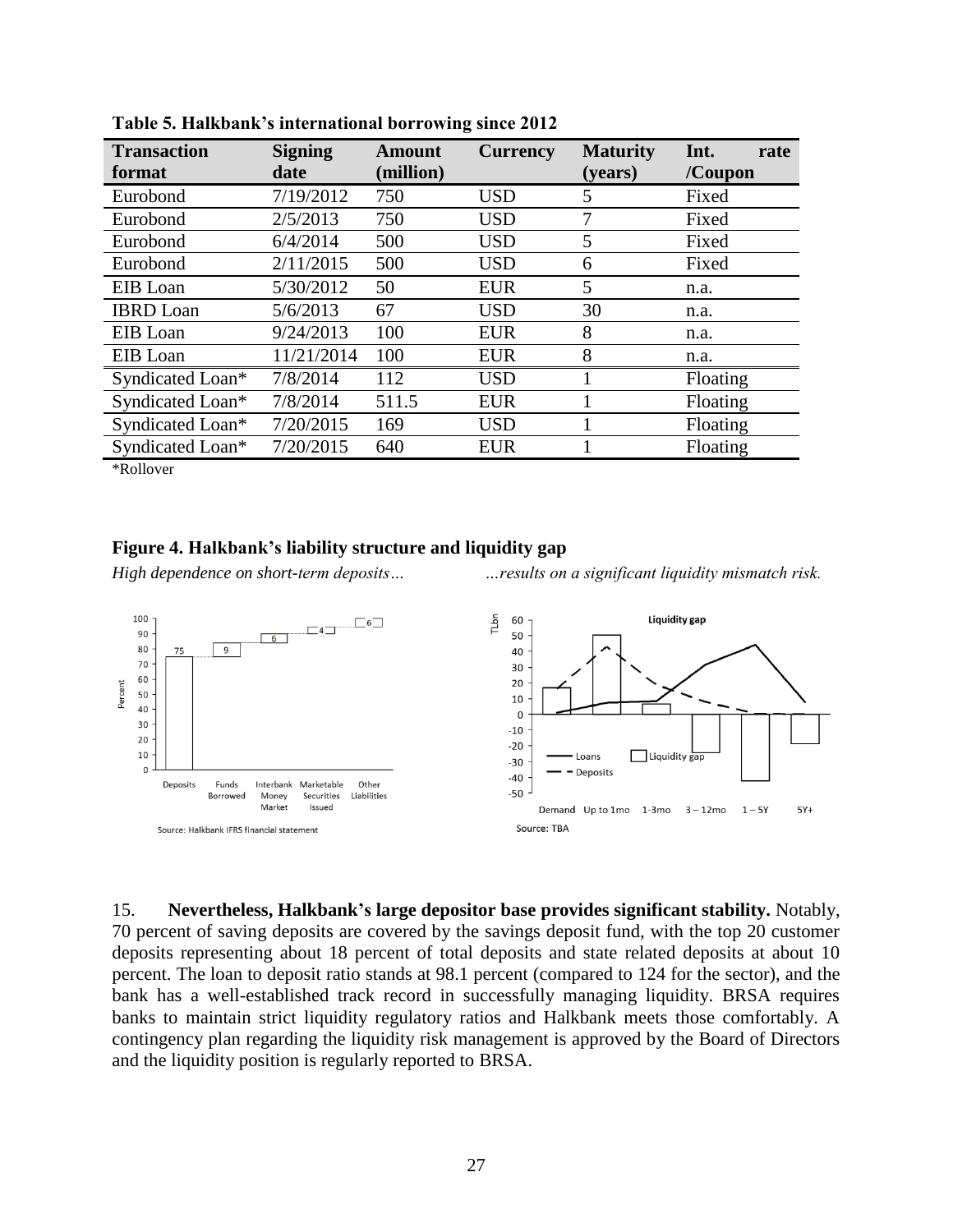#### **Annex 4: Implementation Arrangements**

## **TURKEY: Micro Small and Medium Enterprise and Large Enterprise Supply Chain Finance Project**

#### **Project Institutional and Implementation Arrangements**

1. **Halkbank will be responsible for project implementation.** The responsibilities of the Project Implementation Unit (PIU) at Halkbank (the Borrower) will include: (i) monitoring of the direct lending to final beneficiaries; (ii) responsibility for adherence to all fiduciary and safeguard requirements of the World Bank for final beneficiaries; and (iii) monitoring and evaluation based on key project development indicators.

2. **Halkbank's PIU is staffed with capable and qualified personnel for the implementation of the project.** Halkbank has experience from the SME I project (P082822). The Implementation Completion Report and the Independent Evaluation Group Review of the SME I project rated the Outcome and Borrower's performance as Satisfactory.

#### **Financial Management, Disbursements and Procurement**

#### *Financial Management*

3. Halkbank is experienced in implementing World Bank financed projects in a Satisfactory manner. There is an established PIU composed of qualified professionals. The same teams will work during the implementation of this project.

4. Halkbank will comply with the prudential requirements set by the Banking Regulation and Supervision Agency (BRSA). Banks submit quarterly financial reports to BRSA and publish annual audited financial statements. The applicable standards for accounting and auditing are the standards issued by the Public Oversight, Accounting and Auditing Standards Authority, and are in compliance with the IFRS and International Standards on Auditing. The external auditors are required to report to BRSA on the banks' internal control and risk management systems. They are also obliged to report directly to BRSA with respect to certain issues that may threaten the going concern nature of a bank.

#### *Accounting*

5. Halkbank will integrate the project in its existing accounting systems. As was the case in previous operations funded by the World Bank, the main accounting system will be used to account for the transfers from the World Bank, transfers to MSMEs and LEs, as well as other project transactions that may arise. Halkbank will open sub-accounts in the main accounting system, which will allow the PIU to extract data in the detail necessary to prepare detailed project reports.

6. Halkbank has also an html based webpage available on the portal, where the branches can directly enter the necessary data about invoices and procurement processes. This system allows the PIU to extract detailed lists from the system.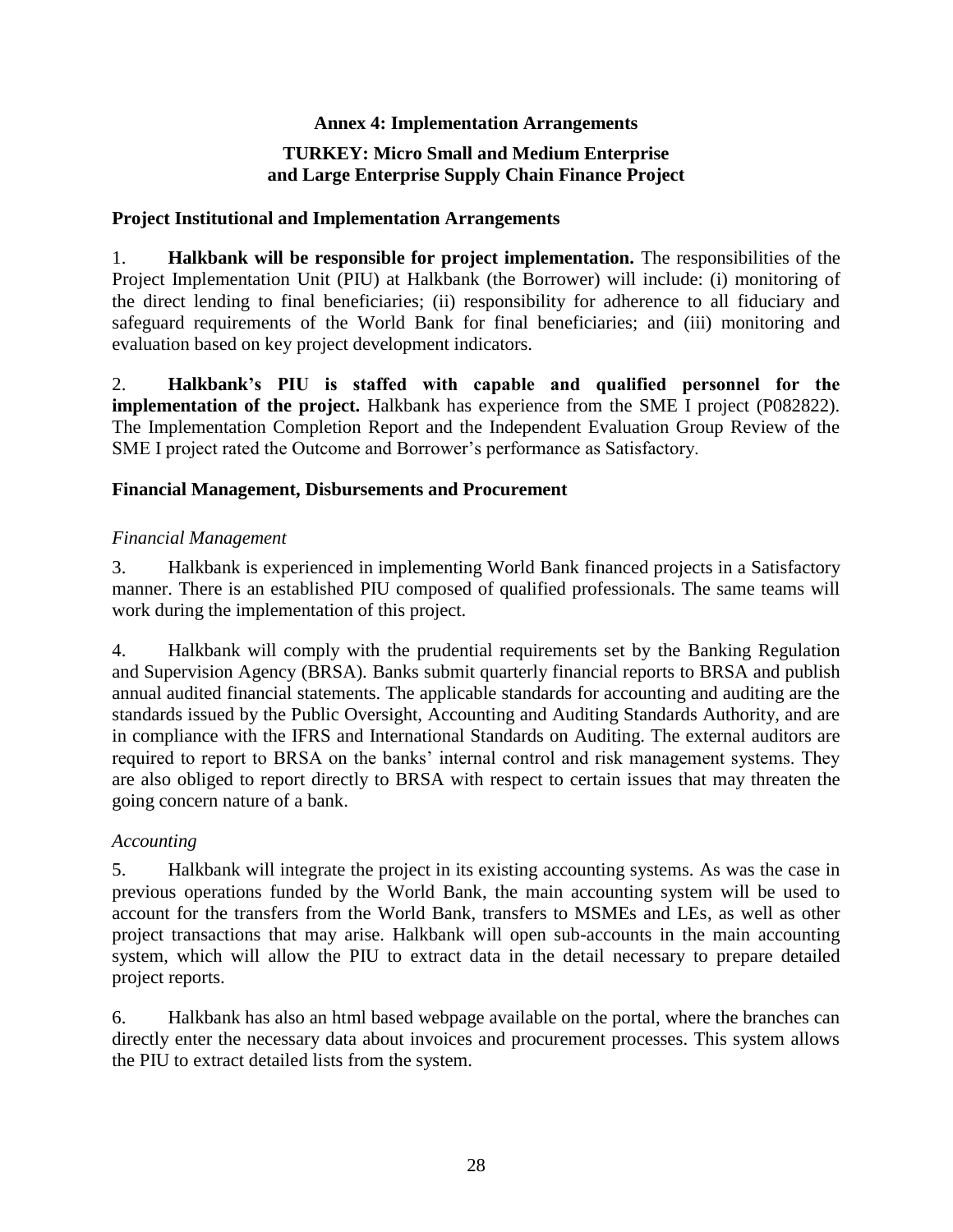#### *Internal Control*

7. Halkbank has established internal controls system and will apply its usual lending procedures for the Project. Accordingly, the beneficiary enterprises will apply to Halkbank branches, which will prepare pre-appraisal files for the approval of the Regional/General Directorate. The Project Appraisal and Financial Analysis department will prepare a client assessment report for the branch that will initiate the proposal for the Loans Department of Halkbank. The loan will then submitted to the Senior Manager, to the General Manager/Deputy General Manager, to the Credit Committee, and to Halkbank's Board of Directors. After the board approval, the loan contract will be concluded.

8. The branches will be responsible for verifying the eligibility of the MSMEs and LEs as well as checking the invoices submitted for financing under the project. Upon verification and approval, the Loans Department will make the funds available to beneficiary enterprises. A detailed list of invoices for the eligible expenditures financed will be ready at Halkbank's branches together with copies of invoices, which will be made available to World Bank upon request.

9. For the purposes of the previous project financed from the World Bank, the PIU had developed several mechanisms to monitor the loans given to beneficiary enterprises, and similar mechanisms will be put in use for this Project. These will be described in the OM. These mechanisms were as follows: (i) macro programs to download project-related data and generate detailed reports from Halkbank's management information system; (ii) a 'limit compliance' system in which the branches submit electronic approval forms to the PIU for SME loans approved by the Loans Department in order to monitor the availability of funds and the corresponding regional distribution.

## *Internal Auditing*

10. Halkbank has an Inspectors' Board and a Risk Management and Internal Controls Directorate within its organizational structure and the Project loans will be in the scope of their review. The Internal Controls Department is responsible for conducting and coordinating internal audit activities within the Bank. The internal audit function is structured on a regional basis to cover all branches of Halkbank. One internal auditor is responsible for the activities in four branches on average, which implies that each branch is visited at least six times a year. The Internal Controls Department plans the audit activities using a risk-based approach and implements them through routine audits and spot audits. Internal auditors are notified from the intranet about the branches they should visit. The internal auditors are required to report back using the same system, which communicates the internal audit findings with relevant managers immediately. Responses of managers are tracked from the system as well. The overall quality of the internal audit reports is ensured by the Internal Controls Department at the headquarters.

11. Loans financed from World Bank funds are part of these internal audit activities, as Halkbank's loan portfolio is 100 percent audited by internal auditors. During the implementation of the previous Access to Finance for SMEs Project, the Internal Controls Department identified additional check points for World Bank financed loans (such as compliance with SME definition, limit approvals, 20 percent firm contribution, documentation, interest rates, etc.) A similar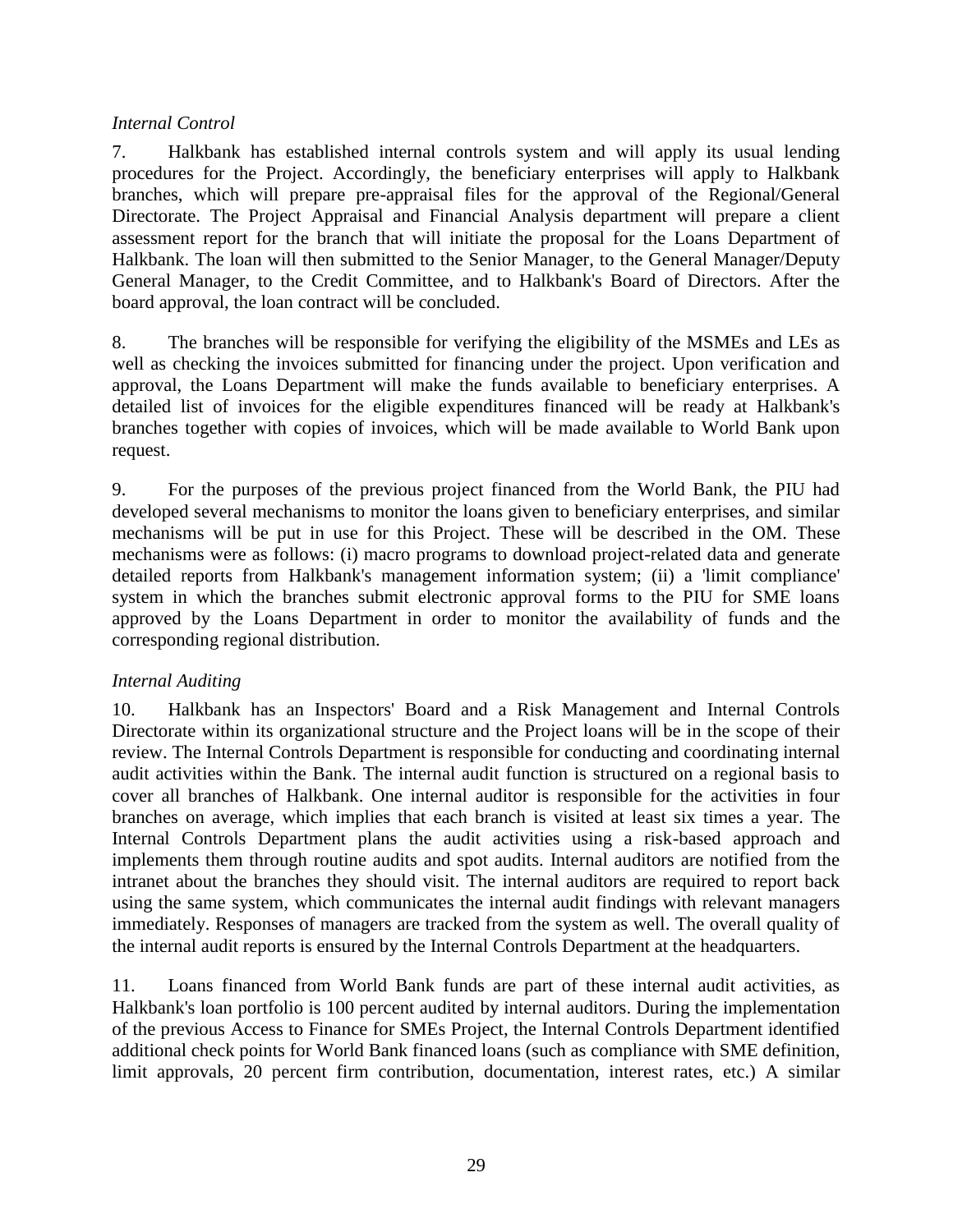approach will be adopted for this Project. The PIU will compile the findings of the internal auditors on the sub-loans under the Project and submit to the World Bank on an annual basis.

# *Financial Reporting*

12. Halkbank will submit interim un-audited financial reports (IFRs) on a semi-annual basis. The format and content of IFRs will be agreed upon during the negotiations and will be included in the OM.

# *Auditing*

13. Halkbank will submit two sets of audit reports on an annual basis during the lifetime of the Project and the grace period of the loan: the audit of Halkbank's financial statements prepared in accordance with the International Financial Reporting Standards and the audit of the project financial statements. The independent auditors will be firms licensed by the Public Oversight Authority and approved by the BRSA. The audits will be conducted in accordance with the International Standards on Auditing.

14. Annual and semi-annual (limited review) audits of Halkbank financial statements in accordance with the International Financial Reporting Standards (IFRS) are publicly available as per the regulations. The last three years' audit reports (in accordance with IFRS and ISA) were reviewed and summarized below:

| Year | <b>Auditor</b> | <b>Opinion</b>                                                      |
|------|----------------|---------------------------------------------------------------------|
| 2014 | <b>KPMG</b>    | Unmodified (clean).                                                 |
| 2013 | <b>KPMG</b>    | Qualified for significant general reserves and reversal of reserves |
|      |                | for worsening economic conditions.                                  |
| 2012 | <b>KPMG</b>    | Qualified for significant general reserves and reversal of reserves |
|      |                | for worsening economic conditions.                                  |

# *Funds Flow*

15. Halkbank will open a designated account to disburse funds from the World Bank Project loan account. The project will have a special code in the accounting system and sub-loans extended to MSMEs and LEs will be earmarked with the code.

# *Disbursement arrangements*

16. The disbursement procedures will be communicated in the Disbursement Letter that is an integral part of the legal package of the Project.

# *Retroactive Financing*

17. Retroactive Financing in an aggregate amount not exceeding USD30 Million may be made in respect of sub-loans made in accordance with criteria and procedures set forth in the Loan Agreement and OM.

## *Procurement*

18. The overall procurement risk is evaluated as Low at the Appraisal stage.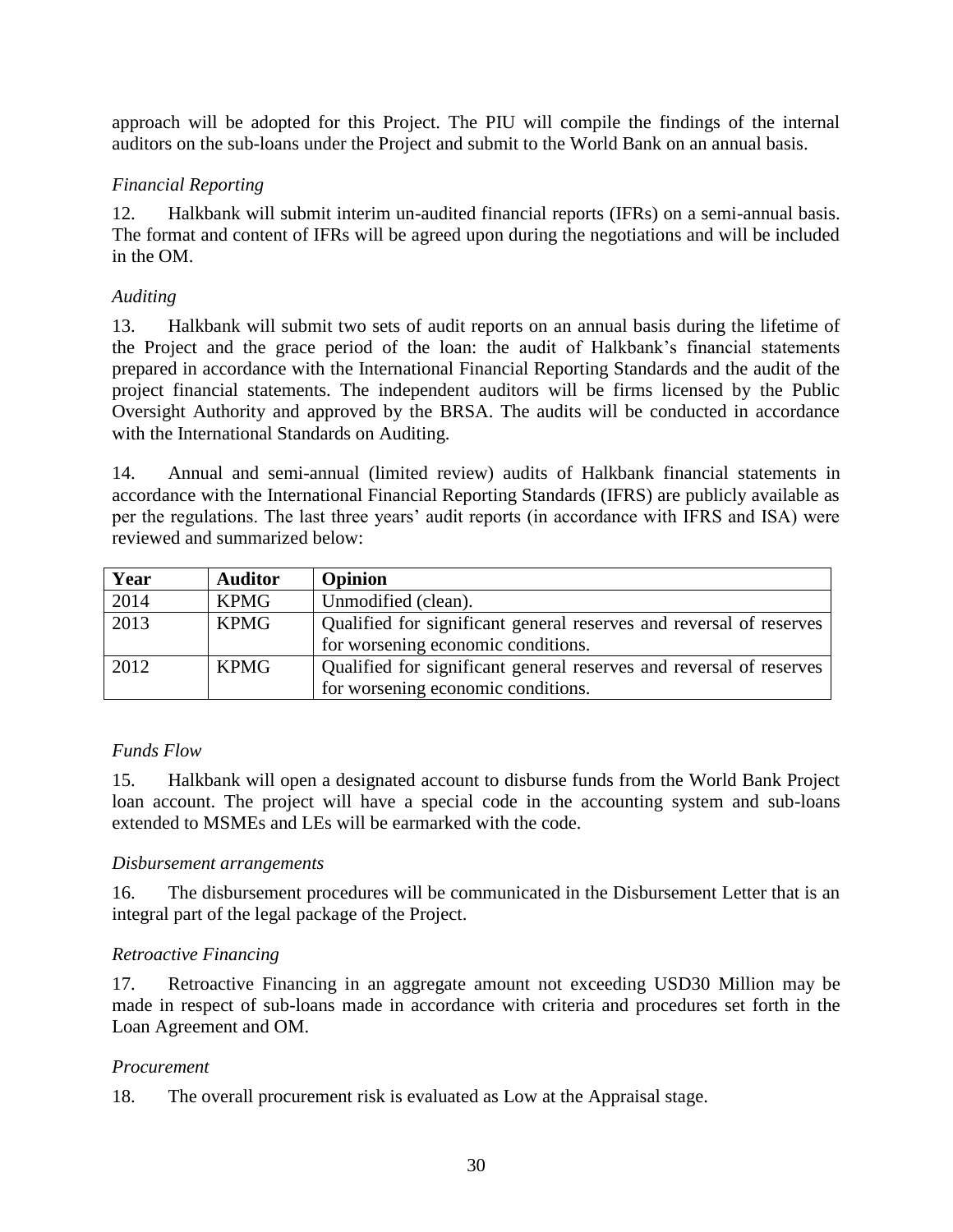19. The proposed operation is a natural continuation of the SME series of projects that focused on MSMEs. Halkbank is an experienced Borrower and familiar with the World Bank procurement procedures, with the past performance under the SME I project rated as Satisfactory and the ongoing SME-EE Project.

20. In the completed similar operations in Turkey, it was determined that there are well established commercial practices for the procurement of goods, works and services by the private sector enterprises, autonomous commercial enterprises and individuals. Furthermore, the gradual implementation of the new Commercial Code, which provides a completely new and modern "constitution" for private sector commercial activity and entrepreneurship, is grounded in financial transparency and strengthened corporate governance. This code also regulates the reporting requirements for intergroup transactions among group companies. In this context, the communique on "Minimum content for the annual activity report" requires the group companies to report on the group transactions, which will eventually strengthen arms-length arrangements between them. In the case of goods, the local practice is to prepare the technical specifications and solicit quotations from the local and/or international market. In the case of medium and large works, the technical specifications are usually prepared by consultant companies and bids are collected from qualified contractors. Minor works are generally tendered on a lump sum basis by collecting bids from a number of local contractors. When equipment and machinery is needed for the expansion of existing facilities, the purchasers usually prefer proprietary goods from a single source for standardization and minimization of the operation and maintenance cost. Therefore, the local private sector or commercial practices can be considered to be consistent with the World Bank's criteria with respect to economy and efficiency. The general rule in the sector is to procure the least cost goods, works and services consistent with minimum quality requirements.

21. Procurement of goods, works and non-consulting services for the proposed Project will be carried out in accordance with the World Bank's "Guidelines: Procurement of Goods, Works and Non-Consulting Services under IBRD Loans and IDA Credits & Grants by World Bank Borrowers" dated January 2011 and revised July 2014, (Procurement Guidelines); and procurement of consultant services will be carried out in accordance with the World Bank's "Guidelines: Selection and Employment of Consultants under IBRD Loans and IDA Credits & Grants by World Bank Borrowers" dated January 2011 and revised July 2014, (Consultant Guidelines) and the provisions stipulated in the Loan Agreement. The World Bank's "Guidelines on Preventing and Combating Fraud and Corruption in Projects Financed by IBRD Loans and IDA Credits and Grants", dated October 15, 2006, and revised in January 2011 (Anti-Corruption Guidelines) will apply to this Project. A General Procurement Notice shall be published for the procurements under the Project by Halkbank.

22. Well-established Private Sector Procurement Methods or Commercial Practices will be followed for Goods, Works and Non-Consulting Services contracts in accordance with paragraph 3.13 of the Procurement Guidelines; and for Consulting Services contracts in accordance with paragraph 3.13 of the Consultant Guidelines, and the provisions stipulated in the OM. Given the demand-driven nature of the project, it is not possible to estimate neither the sub-beneficiaries nor their procurement requirements under the credit line financing of the sub-projects at the appraisal stage of the Project. Therefore, it is not possible for Halkbank to develop a Procurement Plan. Simplified procurement plans as detailed in the OM, where feasible and practical, will be prepared for the sub-finances between Halkbank and the sub-beneficiaries. A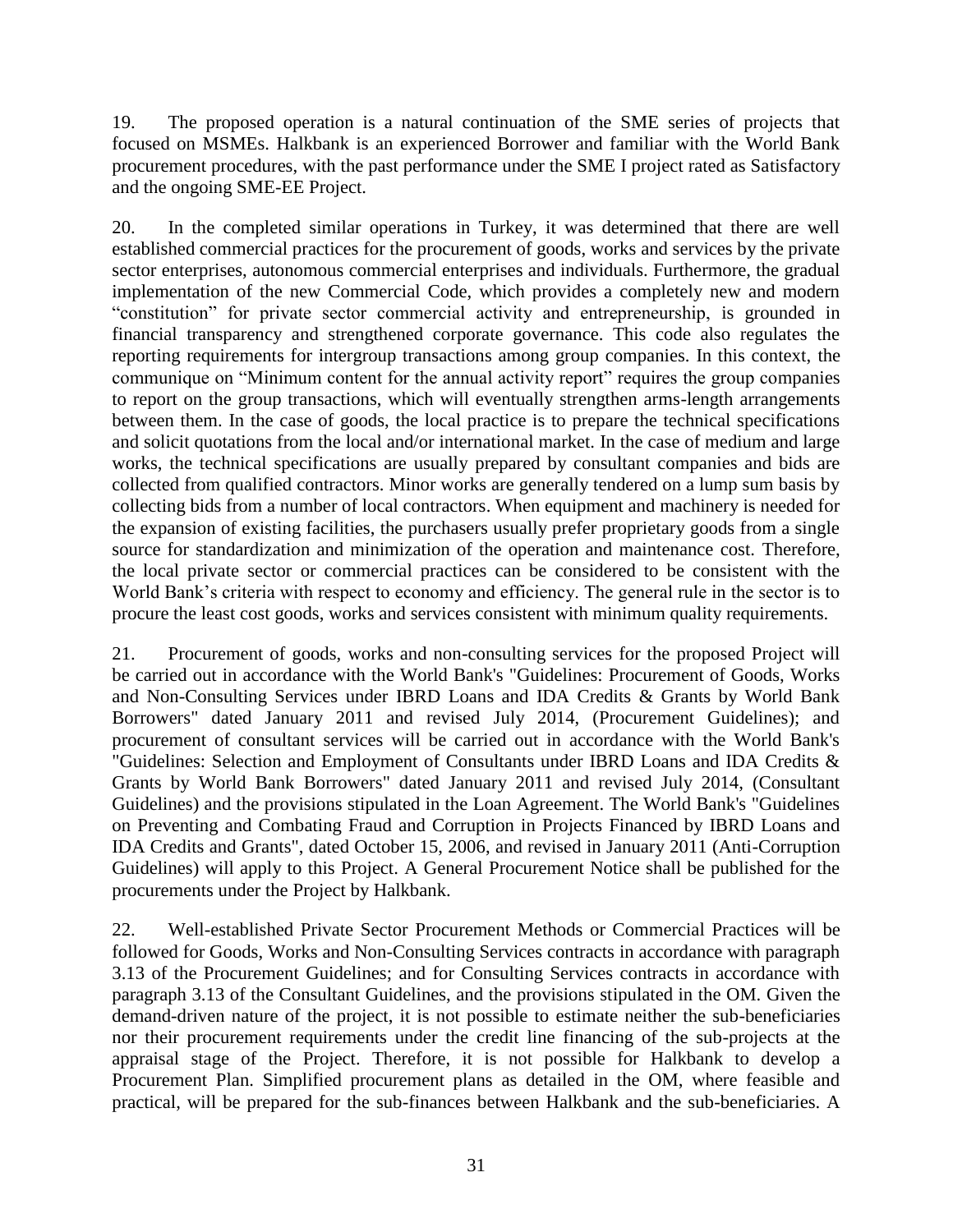definition of non-procurement working capital expenditures will be provided in the OM, so that these will not be listed in the future procurement plans.

23. The World Bank will review the procurement arrangements performed by Halkbank including contract packaging, applicable procedures, and the scheduling of the procurement processes for conformity with the World Bank's Procurement and Consultant Guidelines, the proposed implementation program and disbursement schedule. The procurements will be subject to ex-post review by the World Bank on a random basis in accordance with the procedures set forth in Appendix 1 of the Procurement Guidelines and Consultant Guidelines, respectively. Post review of the procurement documents will normally be undertaken during the World Bank's supervision mission or upon the World Bank's request to review any particular contracts at any time. In such cases, Halkbank shall provide the World Bank the relevant documentation for its review. Sampling for the review of the procurement documents will be done in accordance with the OM.

24. Sub-project agreements will refer to the World Bank's Anti- Corruption Guidelines as well as the Procurement and Consultant Guidelines. Halkbank will check the contracts from subbeneficiaries so that the contracted firms are not on the World Bank's lists of debarred or suspended firms.

25. Halkbank will be responsible through its PIU for ensuring that the procurement rules for sub-projects specified in the PAD and OM are followed. Halkbank will keep the records and the originals/copies of relevant invoices of the procurement transactions handled by the subbeneficiaries. Updated procurement plans of all sub-finances will be kept in Halkbank's PIU, and they will be furnished to the World Bank along with other procurement documents whenever requested.

26. Halkbank has a PIU established under the closed SME I Project which is still active for the ongoing SME EE Project financed by the Bank. Halkbank will need to maintain its existing staff capacity and tools for record keeping under its PIU to oversee the procurement activities and to support the PIU's procurement function for the project.

27. Although the risk is rated as "Low" at the appraisal stage, the following measures are needed for an effective implementation by: (i) maintaining the record keeping system for the follow-up on the procurement related documents to be received from branches; (ii) development of an informative tool on procurement procedures for branch staff; (iii) close working relationship between the Bank's procurement specialist and the PIU throughout the duration of Project implementation.

## *Environmental and Social (including safeguards)*

28. The project has been categorized as "FI" in accordance with World Bank OP 4.01 (Environmental Assessment). Any sub-loan applicant will apply to Halkbank for financing after all the necessary environmental clearance is obtained from Turkish environmental authorities. Then it is the responsibility of Halkbank to apply the World Bank screening to the sub-projects. In order for the World Bank to fulfill its fiduciary responsibilities, for the first five sub-project applications submitted to Halkbank, Halkbank will provide information on the sub-project to the World Bank for "prior review", together with its proposed classification of the sub-project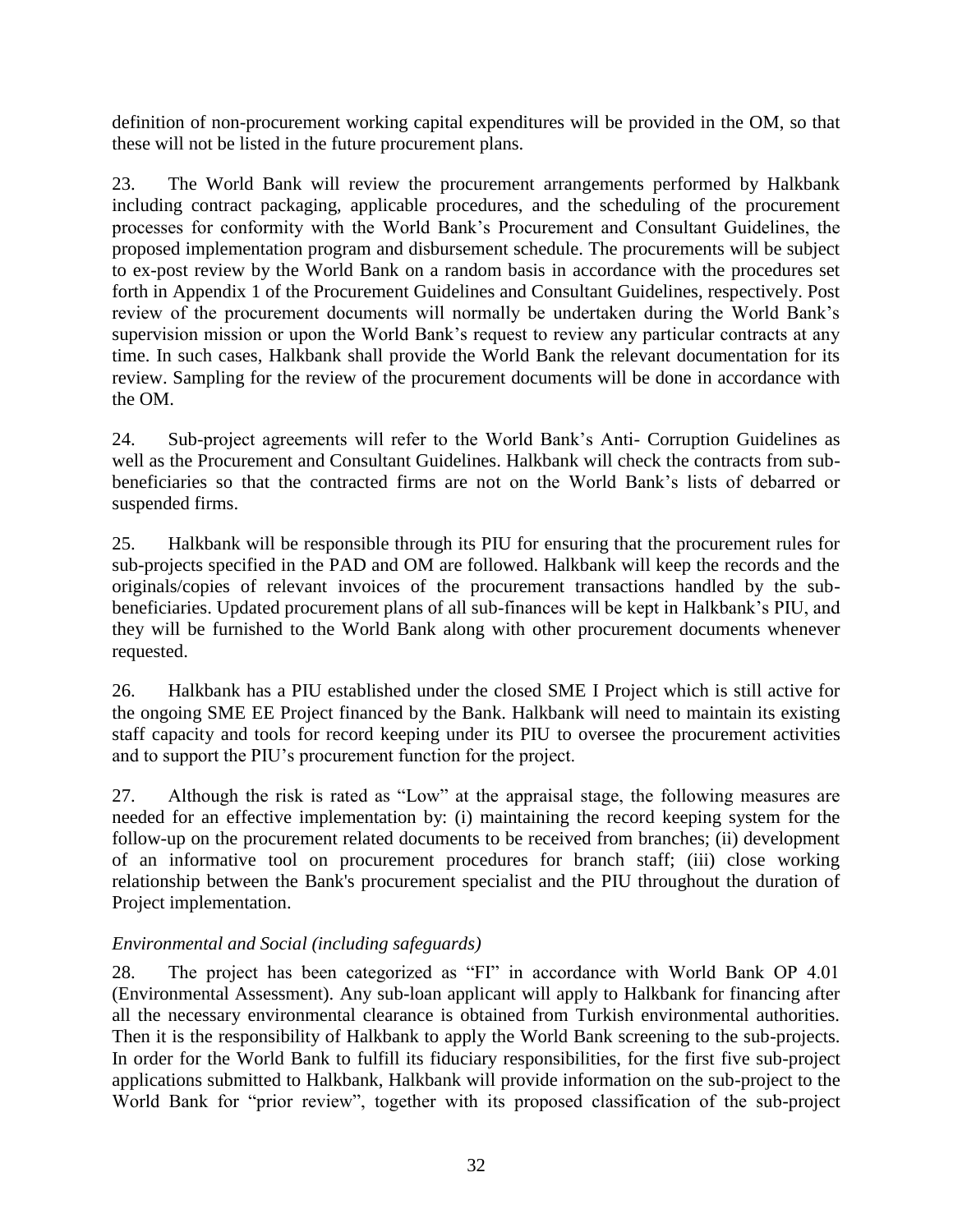(Category B or C) and the advice it proposes to give to the sub-borrower regarding additional actions needed to fulfill World Bank requirements as detailed in the OM. Following this "pilot" period, if Halkbank and the World Bank agree, the World Bank will change to spot checking the screening and environmental review process on a "post review" basis. Implementation of environmental procedures as defined for Category B and C sub-projects above is the responsibility of Halkbank as the financial intermediary. Regarding the monitoring issues, Halkbank will monitor the sub-project implementation to assure that all conditions specified in the granting of the approvals are being followed. Environmental evaluations and review procedures will be subject to ad hoc post review by World Bank supervision missions. The World Bank will have the authority to review and post review all sub-projects.

29. The project is not expected to have negative social effects. By increasing access to finance, the project is expected to have a positive impact on the growth of MSMEs, LEs and employment, including in the underserved Priority Regions. One of the positive social impacts of the project may also be on access to finance for female entrepreneurs. The project will collect indicators on gender for analytical purposes and towards the design of future projects. The project beneficiaries are MSMEs and LEs, and the project will ensure that Halkbank collects and responds to feedback from these beneficiaries as necessary to inform implementation of this project and possibly design of future projects. Any involuntary land acquisition or associated involuntary resettlement that would trigger the World Bank Operational Policy (OP) 4.12 on Involuntary Resettlement will not be eligible for financing under the scope of this project. In light of this, Halkbank will be screening the sub-projects accordingly to ensure that the OP 4.12 is not triggered. The draft Environmental Review Framework for the project details how subprojects will be screened to ensure that they do not trigger OP 4.12. The World Bank will provide training to Halkbank staff to ensure that they understand the requirements of OP 4.12 and what the screening would require, and the World Bank would also provide continuous support and guidance as necessary.

#### *Monitoring & Evaluation*

- 30. Key indicators for measuring the PDO include:
	- (a) Ratio of the average portfolio maturity of MSME sub-loans under the project, over the average portfolio maturity of Halkbank's MSME portfolio not financed under the project.
	- (b) Ratio of the average portfolio maturity of investment LE sub-loans under the project, over the average portfolio maturity of Halkbank's investment LE portfolio not financed under the project.
	- (c) Number of MSME beneficiaries financed under the project (cumulative).
	- (d) Number of LE beneficiaries financed under the project (cumulative).
	- (e) Volume of Bank support (cumulative, USD million).
- 31. Key Intermediate Results indicators include:
	- (a) Volume of Bank support to MSMEs (cumulative, USD million).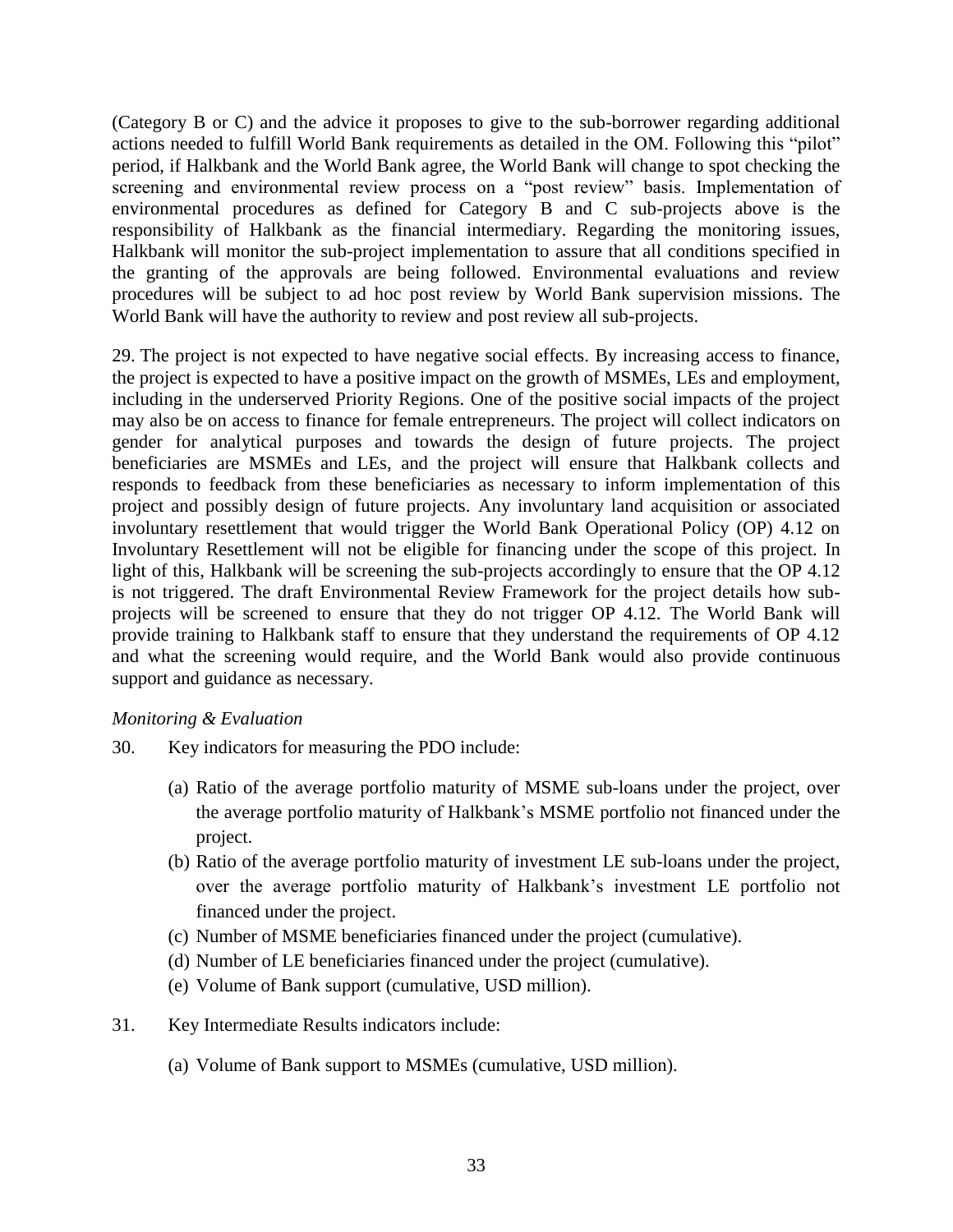- (b) Outstanding MSME finance portfolio (USD million). The indicator will be reported by Halkbank, both for its entire portfolio and the Bank-financed portion only.
- (c) Number of active MSME finance accounts (not cumulative). The indicator will be reported by Halkbank, both for their entire portfolio and the Bank-financed portion only.
- (d) Portfolio at risk. The indicator will follow the local definition for NPLs, as regulated by BRSA. The indicator will be reported by Halkbank, both for its entire portfolio and the Bank-financed portion only.
- (e) Return on Assets (%).
- (f) Return on Equity (%).
- (g) Percent of MSME sub-loans financing sub-projects in priority regions.
- (h) Compliance with prudential regulation.
- (i) Citizen Engagement: Beneficiaries that feel project sub-loans reflected their needs (percentage)

32. In addition to the above indicators, the project will monitor some additional indicators. These indicators will be monitored for analytical purposes only and will serve as useful inputs to define policies and projects aimed at further improving MSMEs' access to finance in Turkey:

- (a) *Performance of MSMEs and LEs under the project:* (i) Increase in employment; (ii) Increase in sales.
- (b) *Profile of MSMEs and LEs under the project:* (i) Size of MSMEs and LEs (number of employees); (ii) Economic sector; (iii) Geographical location; (iv) Female owner or shareholder.
- (c) *Profile of loans under the project:* (i) Size of sub-loan; (ii) Maturity of sub-loans; (iii) Interest of sub-loans.

33. Annex 1 includes the data source, frequency, and responsibility for data collection for the Project Development Objective and Intermediate Results Indicators. Table 7 below describes the arrangements for monitoring for the Additional Indicators.

34. The data will come from Halkbank's internal reports. Although the scope of reporting will be significant, Halkbank has worked with the World Bank team in the design of the appropriate reporting templates in the OM, and it is well accustomed to collecting such information from its clients. Financial performance of Halkbank will be monitored through independent auditors' reports and separate management letters confirming adherence to prudential norms.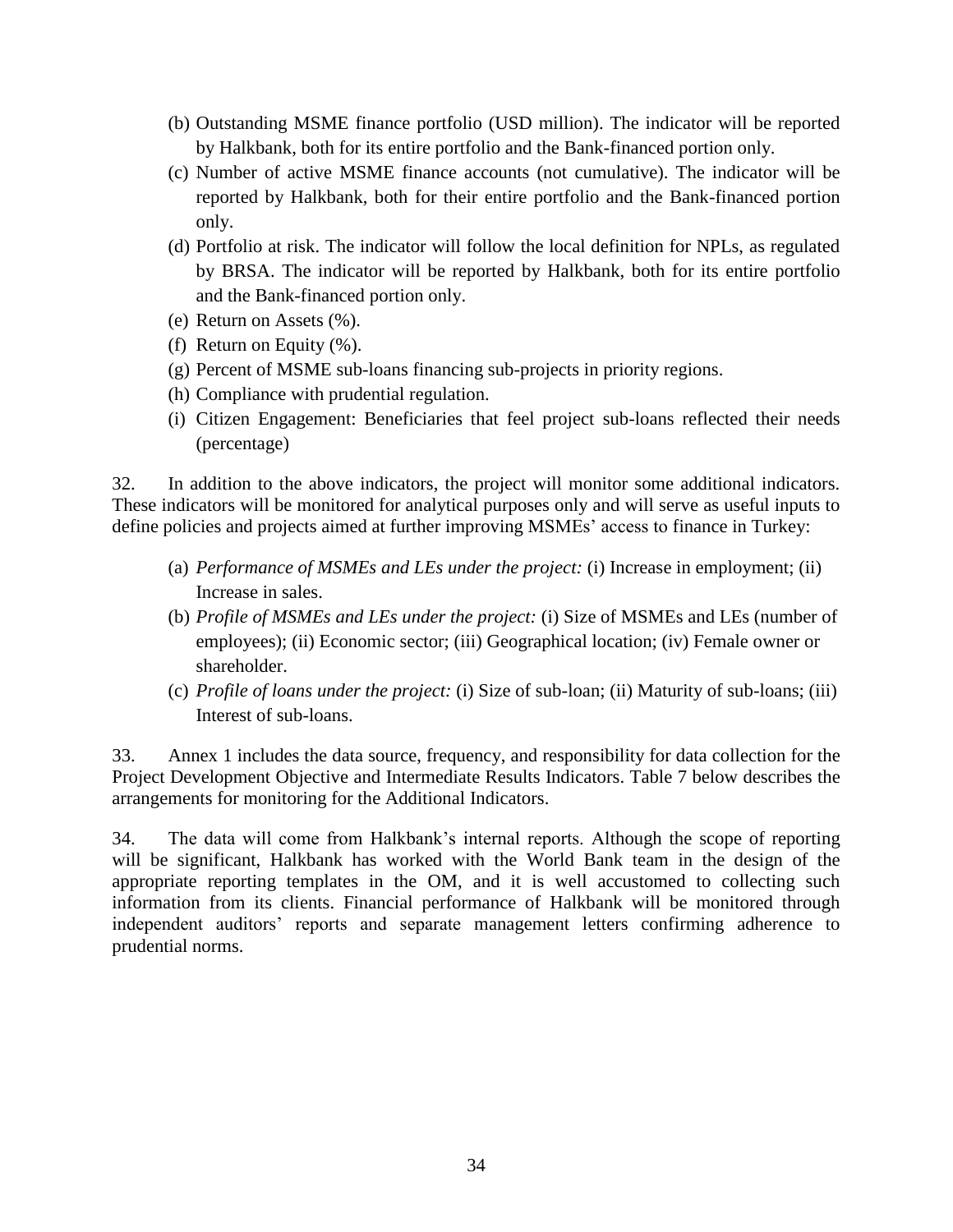| <b>Indicator Name</b>                          | Frequency | Data Source/<br>Methodology | Responsibility<br>for Data<br>Collection |  |  |  |
|------------------------------------------------|-----------|-----------------------------|------------------------------------------|--|--|--|
| Performance of MSMEs and LEs under the project |           |                             |                                          |  |  |  |
| Increase in employment                         | Annual    | Project report              | PIU                                      |  |  |  |
| Increase in sales                              | Annual    | Project report              | PIU                                      |  |  |  |
| Increase in exports                            | Annual    | Project report              | PIU                                      |  |  |  |
| Profile of MSMEs and LEs under the project     |           |                             |                                          |  |  |  |
| Size of MSMEs and LEs (number of employees)    | Annual    | Project report              | PIU                                      |  |  |  |
| Economic sector                                | Annual    | Project report              | PIU                                      |  |  |  |
| Geographical location                          | Annual    | Project report              | PIU                                      |  |  |  |
| Female owner or shareholder                    | Annual    | Project report              | PIU                                      |  |  |  |
| Profile of loans under the project             |           |                             |                                          |  |  |  |
| Size of sub-loans                              | Annual    | Project report              | PIU                                      |  |  |  |
| Maturity of sub-loans                          | Annual    | Project report              | PIU                                      |  |  |  |
| Interest of sub-loans                          | Annual    | Project report              | PIU                                      |  |  |  |

# **Table 7. Additional Indicators and Arrangements for Monitoring**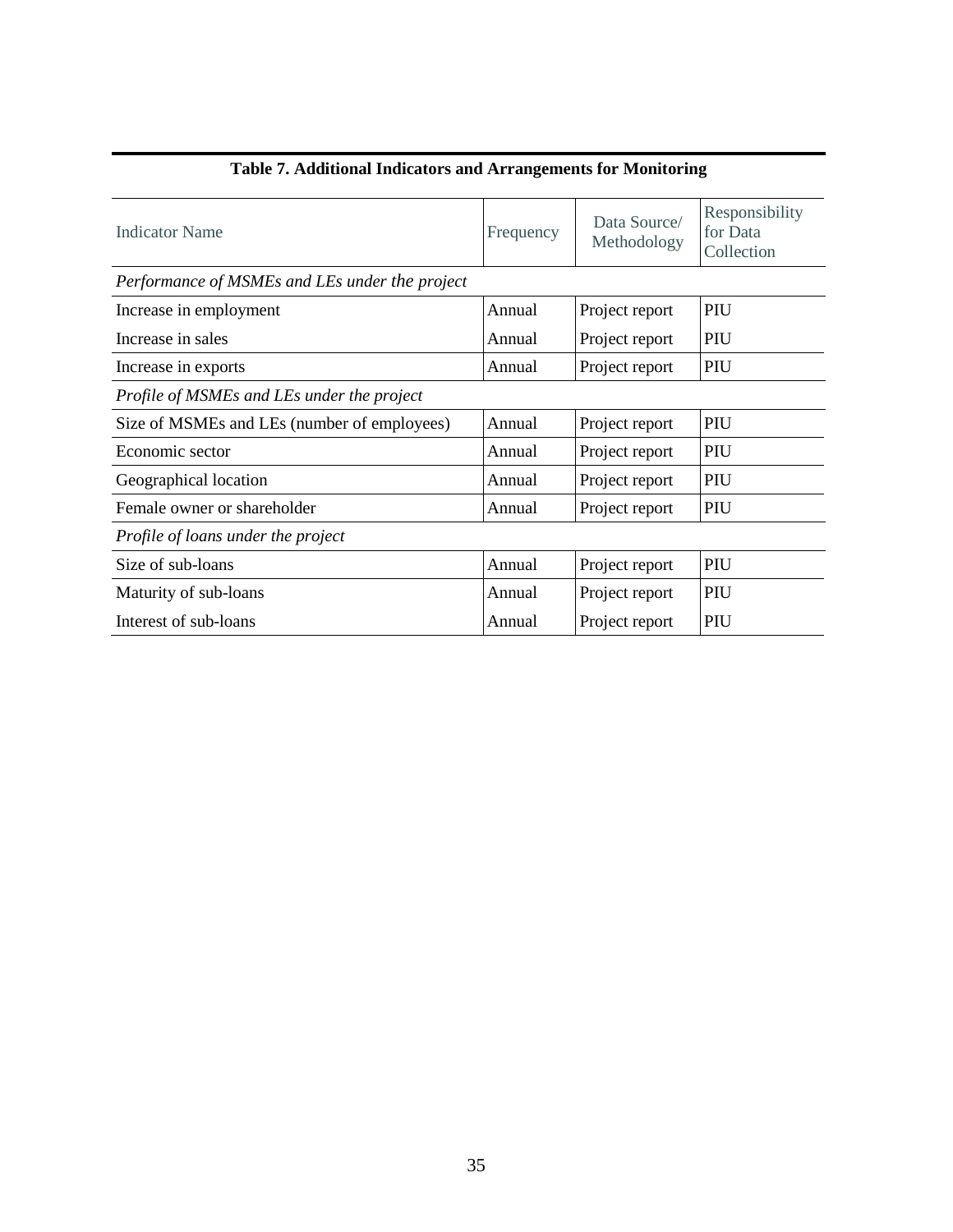#### **Annex 5: Implementation Support Plan**

#### **TURKEY: Micro Small and Medium Enterprise and Large Enterprise Supply Chain Finance Project**

#### **Strategy and Approach for Implementation Support**

1. The implementation support strategy was developed taking into account the risks and mitigation measures related to the operation and targets the provision of flexible and efficient implementation support to the clients.

- a. **Technical Support** IBRD implementation support missions will include a Financial Sector Specialist to help guide Halkbank with project implementation and policy dialogue.
- b. **Procurement** A country office based procurement specialist will carry out ongoing supervision and will participate in project implementation support missions and site visits, respond to just-in-time requests and provide ongoing guidance to Halkbank based on its procurement activities.
- c. **Financial Management** During project implementation, the World Bank will supervise the project's financial management arrangements in two main ways: (i) review the project's semi-annual project reports as well as Halkbank's and the project's annual audited financial statements; and (ii) during the World Bank's implementation support missions, review the project's financial management and disbursement arrangements to ensure compliance with the World Bank's minimum requirements. As required, a World Bank-accredited Financial Management Specialist will assist in the supervision process.
- d. **Safeguards** A Project Implementation Unit (PIU) is already established. Although Halkbank has implemented World Bank Loans before, implementation support will need to be provided, especially by the World Bank Specialist on Environmental Safeguards.

| <b>Time</b> | <b>Focus</b>        | <b>Skills Needed</b>                       | <b>Resource Estimate</b> |
|-------------|---------------------|--------------------------------------------|--------------------------|
| Year 1      | Task management     | Project management (HQ based)              | 8 staff weeks (SWs)      |
|             | Technical reviews   | Financial Sector Specialist (Ankara based) | 6 SW <sub>s</sub>        |
|             | Procurement support | Procurement Specialist (Ankara based)      | 3 SW <sub>s</sub>        |
|             | FM supervision      | FM Specialist (Ankara based)               | 3 SW <sub>s</sub>        |
|             | Safeguards          | Environmental specialist (Ankara based)    | $2$ SWs                  |
| Year 2-4    | Task management     | Project management (HQ based)              | 6 SWs per year           |
|             | Technical reviews   | Financial Sector Specialist (Ankara based) | 4 SWs per year           |
|             | Procurement support | Procurement Specialist (Ankara based)      | 2 SWs per year           |
|             | FM supervision      | FM Specialist (Ankara based)               | 3 SWs per year           |
|             | Safeguards          | Environmental specialist (Ankara based)    | 2 SWs per year           |

#### **Implementation Support Plan**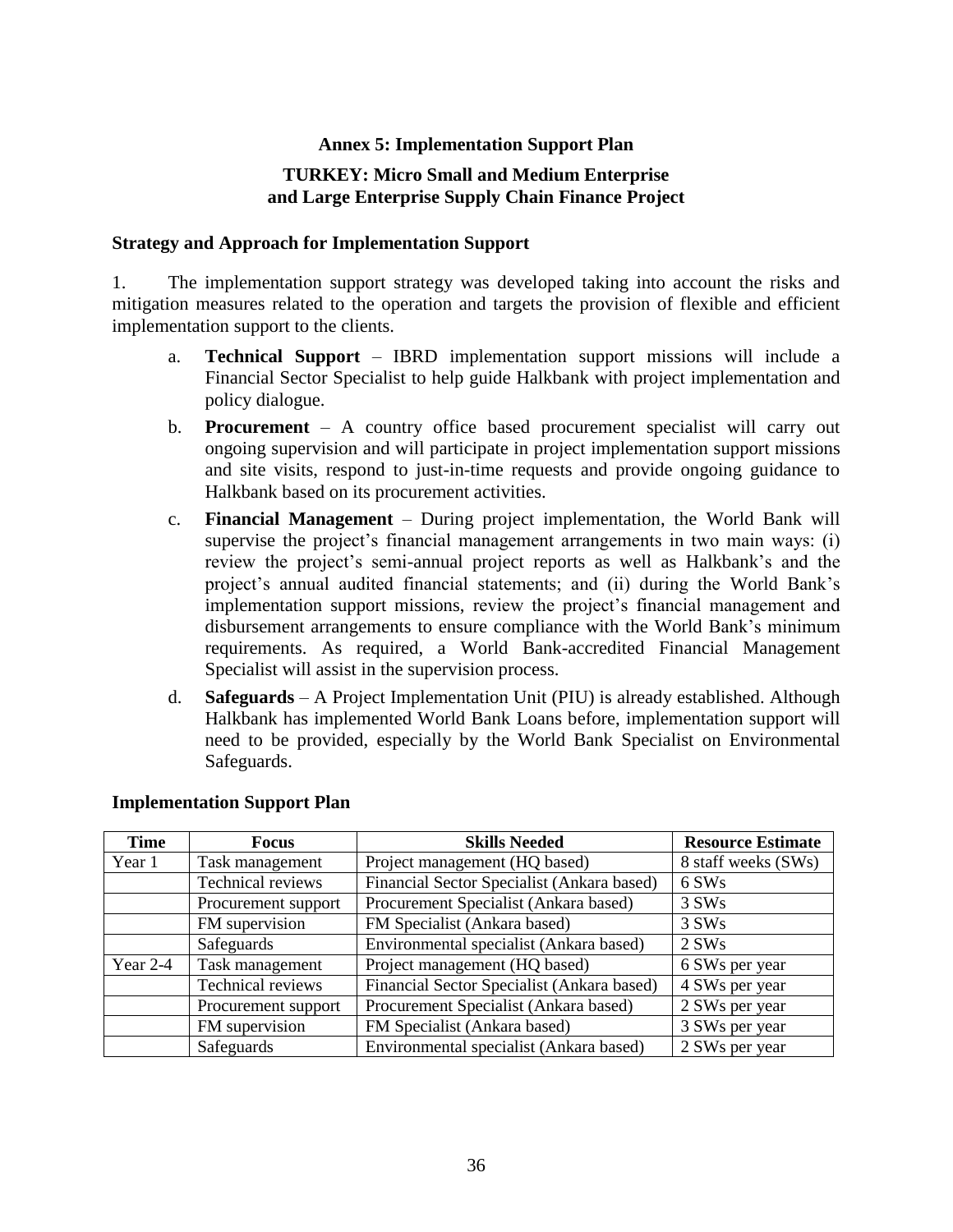#### **Annex 6: Financial Intermediary Assessment**

#### **TURKEY: Micro Small and Medium Enterprise**

#### **and Large Enterprise Supply Chain Finance Project**

#### *Financial Intermediary Assessment*

#### 1. **An assessment of Halkbank took place at the appraisal stage based on eligibility criteria in accordance to OP10.0:**

- a. The bank must be duly licensed and at least two years in operation.
- b. The bank's owners and managers must be considered "fit and proper". It must have qualified and experienced management, adequate organization and institutional capacity for its specific risk profile.
- c. The bank must be in "good standing" with its supervisory authority (i.e., it should meet all pertinent prudential and other applicable laws and regulations) and remain in compliance at all times.
- d. The bank must maintain capital adequacy prescribed by prudential regulations.
- e. The bank must have adequate liquidity.
- f. The bank must have positive profitability and acceptable risk profile. It must maintain the value of its capital.
- g. The bank must have well defined policies and written procedures for management of all types of financial risks (liquidity, credit, currency, interest rate and market risk, as well as risks associated with balance sheet and income statement structures) and operational risk.
- h. The bank must classify its assets and off-balance-sheet credit risk exposures (at least four times per year) and make adequate provisions. It must have adequate portfolio quality. The bank should not have more than 10 percent of criticized assets (i.e., classified as doubtful and loss).
- i. The bank must have adequate internal audits and controls for its specific risk profile.
- j. The bank must have adequate management information systems.

In addition, Halkbank is expected to fully comply with the prudential regulations of BRSA.

2. **A detailed confidential appraisal report has been internally filed with summary results presented in Table 8 below.** These are based on the following sources of information: (i) The externally audited consolidated and unconsolidated financial statements by Akis Bagimsiz Denetim ve Serbest Muhasebeci Mali Musavirlik A.S. (the Turkish Member firm of KPMG International Cooperative, a Swiss entity) as of June 30, 2015 (limited review), prepared in accordance with Turkish Accounting Standards, Turkish Financial Reporting Standards, and Communiques and Interpretations of BRSA; (ii) The externally audited consolidated financial statements by Akis Bagimsiz Denetim ve Serbest Muhasebeci Mali Musavirlik A.S. (the Turkish Member firm of KPMG International Cooperative, a Swiss entity) as of December 31, 2014, and prepared in accordance with IFRS; (iii) Halkbank's Annual Report for 2014; (iv) The H1 2015 Earnings Presentations by Halkbank, according to the BRSA unconsolidated financial statements; (v) The Corporate Governance Rating report for 2014, on Halkbank by prepared by Saha Kurumsal Yönetim ve Kredi Derecelendirme A.Ş. (SAHA Corporate Governance and